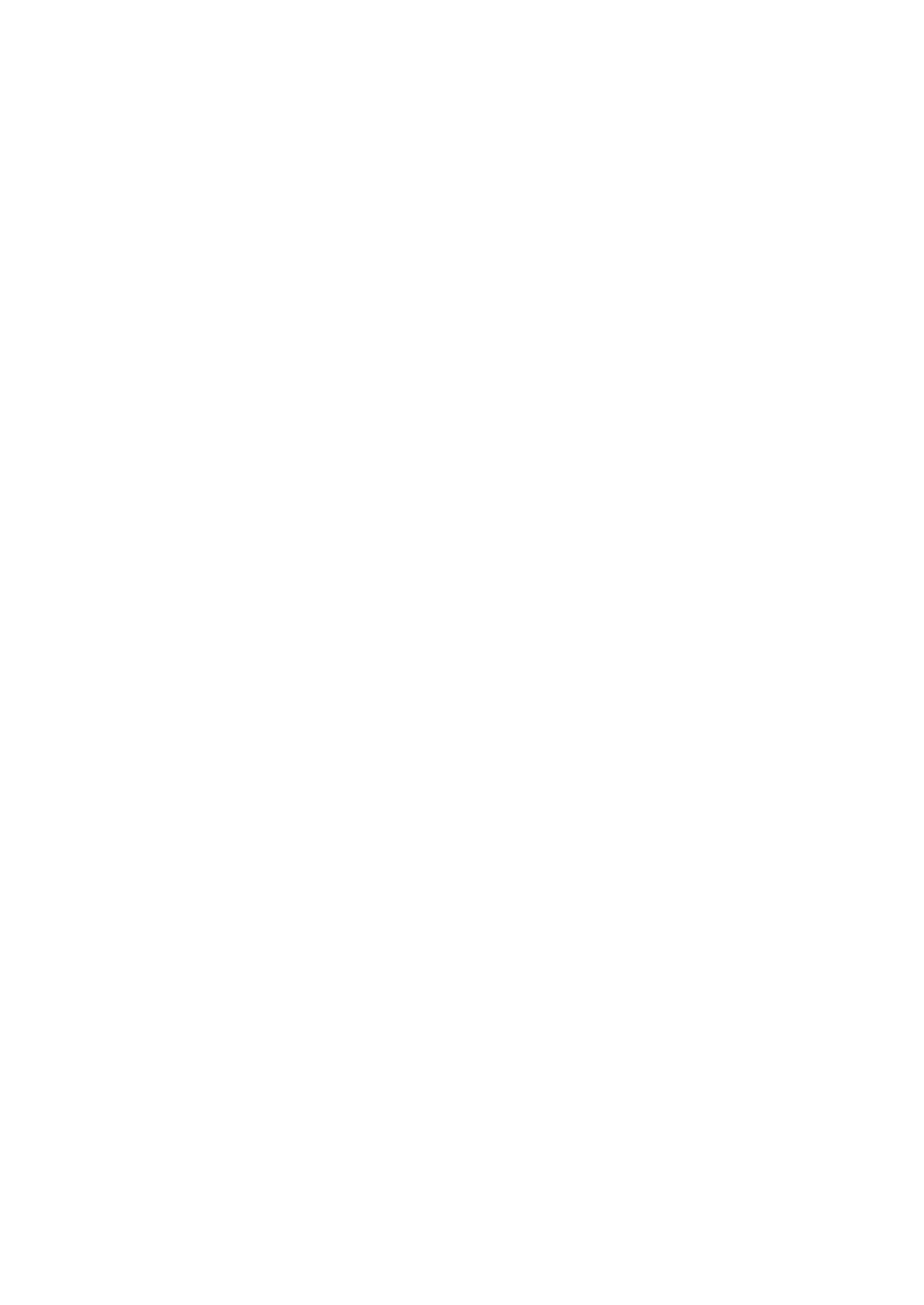# **CONTENTS**

Î.

| PART 3: A STRATEGIC FRAMEWORK FOR FACILITY IMPROVEMENTS 15 |  |
|------------------------------------------------------------|--|
|                                                            |  |
|                                                            |  |
|                                                            |  |
|                                                            |  |
|                                                            |  |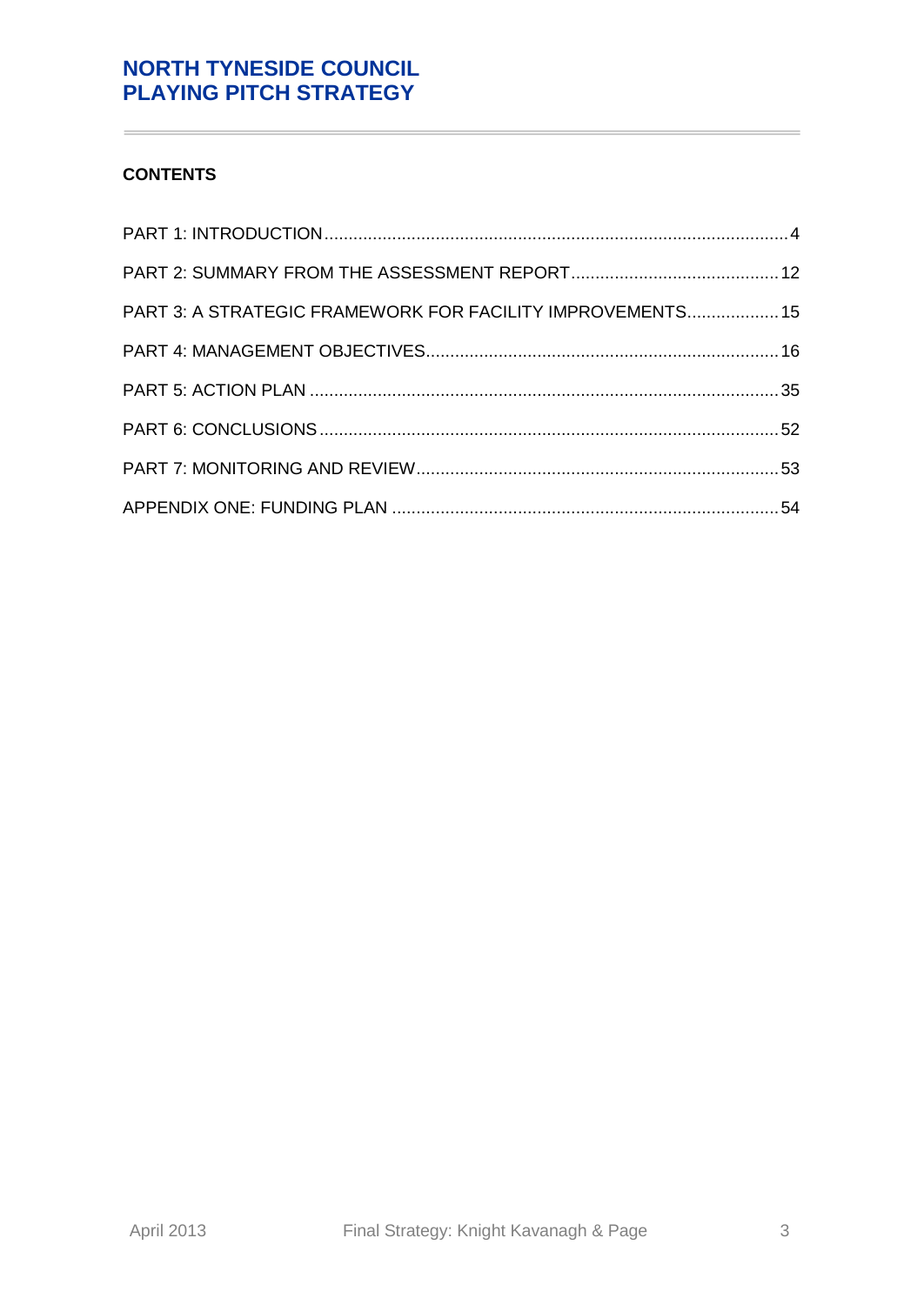#### <span id="page-3-0"></span>**PART 1: INTRODUCTION**

This is the Playing Pitch Strategy for North Tyneside Council (NTC). Building upon the preceding Assessment Report, it provides a clear, strategic framework for the maintenance and improvement of existing playing pitches and ancillary facilities over the next ten years. This Strategy, covering the sports of football, rugby, cricket and artificial grass pitches (AGPs) will:

- Provide a clear investment strategy for playing pitch facilities within the North Tyneside area;
- Provide a clear framework for all playing pitch providers, including the public, private and third sectors;
- Clearly address the needs of all identified pitch sports within the local area, picking up particular local demand issues;
- Address issues of accessibility, quality and management with regard to pitch provision.

It has been developed during a period of reduced and diminishing Council resources. NTC will seek to address shortfalls in provision resulting from current and future demand (as a result of population growth) with developers, facility providers in the public, private and voluntary sectors, NGB's and other interested parties as resources allow.

Reference is made in the Action Plan, later in the document, to the over-supply of provision. However, in reality the amount of genuine over-supply (spare capacity) is limited. This occurs through aggregated sums of spare capacity at sites; often at times of the day when provision is not required and/or is unavailable for use. For example, school sites are commonly identified as having spare capacity. However, in reality the ability of NTC to have access to or the authority to manage these sites does not exist.

It is important to recognise the health and well being benefits that are gained through participation in sport. The need for councils to promote healthy lifestyles and opportunities to sporting activities is essential; particularly in areas with high levels of deprivation.

#### **1.1: Structure**

The Strategy has been developed from research and analysis of playing pitch provision and usage within North Tyneside and provides:

- A strategic framework for provision, development, improvement, maintenance, and, as appropriate, rationalisation of the playing pitch facility stock.
- A strategic vision for the future improvement and prioritisation of playing pitch facilities (including ancillary facilities).
- Robust evidence to support the North Tyneside Local Development Framework.
- A site-specific action plan (where action is deemed necessary to maintain or improve quality and accessibility).

The Strategy and Action Plan recommends a number of priority projects for North Tyneside, which should be implemented from 2013 to 2023. It also takes account of other facility providers i.e., private clubs and schools (where appropriate). It provides a framework for improvement and, although resources may not currently be in place to implement it, possible partners and sources of external funding are identified.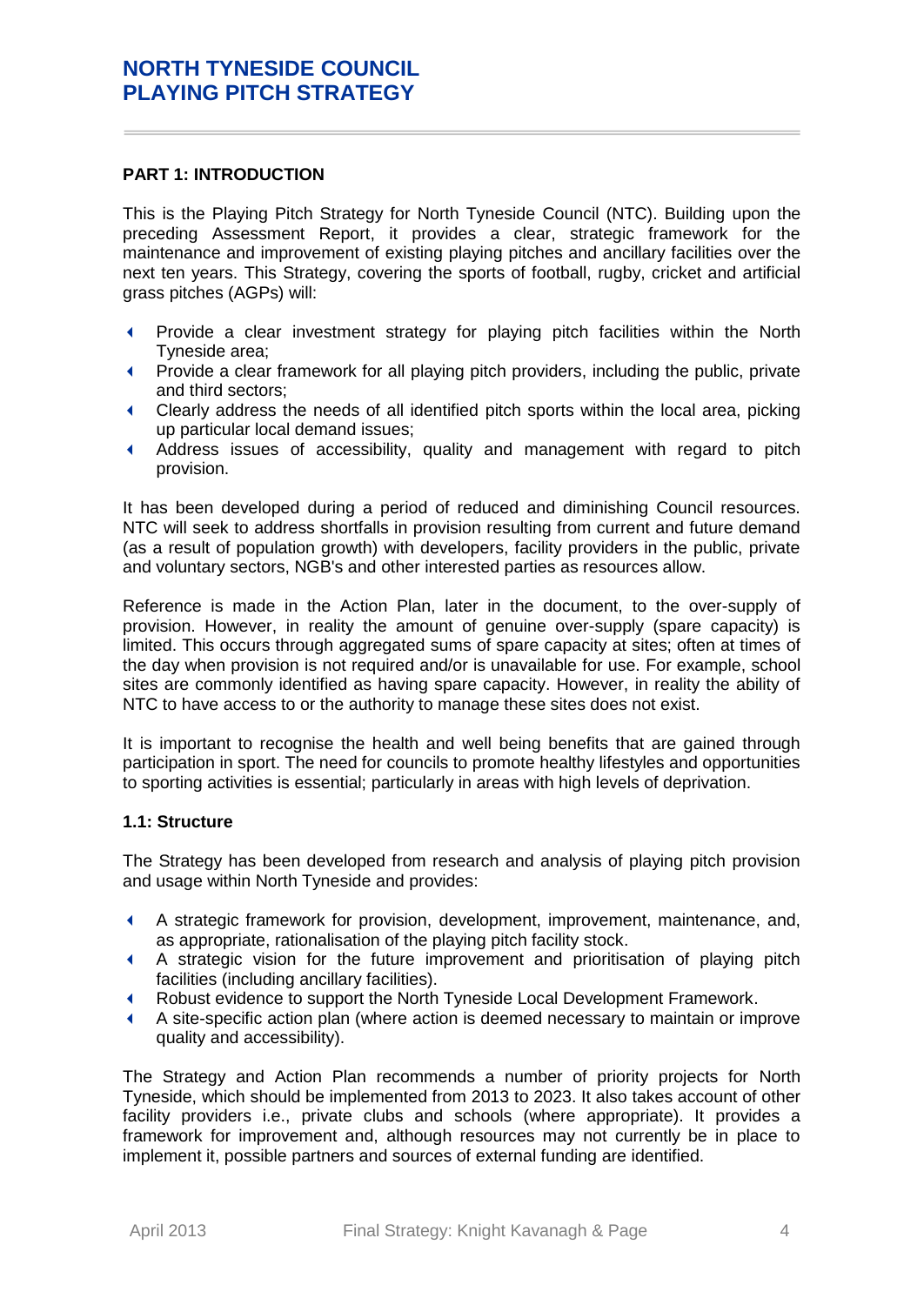There is a need to build key partnerships with schools, community clubs and private landowners to maintain and improve playing pitch provision. In these instances the potential for the Council to take a strategic lead is more limited. Gaining access to schools in North Tyneside not permitting community use is an issue. This document provides clarity about the way forward, and allows the Council to focus on key issues that it can directly influence and address.

The site-by-site Action Plan provides recommended actions for each site, based on current levels of usage, quality and future demand, as well as the potential of each site for enhancement.

#### **1.2: Strategic framework for playing pitch facility improvements**

The objectives within this Strategy have been developed via the combination of information gathered during consultation, site visits and analysis. They reflect key areas to be addressed over its lifetime. However, implementation must be considered in the context of financial implications and the need for some proposals to also meet planning considerations.

### **1.3: National context**

The provision of high quality and accessible community playing pitches at a local level is a key requirement for achieving the targets set out by the Government and Sport England. It is vital that this strategy is aware of and works towards these targets in addition to local priorities and plans.

The following section summarises the key strategic documents relevant to this Strategy and link, where appropriate, to the aims and objectives set out later.

#### **National Planning Policy Framework**

The National Planning Policy Framework (NPPF) sets out the reformed planning policies for England. It details how these changes are expected to be applied to the planning system. It also provides a framework for local people and their councils to produce distinct local and neighbourhood plans, reflecting the needs and priorities of local communities.

The NPPF states the purpose of the planning system is to contribute to the achievement of sustainable development. It establishes the planning system needs to focus on three themes of sustainable development: economic, social and environmental. A presumption in favour of sustainable development is a key aspect for any plan-making and decisiontaking processes. In relation to plan-making the NPPF sets out that Local Plans should meet objectively assessed needs.

Under the promoting healthy communities theme, it is set out that planning policies should be based on robust and up-to-date assessments of the needs for open space, sports and recreation facilities and opportunities for new provision. Specific needs and quantitative and qualitative deficiencies and surpluses in local areas should also be identified. This information should be used to inform what provision is required in an area.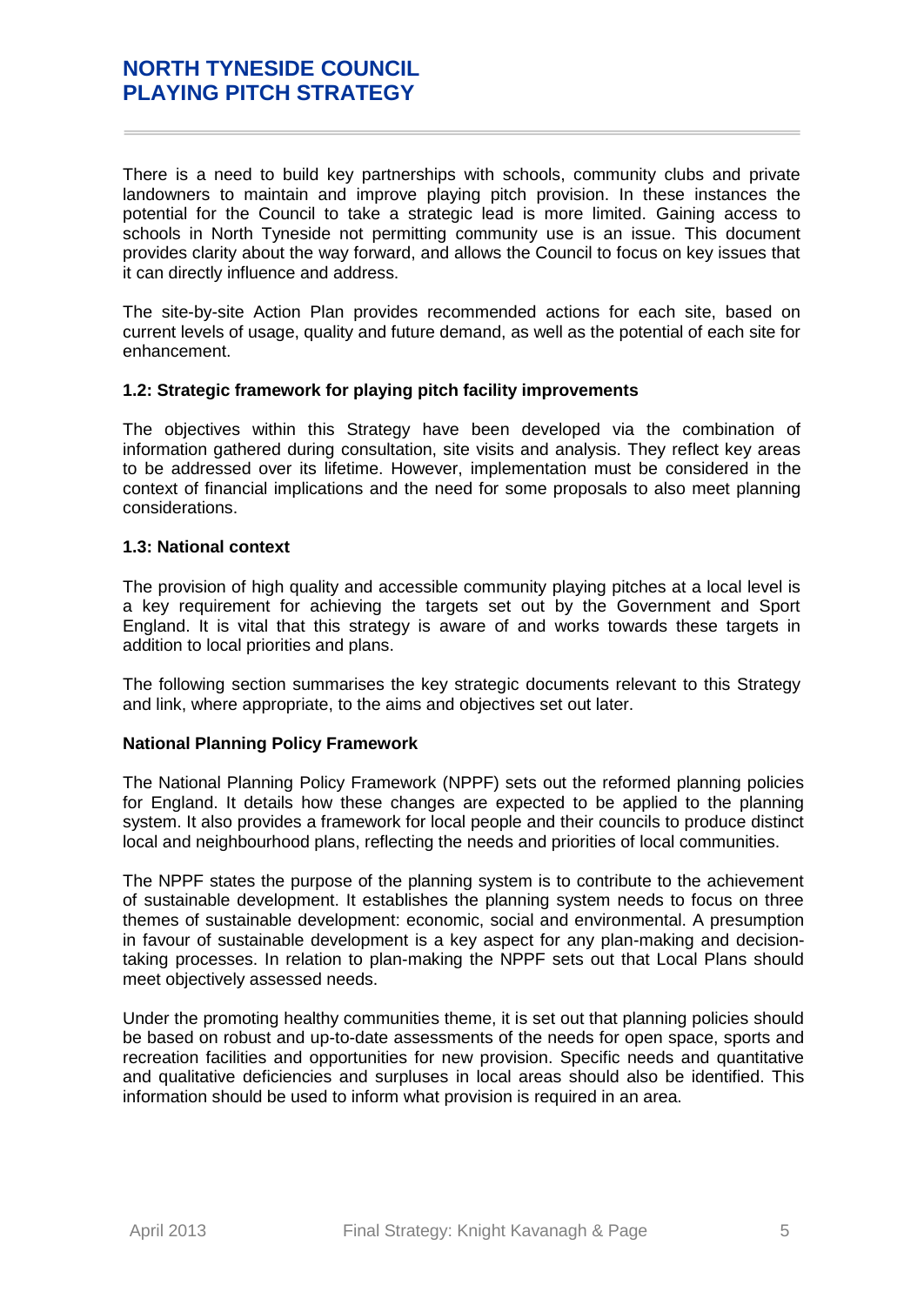As a prerequisite the NPPF states existing open space, sports and recreation sites, including playing fields, should not be built on unless:

- An assessment has been undertaken, which has clearly shown the site to be surplus to requirements.
- The loss resulting from the proposed development would be replaced by equivalent or better provision in terms of quantity and quality in a suitable location.
- The development is for alternative sports and recreational provision, the needs for which clearly outweigh the loss.

Relating to the NPPF, this Strategy is designed to inform the decision making processes for playing pitch provision in North Tyneside.

### **Sport England**

### *A Sporting Future for the Playing Fields of England*

It is Sport England's policy to object to any planning application, which will result in the loss of a playing field, unless it meets one of five exceptions as defined in A Sporting Future for the Playing Fields of England. Protection of playing fields was further enhanced in 1998 with Circular 9/98 (replaced in 2009 by Circular 02/09) which stipulates that where a local authority is minded to grant planning permission against Sport England's advice on land owned by a local authority or used for educational purposes, then the application should be referred to the relevant Government Office for possible 'call in'.

As a statutory consultee for the loss of playing fields, Sport England is a key partner. Regional planning officers should be kept informed of developing projects/schemes and can provide essential guidance and advice throughout the process, not just at planning application stage.

### *Sport England Strategy (2011/12 – 2014/15)*

The vision is for England to be a world leading sporting nation where many more people choose to play sport. There are five strategic themes including:

- Maximise value from current NGB investment
- Places, People, Play
- Strategic direction and market intelligence
- Set criteria & support system for NGB 2013-17 investment
- Market development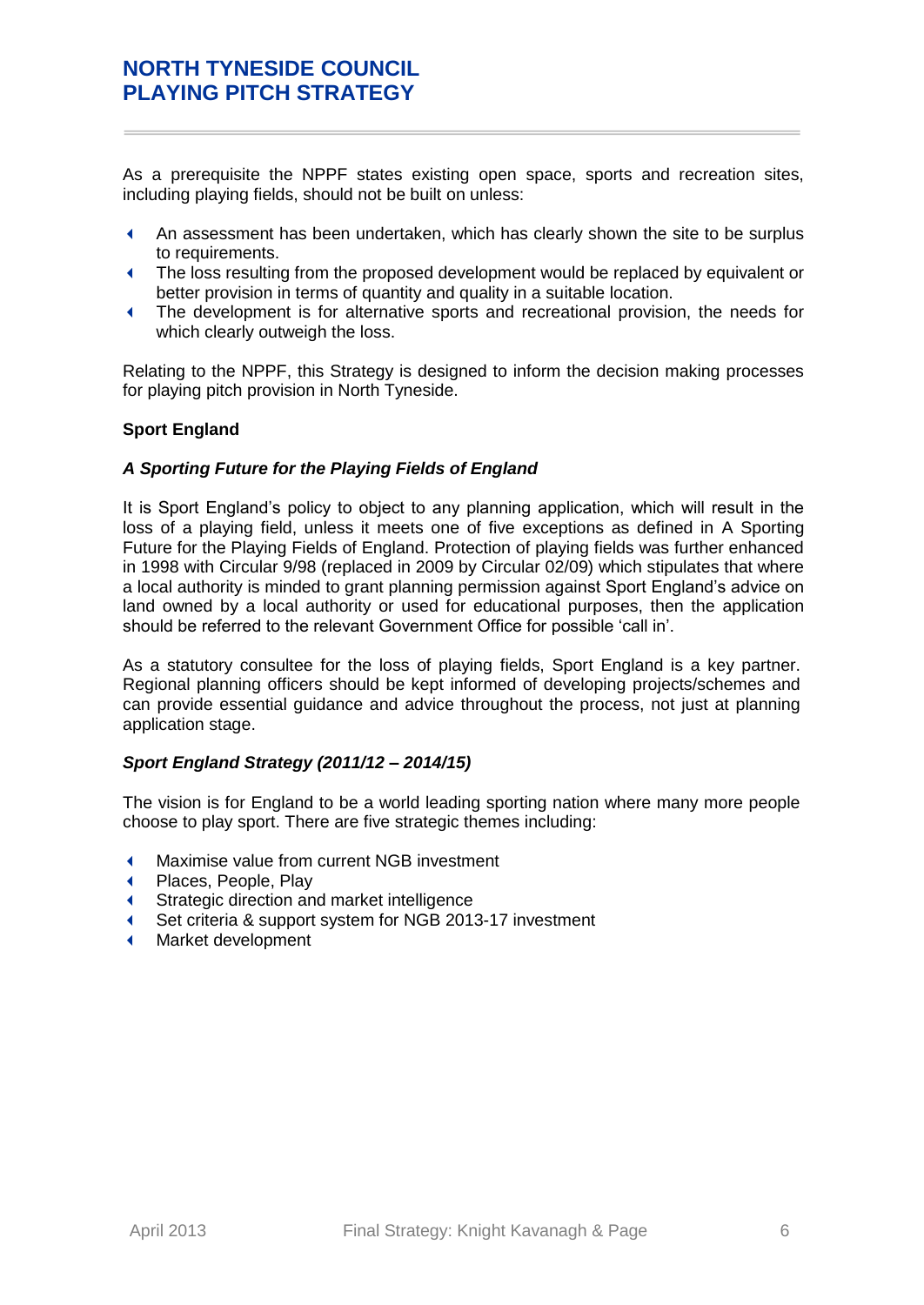# *Sport England Youth and Community Strategy 2012 – 2017*

Launched in January 2012 the strategy sets out how Sport England will invest over one billion of National Lottery and Exchequer funding during the five year plan period. The investment will be used to create a lasting community sport legacy by growing sports participation at the grassroots level following the 2012 London Olympics.

The aim by 2017 is to ensure that playing sport is a lifelong habitat for more people and a regular choice for the majority. A specific target is to increase the number of 14 to 25 year olds playing sport. To accomplish these aims the strategy sets out a number of outcomes to achieve:

- Every (4,000) secondary school in England will be offered a community sport club on its site with a direct link to one or more NGBs, depending on the local clubs in its area.
- County sports partnerships will be given new resources to create effective links locally between schools and sport in the community.
- All secondary schools, who wish to do so, will be supported to open up, or keep open, their sports facilities for local community use and at least a third of these will receive additional funding to make this happen.
- At least 150 further education colleges will benefit from a full time sports professional who will act as a College Sport Maker.
- Three quarters of university students aged 18-24 will get the chance to take up a new sport or continue playing a sport they played at school or college.
- A thousand of our most disadvantaged local communities will get a Door Step Club.
- Two thousand young people on the margins of society will be supported by the Dame Kelly Holmes Legacy Trust into sport and to gain new life skills.
- Building on the success of the Places People Play, a further £100 million will be invested in facilities for the most popular sports.
- A minimum of 30 sports will have enhanced England Talent Pathways to ensure young people and others fulfil their potential.

### **National governing bodies of sport**

Consideration has been given throughout the Assessment Report and the Strategy to national governing body facility strategies. A summary of each is summarised below.

### *The Football Association (FA)*

#### *National Games Strategy*

The FA's National Game Strategy (2007-2012) provides a strategic framework that sets out the key priorities, expenditure proposals and targets for the national game (i.e., football) over a six year period.

The main issues facing grassroots football are identified as:

- **Growth and retention (young players)**
- **Growth and retention (adult players)**
- Football for All
- Raising standards and behaviour
- Player development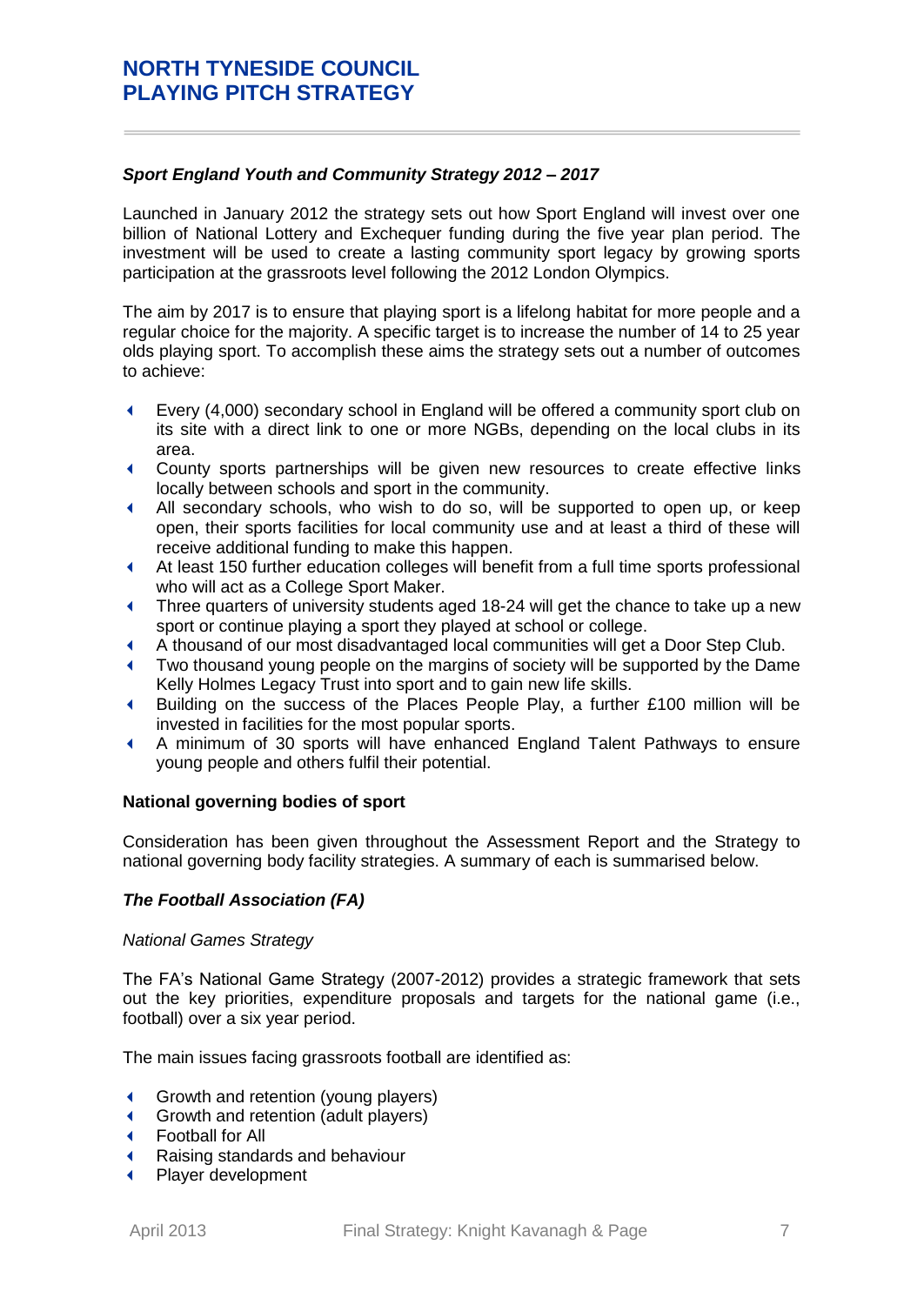- Running the game
- Football work force
- **Facilities**
- Partnerships and investment
- Promotion

The Strategy also reinforces the urgent need to provide affordable, new and improved facilities in schools, clubs and on local authority sites.

Over 75% of football is played on public sector facilities rather than in private members' clubs. The leisure budgets of most local authorities have been reduced over recent years as priorities have been in other sectors. This has resulted in decaying facilities that do not serve the community and act as a disincentive to play football. The loss of playing fields within the Country has also been well documented and adds to the pressure on the remaining facilities to cope with the demand.

The growth of the commercial sector in developing custom built 5-a-side facilities has changed the overall environment. High quality, modern facilities provided by Powerleague, Goals, JJB (now DW) and playfootball.net for example, have added new opportunities to participate and prompted a significant growth in the number of 5-a-side teams in recent years.

### *National Facilities Strategy*

The recently published new National Facilities Strategy 2013-15 sets out the FA's long term vision for development of facilities to support the 'National Game'. It aims to address and reflect the facility needs of football within the National Game (defined as all non-professional football from Steps 1-7 of the National League System down to recreational football played on open public space).. Facilities are considered to be crucial to the development of the game in England. One of the main issues raised by 'the Big Grassroots Football Survey' (by 84% respondents) was 'poor facilities'.

The FA's vision for the future of facilities in England is to build, protect and enhance sustainable football facilities to improve the experience of the nation's favourite game. It aims to do this by:

- Building Provide new facilities and pitches in key locations to FA standards in order to sustain existing participation and support new participation.
- Protecting Ensure that playing pitches and facilities are protected for the benefit of current and future participants.
- Enhancing Invest in existing facilities and pitches, ensuring that participation in the game is sustained as well as expanded.

The Strategy commits the FA to deliver in excess of £150m (through the Football Foundation) into facility improvements in line with identified priorities:

- Natural grass pitches improved target: 100.
- A network of new AGPs built target 100.
- A network of refurbished AGPs target 150.
- On selected sites, new and improved changing facilities and toilets.
- Continued small grants programme to address the modest facility needs of clubs.
- Ongoing support with the purchase and replacement of goalposts .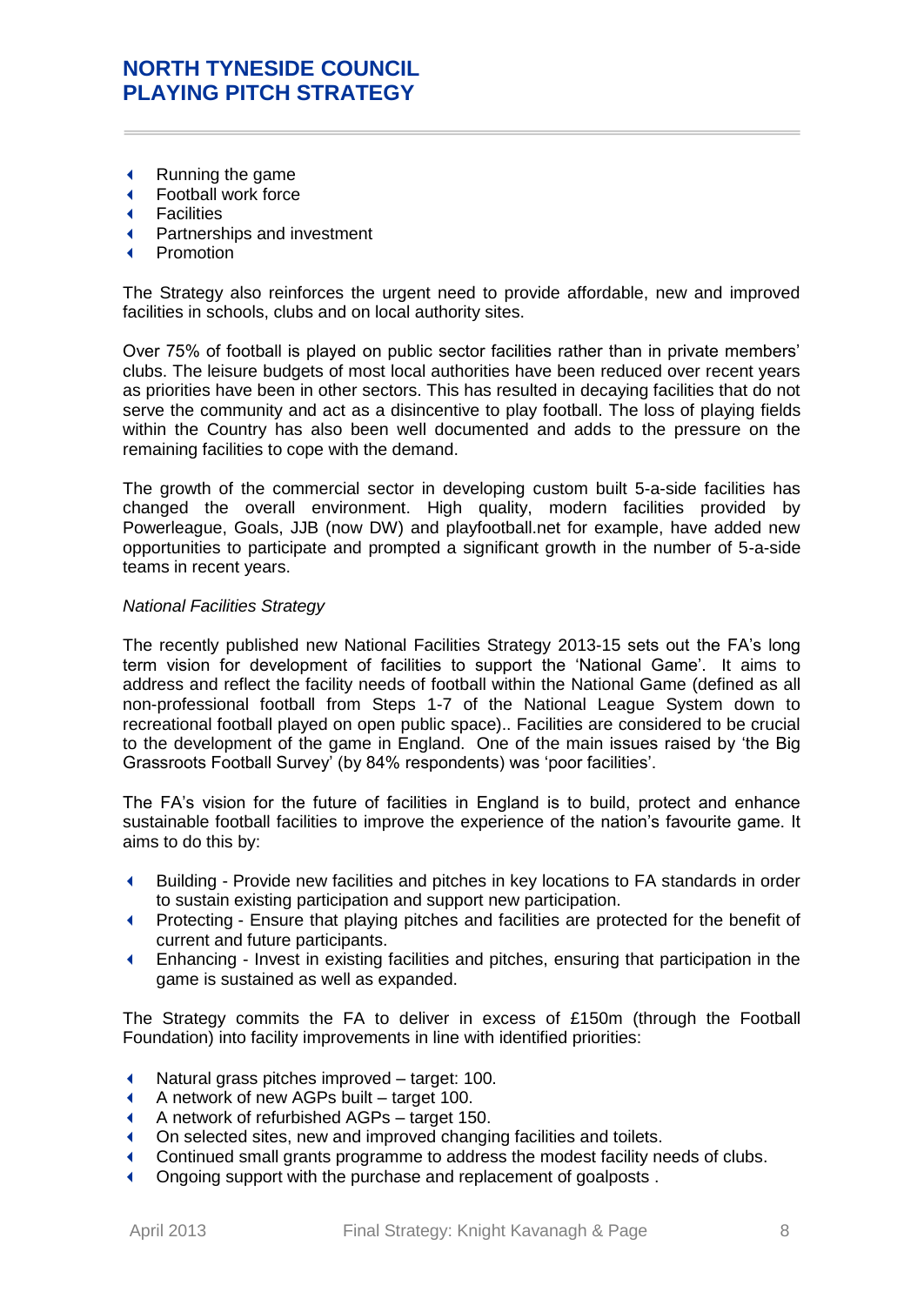It also commits to:

- Direct other sources of investment into FA facility priorities.
- Communicate priorities for investment across the grassroots game on a regular basis.
- Work closely with Sport England, the Premier League and other partners to ensure that investment is co-ordinated and targeted

On-going engagement with the FA is an important part of the sustainability and implementation of the Playing Pitch Strategy. The Council should seek to further engage with the FA Regional Facility Manager (North East & Yorkshire) as part of the delivery of this Strategy.

### *The Rugby Football Union*

The recently launched National Facility Strategy 2013-2017 provides a framework for the development of high-quality and well-managed facilities that will help to strengthen member clubs and grow the game in communities around them. In conjunction with partners, it will assist and support clubs and other organisations to continue to provide quality opportunities for all sections of the community to enjoy the game.

It sets out the broad facility needs of the sport and identifies investment priorities to the game and its key partners. It identifies that with 470 grass root clubs and 1500 players there is a continuing need to invest in community club facilities in order to:

- Create a platform for growth in club rugby participation and membership, especially with a view to exploiting the opportunities afforded by RWC 2015.
- Ensure the effectiveness and efficiency of rugby clubs, through supporting not only their playing activity but also their capacity to generate revenue through a diverse range of activities and partnerships.

The priorities for investment which met the needs of the game for the previous strategy period remain valid. These are to:

- Increase the provision of changing rooms and clubhouses that can sustain concurrent adult and junior male and female activity at clubs
- Improve the quality and quantity of natural turf pitches and floodlighting
- Increase the provision of AGPs pitches that deliver wider game development

It is also a high priority for the RFU to target investment in the following:

- To upgrade and transform social, community and catering facilities, which can support the generation of additional revenues
- Facility upgrades, which result in an increase in energy-efficiency, in order to reduce the running costs of clubs
- Pitch furniture, including rugby posts and pads, pitch side spectator rails and grounds maintenance equipment

On-going engagement with the RFU is an important part of the sustainability and implementation of the Playing Pitch Strategy. The Council should further engage with the RFU Regional Funding and Facilities Manager (North) as part of the delivery of this Strategy.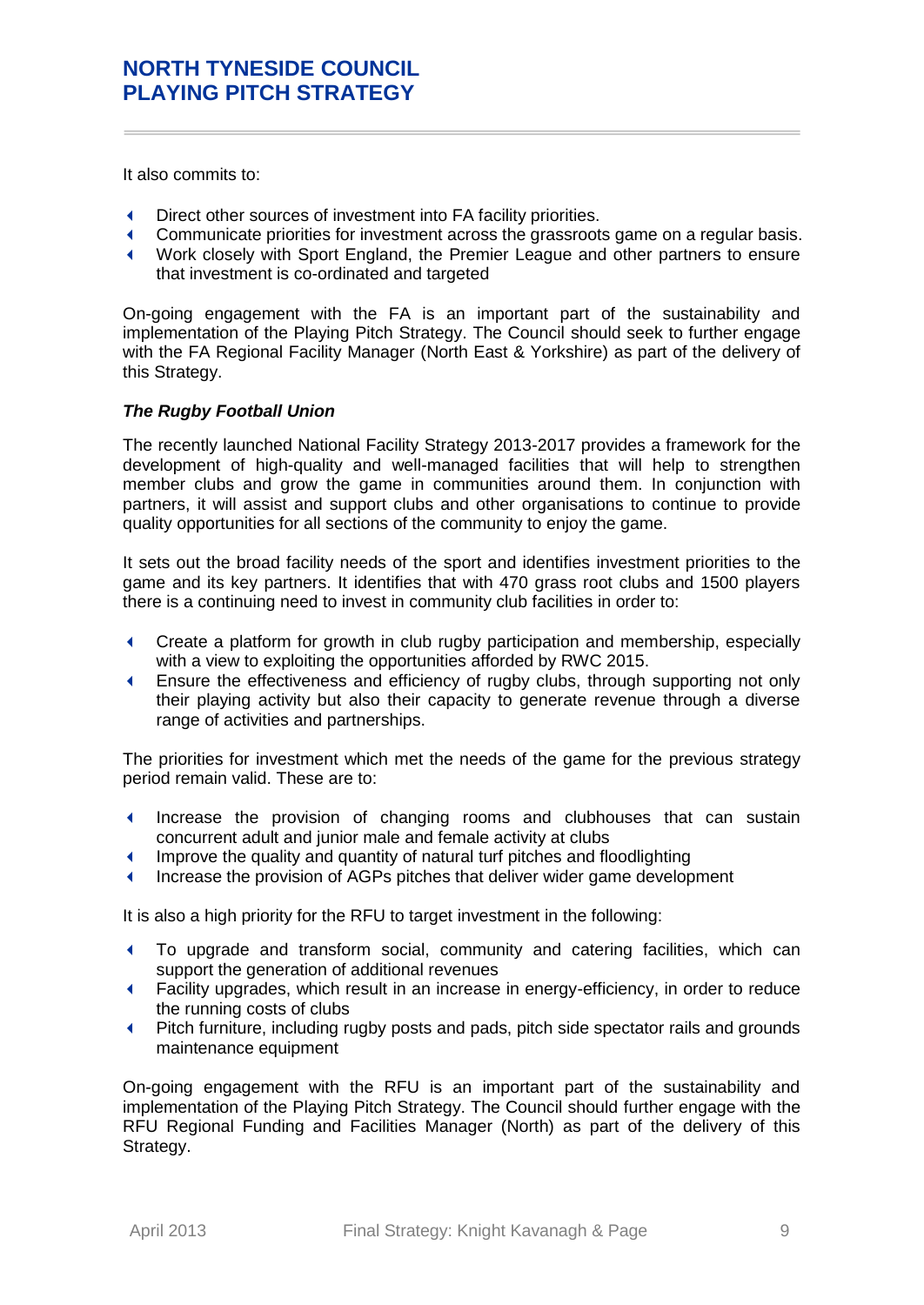### *English Cricket Board (ECB)*

Grounds to Play, ECB Strategic Plan (2010 – 2013) continues to focus on four pillars, as identified in the previous ECB strategy, Building Partnerships. The pillars are:

- Energising people and partnerships to deliver national goals at local level:
	- Having streamlined the management of ECB and established the County Boards, where feasible, services currently provided from the centre will be transferred to County Boards;
	- Enhance asset growth through continuing interest free loans to community clubs, expanding NatWest Cricket Force, seeking to support corporate or public sector cricket grounds under threat of closure through the England and Wales Cricket Trust, and seeking to expand partnerships for Indoor Cricket.
- Vibrant domestic game.
- Enhancing facilities, environments and participation:
	- The focus of this plan will be on providing facilities to sustain participation levels rather than a focus on a substantial increase in participation;
	- The Cricket Foundation's 'Chance to Shine' programme has been an outstanding success in reintroducing cricket into state schools. ECB will prioritise investment in the programme;
	- To further expand club/ school links and position the cricket club at the heart of the community, ECB will provide £1.5 million per annum capital improvement grants to local clubs that make their club facilities available to the local community and to local schools.
- ◆ Successful England teams.

The following actions executed during the duration of Building Partnerships provide a strong base for this new plan. Actions include:

- Streamlining ECB governance
- Building participation by more than 20% per annum (as measured through ECB focus clubs and County Boards)
- Developing women's cricket
- Attracting volunteers
- Expanding cricket's spectator base
- Introducing grants and loans to clubs
- Developing disabilities cricket

The theme of this plan progresses to Grounds to Play and it is in the areas of facilities and coaches where ECB investment will be focussed. Partnership funding and support will play a key role in the delivery of actions and maintaining the strength of the pillars.

Partners particularly applicable to community cricket include:

- England and Wales Cricket Trust to provide up to £5 million of interest free loans to member clubs for recreational projects and to work with grounds in inner city areas to provide greater community use by 2013.
- Sport England to enhance the Whole Sport Plan award of £38 million by obtaining a further £10 million of lottery aid support by 2013.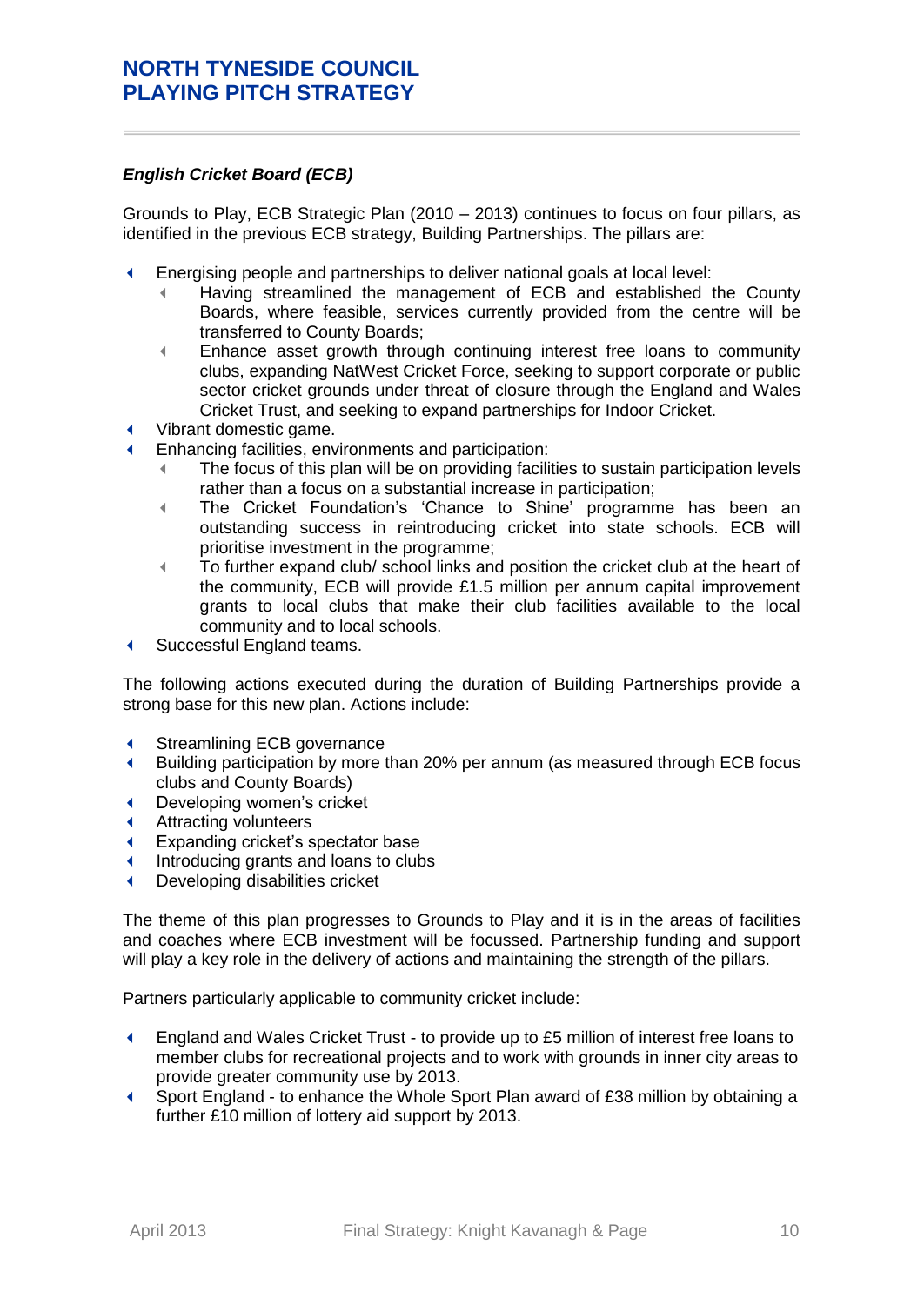On-going engagement with the ECB is an important part of the sustainability and implementation of the Playing Pitch Strategy. The Council should seek to further engage with the Regional Funding and Facilities Manager (North) within the ECB as part of the delivery of this Strategy.

### *England Hockey (EH)*

### *'The right pitches in the right places<sup>1</sup> '*

In 2012, EH released its facility guidance which is intended to assist organisations wishing to build or protect hockey pitches for hockey. It identifies that many existing hockey AGP's are nearing the end of their useful life as a result of the installation boom of the 90's. Significant investment is needed to update the playing stock and protect the sport against inappropriate surfaces for hockey as a result of the rising popularity of AGP's for a number of sports.

EH ware seeking to invest in, and endorse clubs and hockey providers who have a sound understanding of the following:

- Single System clubs and providers who have a good understanding of the Single System and its principles and are appropriately places to support the delivery.
- ClubsFirst accreditation clubs with the accreditation are recognised as producing a safe effective and child friendly hockey environment
- Sustainability hockey providers and clubs will have an approved development plan in place showing their commitment to developing hockey, retaining members and providing an insight into longer term goals. They will also need to have secured appropriate tenure.

On-going engagement with England Hockey is an important part of the sustainability and implementation of the Playing Pitch Strategy. The Council should seek to further engage with the relevant Relationship Managers within England Hockey as part of the delivery of this Strategy.

 <sup>1</sup>[http://englandhockey.co.uk/page.asp?section=1143&sectionTitle=The+Right+Pitches+in+the+Rig](http://englandhockey.co.uk/page.asp?section=1143§ionTitle=The+Right+Pitches+in+the+Right+Places) [ht+Places](http://englandhockey.co.uk/page.asp?section=1143§ionTitle=The+Right+Pitches+in+the+Right+Places)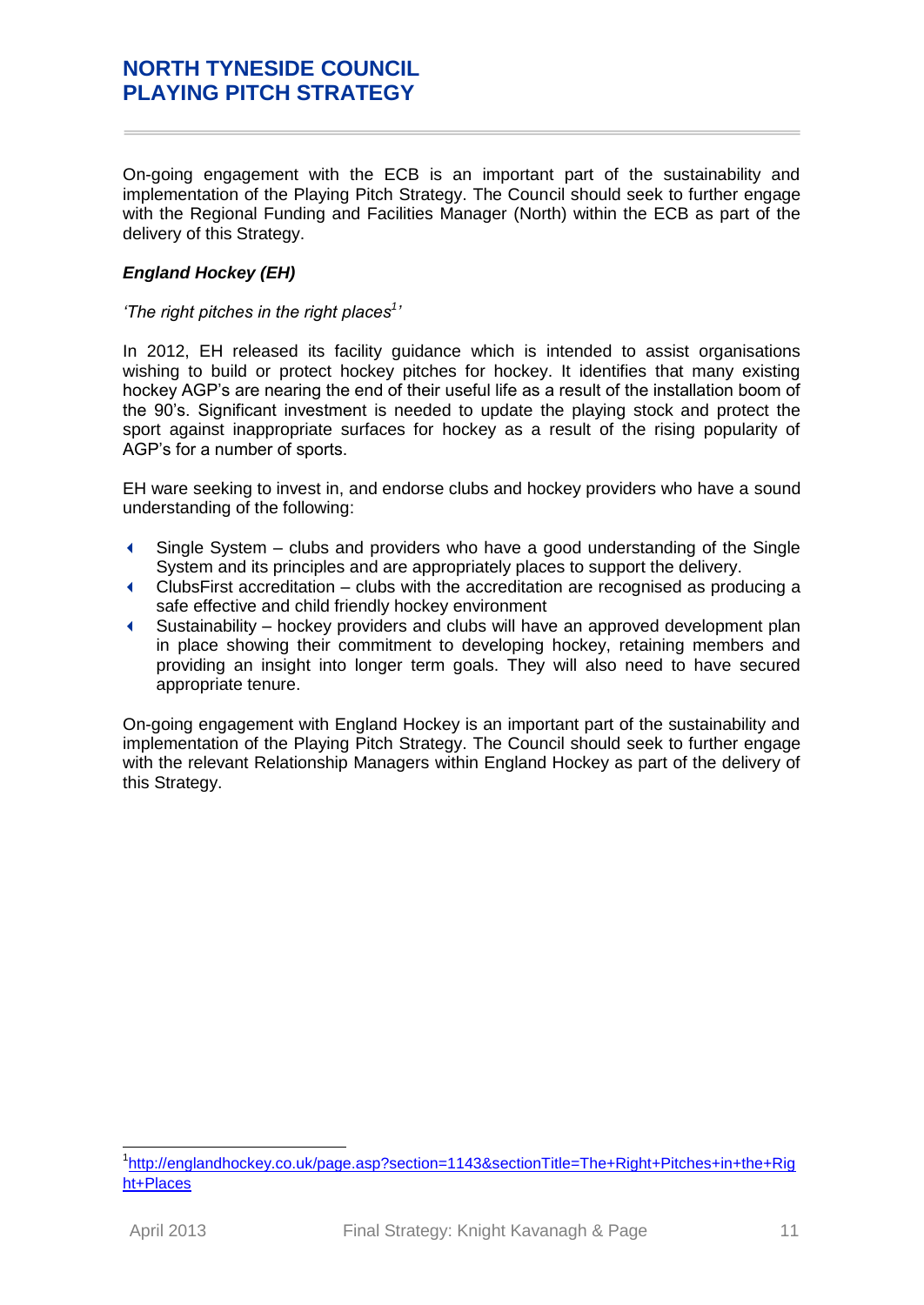# <span id="page-11-0"></span>**PART 2: SUMMARY FROM THE ASSESSMENT REPORT**

This section summarises the key findings from the Assessment Report. The Strategy has been developed in recognition of the consultation findings whilst drawing upon a core series of objectives which should be applied across the board and should not be attributed to any one particular type of facility.

# **2.1 Football summary**

- There are a total of 272 teams playing on pitches in North Tyneside.
- The audit identifies 36 sites available for community use, providing a total of 109 pitches. The majority of provision with no community usage is at school sites, where NTC gaining access for community use is difficult.
- Distribution of provision reflects the patterns of population density although there are reduced numbers in the smaller South West Analysis Area.
- Team generation rates (TGRs) highlight that participation rates in North Tyneside are higher than national averages. Future TGRs suggests an increase in senior men's football (15 teams) and mini-soccer (7.3 teams).
- Site assessments suggest that generally the quality of pitches across North Tyneside is 'mixed'. Consultation in general supports this. The issue of drainage is often highlighted as a common problem and is the main reason cited for poor quality sites.
- Over three-quarters (76%) of clubs responding to the survey, report that the number of senior teams fielded over the previous three years has remained static. Only a small percentage report that the number of senior teams has increased (9%) or decreased (9%).
- A third (33%) of clubs report that if more pitches were available at their home ground they would have more teams. Similarly over a quarter (27%) of clubs believe better ancillary facilities at their home ground would mean they would have more teams.
- Consideration should be given to changing the designation of some senior pitches to cater for junior and mini football.
- Almost all clubs report that further access to a 3G pitch is required to support their training requirements. An issue of teams training on pitches designated as the home ground pitch for other teams is highlighted.
- A number of clubs in North Tyneside report specific pitch/facility developments including the work at Foxhunters and the potential investment in Seaton Burn Recreation Ground.
- In general, there is a need to improve the quality of existing playing pitch stock, ancillary facilities and the provision of more all weather facilities.

### **2.2 Cricket summary**

- There are nine cricket pitches, of which all are available for community use in North Tyneside, accommodating 41 teams (including seniors and juniors).
- **TGRs shows that there is likely to be an additional three senior men's teams and one** junior team for cricket in 2023.
- Site assessments generally score the quality of pitches as good. Prior's Park is rated as poor quality which is inhibiting further use.
- Seaton Burn Recreation Ground ancillary facilities are rated as poor quality but are subject to improvement dependent upon the development of the golf course next to the site.
- Demand for additional cricket pitch facilities across North Tyneside is expressed by Tynemouth CC. The Club is looking to create a 2nd pitch to accommodate growth;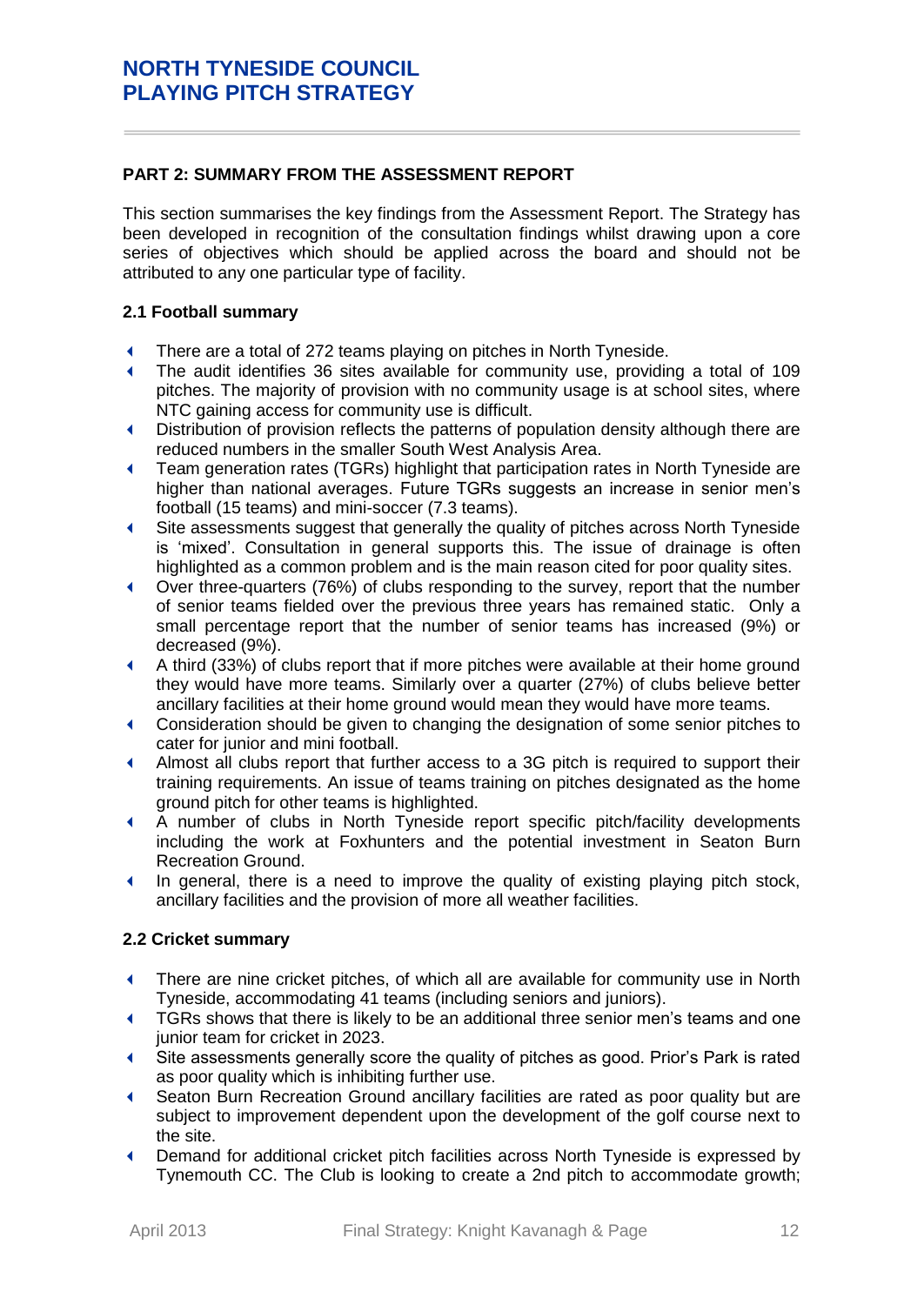particularly in its junior section. Two clubs, Backworth and Percy Main, also express demand for additional training facilities

- Most sites in North Tyneside are rated as having spare capacity with the exception of Blue Flames CC. Despite this, Tynemouth CC reports being at capacity and in need of an additional 2nd pitch.
- There is a need for access to at least one better quality cricket pitch in North Tyneside given the demand expressed by clubs.

### **2.3 Rugby summary**

- There are 9 rugby union grass pitches and one rugby league grass pitch available for community use in North Tyneside. Rugby union pitches are predominately located in North Shields.
- In total, there are 13 senior rugby union teams playing across North Tyneside. In addition, the majority of training for senior teams as well as a large number of junior teams occurs on competitive grass rugby pitches in North Tyneside (due to a lack of designated training facilities) which further adds pressure on pitches.
- TGRs suggest there will be an additional 1.4 junior boys and 1.1 senior men's rugby union teams up to 2023.
- There is one dedicated rugby league pitch which hosts the Whitley Bay Barbarians first team and junior teams at Whitley Bay High School. The Club is currently looking at the potential of relocating to Langley Playing Fields.
- Quality of provision is in general deemed to be of a sufficient level. However, drainage is identified as being an issue at Whitley Bay High School.
- Wallsend RFC is currently in the process of securing final funding in order to create a new home ground. The development will include two senior pitches and associated ancillary facilities including a new clubhouse and changing facilities.
- It is anticipated that participation in rugby union will increase given the focus of the RFU's Strategic Plan which identifies an annual growth of 2% of adult players until 2013. Furthermore, the hosting of the Rugby World Cup is also predicted to see an increase in the demand for rugby provision in North Tyneside.
- Due to the large number of teams training on match pitches in North Tyneside, most pitches are overplayed. More pitches and ancillary facilities are needed to meet both current and future demand.

### **2.4 Hockey summary**

- There are six full size AGPs in North Tyneside. Four are suitable and available for competitive hockey; all are rated as good quality with floodlights. However, Marden Bridge Sports Centre is not used by a hockey club.
- The resurfacing of the all-weather pitch at Marden Bridge Sports Centre is a priority.
- There are two hockey clubs in North Tyneside fielding a total of 11 senior teams. Both have junior membership. John Spence Community High School currently accommodates North Shields HC and The Parks Sports Centre accommodates Whitley Bay and Tynemouth HC.
- All AGPs are available for community use. There is significant football use (for training) of all AGPs in North Tyneside which further adds to the wear and tear of carpets/surfaces.
- Consultation with EH and clubs does not identify the need for more provision per se but it does identify the need to retain the current level of hockey surfaces (at a good level of quality).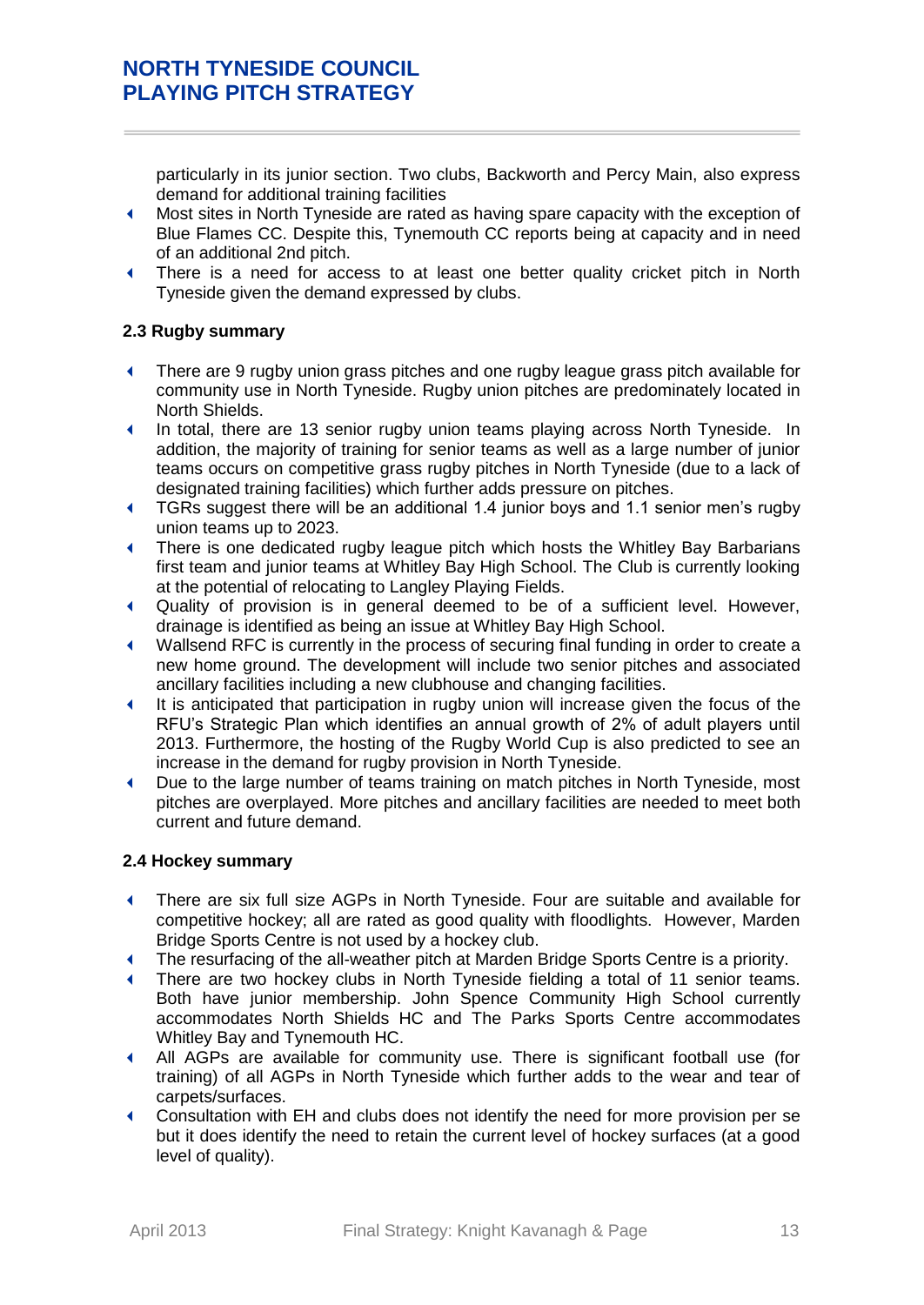The AGP at John Spence High School is a priority target for the FA to be resurfaced with a 3G surface. The resurfacing would see North Shields Hockey Club relocating to The Parks Sports Centre. It is believed that the site can accommodate this additional use but will bring it to full capacity.

### **2.5 Schools summary**

- There are 94 playing pitches (including all types) in North Tyneside, of which 40 are identified as having community use. It is considered by NTC that where community use is not permitted, the potential of gaining access is difficult.
- In total, eight secondary, three middle and five primary school are regularly used for competitive community use.
- In most instances, where pitches are available and in use, access to school changing accommodation is available for community use.
- The quality and quantity of outdoor sports facilities at school sites varies across North Tyneside. However, a common theme is poor quality drainage of school pitches which often dictates the level of curricular, extracurricular and community use.

### **2.6 Overall summary**

In summary, the following are seen as the key overarching issues in North Tyneside to tackle in the Strategy:

- The surplus of senior football pitches and a deficit of mini pitches. (This includes school sites identified as having existing community usage. It does not include school sites that do not have or allow community use. Pitches on sites not permitting community usage are difficult for organisations such as NTC to gain access).
- The improvement of poor quality football pitches and ancillary facilities to increase capacity rather than providing new provision to satisfy current demand.
- The implications of 9v9 football on current and future provision.
- Need for access to at least one better quality cricket pitch to service Tynemouth CC.
- The requirement for new AGP provision to satisfy any potential future growth in hockey and training facilities for other clubs.
- The need to resurface the AGP located at Marden Bridge Sports Centre.
- The need to encourage usage of sites with no community use or those that are under used to accommodate overplay of rugby pitches.
- The lack of interest or willingness of certain education sites to accommodate community use.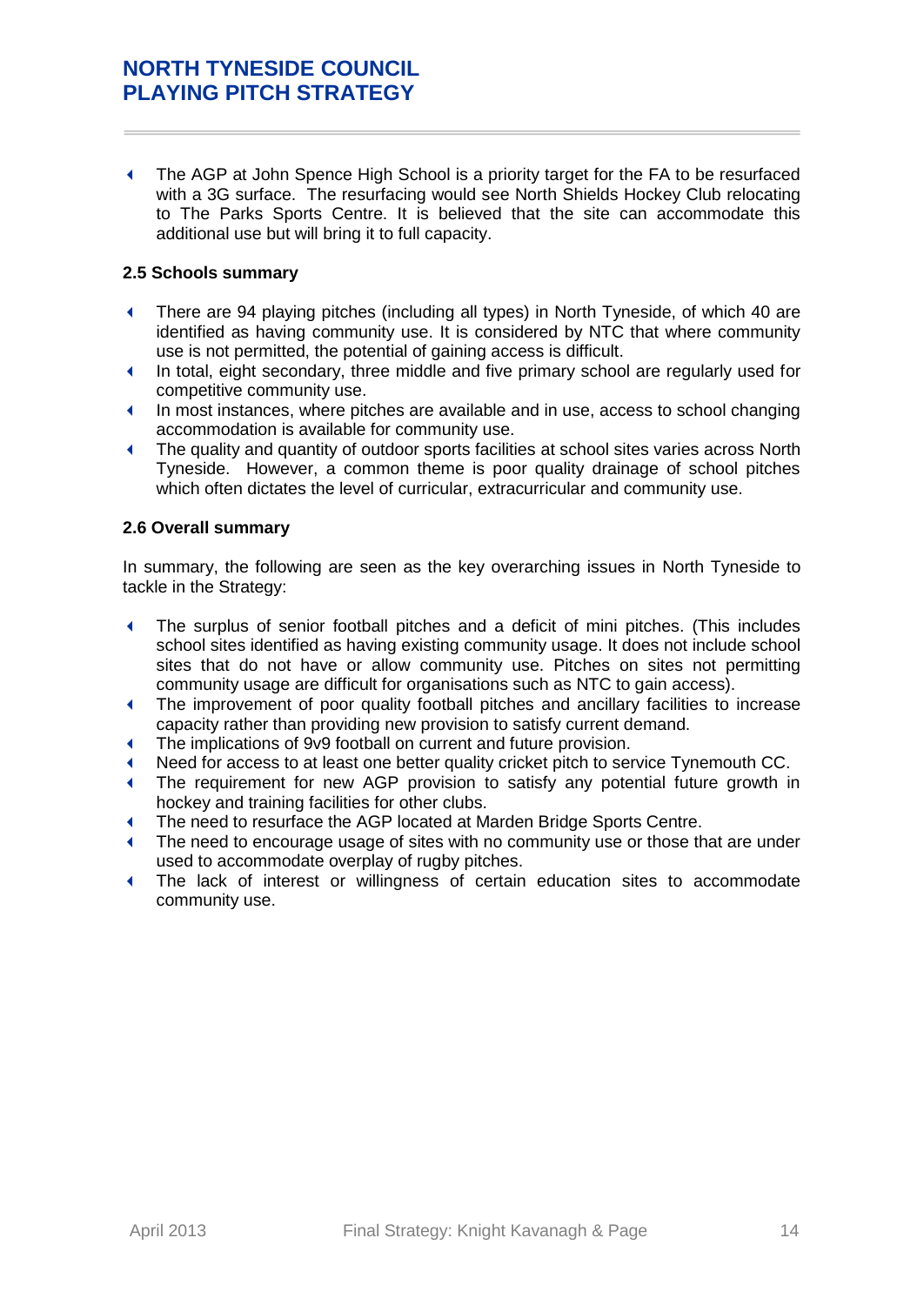### <span id="page-14-0"></span>**PART 3: A STRATEGIC FRAMEWORK FOR FACILITY IMPROVEMENTS**

#### **3.1: Vision**

The vision set out by North Tyneside Council (NTC) is for:

'North Tyneside to be a place of opportunity, prosperity and vibrancy. A place where *people are happy, healthy, safe, able to participate in a flourishing economy and achieve their full potential'*

The mission statement for sport and leisure (including for playing pitches and ancillary facilities) is:

*'To continuously develop quality leisure opportunities that meets the needs and circumstances of people in North Tyneside'*

This strategy will help in identification, and prioritisation, of outdoor sports facilities that are of local and Borough-wide significance and guide NTC and its partners to work collaboratively (i.e., reduce duplication and competition), identify and use limited resources to optimum effect.

#### **3.2: Objectives**

The proposed vision is based upon a clear, achievable framework of strategic objectives (not in any priority and summarised in the text boxes below) which should be adopted as policy). These are supported by a range of management objectives. The management objectives need to be implemented to enable the policy objectives to be delivered. It is recommended that the Council adopts the following strategic objectives (as policy) to enable it to achieve the vision.

#### **OBJECTIVE 1**

To address quantitative deficiencies to meet existing unmet demand and plan for new provision (as and where required)

# **OBJECTIVE 2**

To address issues of accessibility, quality and management with regard to facility provision

### **OBJECTIVE 3**

To maximise access to all outdoor facilities and in particular educational facilities

# **OBJECTIVE 4**

To support the development of local leagues and clubs to meet their needs within North Tyneside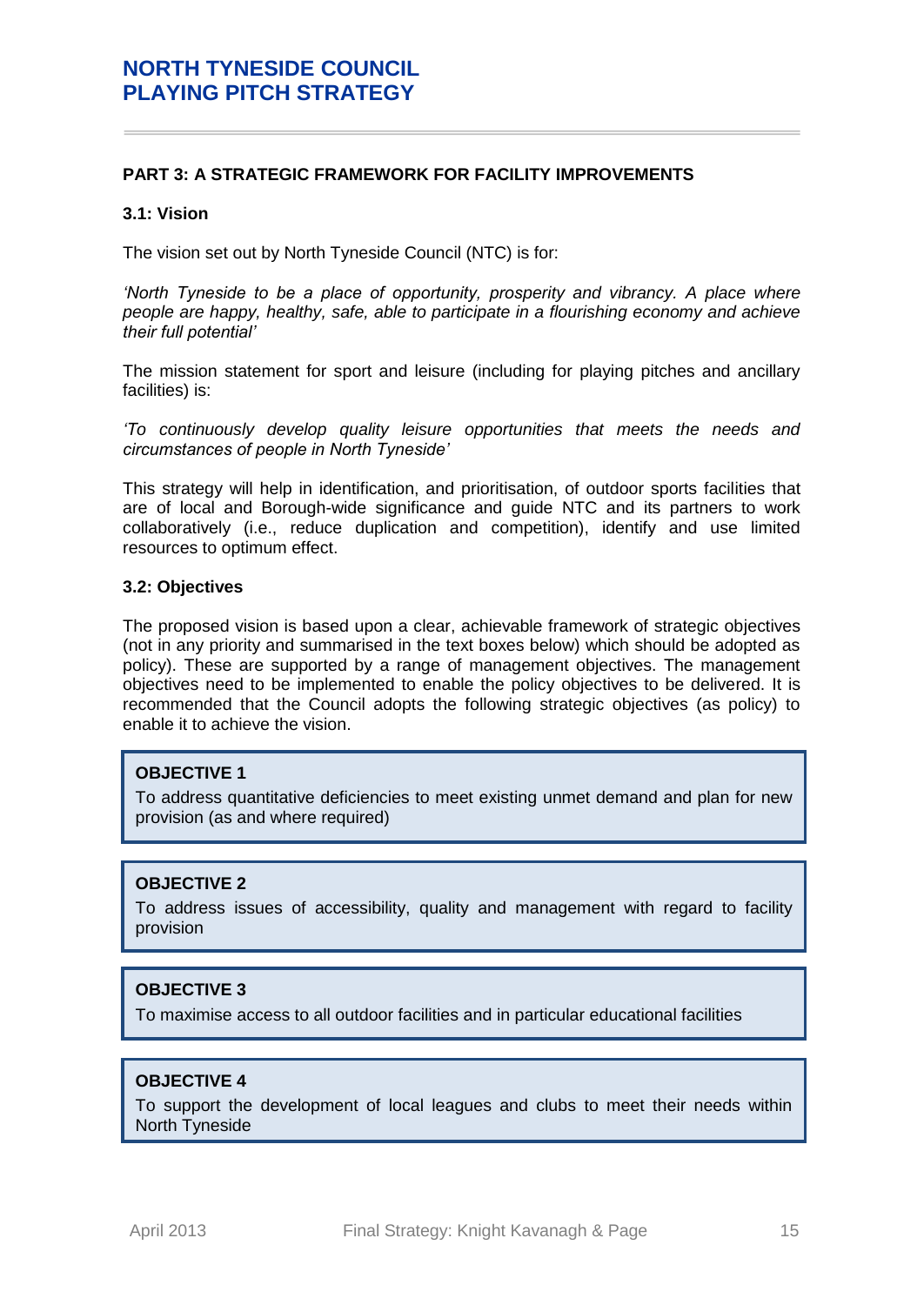### <span id="page-15-0"></span>**PART 4: MANAGEMENT OBJECTIVES**

The management objectives need to be implemented to enable the policy objectives to be delivered. It is recommended that the Council adopts the following management objectives across a range of departments to enable it to achieve the vision of the Strategy (not in any priority order):

### **4.1: Strategic objectives**

### **OBJECTIVE 1**

I

To address quantitative deficiencies to meet existing unmet demand and plan for new provision (as and where required)

- a. Regularly review and refresh area by area plans taking account of any improvements in pitch quality (and hence increases in pitch capacity) and also any new negotiations for community use of education sites in the future.
- b. Rectify inadequacies and meet identified shortfalls as outlined in the Assessment Report through improvements to the current pitch stock and ancillary facilities in line with the Action Plan.
- c. Identify opportunities to add to the overall pitch stock to accommodate both latent and potential future demand.
- d. Prioritise new capital development projects from the action plan according to a range of core criteria (such as strategic need, sports development objectives, sustainability of provision and work with target groups)
- e. Work with facility providers to establish an approach to co-ordinate investment to address the community's needs, to target priority areas and to avoid/reduce duplication of provision.

#### **Management objective (a) - Regularly review and refresh area by area plans taking account of any improvements in pitch quality (and hence increases in pitch capacity) and also any new negotiations for community use of education sites in the future.**

It is important that the Council maintains the data contained with the accompanying Playing Pitch Database. This will enable it to refresh and update area by area plans on a regular basis. The accompanying databases are intended to be refreshed on a season by season basis and it is important that there is cross-departmental working, including for example, grounds maintenance and sports development departments, to ensure that this is achieved and that results are used to inform subsequent annual sports facility development plans. Results should be shared with partners via a consultative mechanism.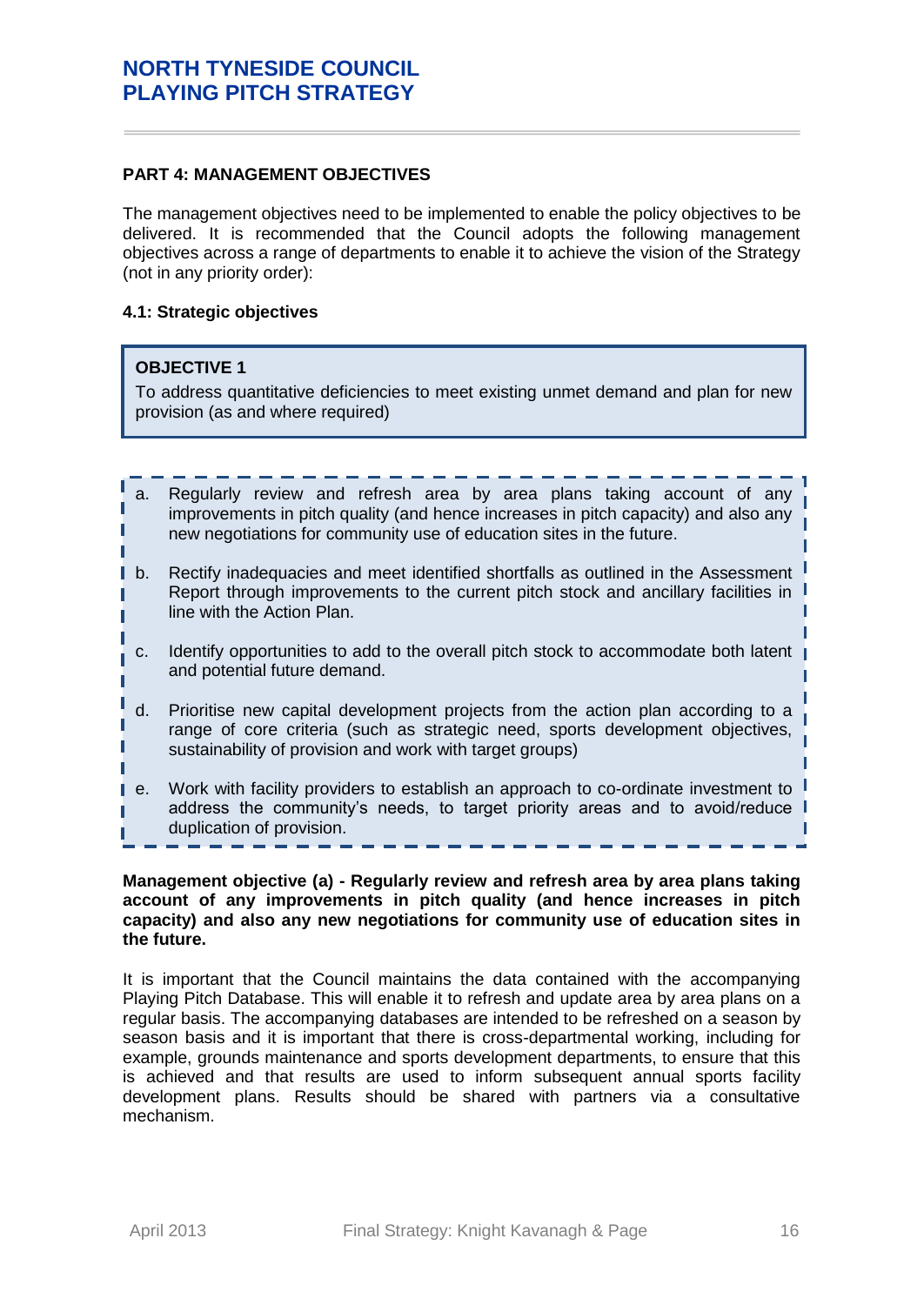### **Management objective (b) - Rectify inadequacies and meet identified shortfalls as outlined in the Assessment Report through improvements to the current pitch stock and ancillary facilities in line with the Action Plan.**

The Council and its partners should work to rectify identified inadequacies and meet identified shortfalls as outlined in the Assessment Report through improvements to the current pitch stock and ancillary facilities. It is important that the current levels of pitch provision are protected, maintained and enhanced to secure the carrying capacity of provision now and in the future.

In general, the future deficiencies in provision identified in North Tyneside can be overcome through maximising use of existing pitches through a combination of:

- Securing long term community use at school sites (where possible).
- Encouraging junior leagues to stagger kick off times or play some fixtures/age groups on a Sunday.
- The re-designation of pitches for which there is an oversupply.
- Improve pitch quality and ancillary facilities in order to improve the capacity of pitches to accommodate more matches.
- Provision of new facilities where there is an identified demand (and the above options are not practical).

However, there is a need to protect some senior pitches as this provides the flexibility to provide senior, junior or mini pitches (through different line markings/coning areas of the pitch). Furthermore the re-designation of all surplus adult pitches may lead to a deficiency of adult pitches in the medium to longer term as younger players move up the ages. It is likely that for some sports, particularly football, that the provision of new pitches and facilities will be required in the future to support the predicted future demand.

Although the Council is a lead partner in pitch provision, it should support the needs of all sports clubs and bodies to work together to deliver the recommendations of this strategy.

Latent demand, national changes in sport participation, local demographic changes and proposed housing growth should be recognised and factored into future facility planning. Assuming an increase in participation and housing growth occurs, it will obviously impact on the future need for certain types of sports facilities. Sports development work also approximates latent demand which cannot currently be quantified (i.e., it is not being suppressed by a lack of facilities) but is likely to occur. The following table highlights the main development trends in each sport and their likely impact on facilities. However, it is important to note that these may be subject to change.

Latent demand is mostly expressed for senior and junior football. However, some minor latent demand is also expressed for rugby pitches and associated ancillary facilities in the area.

The Sport England Playing Pitch Model (PPM) used in the Assessment Report highlights an anticipated future surplus of senior football pitches in North Tyneside. Whilst these predictions should not be used in isolation, it is in the main attributed to spare capacity across a large number of sites, some of which is significant. This type of surplus can be important to overall levels of participation in the context of using it to accommodate predicted growth in football participation.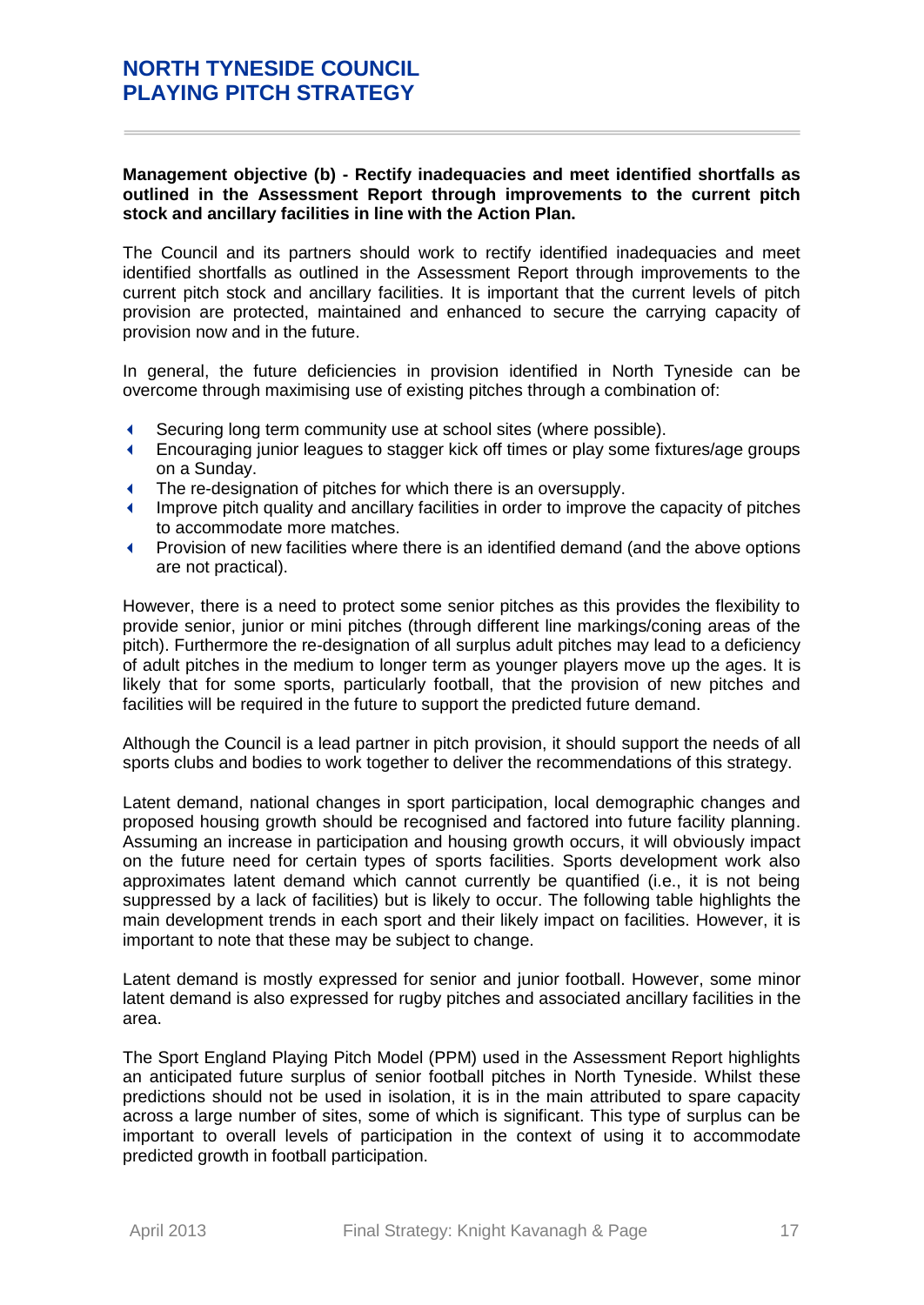Surplus pitches allow others to be rested to protect overall pitch quality in the long term. Therefore, whilst in some instances it may be appropriate to re-designate a senior pitch where there is no demand identified a holistic approach should be taken to re-designation for the reasons cited. The site-by-site action planning will seek to provide further clarification on where re-designation is suitable.

| <b>Sport</b> | <b>Future development trend</b>                                                                                                                                                                                | <b>Strategy impact</b>                                                                                                                                                                                                                                                                        |
|--------------|----------------------------------------------------------------------------------------------------------------------------------------------------------------------------------------------------------------|-----------------------------------------------------------------------------------------------------------------------------------------------------------------------------------------------------------------------------------------------------------------------------------------------|
| Football     | The needs of the game will change<br>significantly from the 2013/14 season<br>with the implementation of the FA Youth                                                                                          | Consider allocating leases to Charter<br>Standard clubs with a large number<br>of teams.                                                                                                                                                                                                      |
|              | Development Review. As a result, pitch<br>demands will change. This could also                                                                                                                                 | Work with clubs to identify facility<br>development opportunities.                                                                                                                                                                                                                            |
|              | see changes in the seasonal demand of<br>pitches (youth football).                                                                                                                                             | Work with clubs in relation to their<br>pitch demands as a result of the FA<br>Youth Development Review.                                                                                                                                                                                      |
|              | Demand for senior football is also likely<br>to be sustained by the high levels of<br>junior participation onward flow of<br>players and supported by the FA's<br>National Strategy.                           | Continually invest in the improvement<br>of 'key centres' to improve ancillary<br>facilities (see site by site action plan).                                                                                                                                                                  |
| Cricket      | Clubs have strong and active senior and<br>junior sections which access a range of<br>club facilities.                                                                                                         | A number of clubs with large junior<br>sections are likely to require access<br>to additional pitches and to be<br>supported to make improvements to<br>ancillary facilities.                                                                                                                 |
|              | Women's and girls' cricket is a national<br>priority and there is a target to establish<br>two girls' and one women's team in<br>every local authority over the next five<br>years.                            | Support clubs to ensure access to<br>segregated changing and toilet<br>provision and access to good quality<br>cricket pitches to support growth.                                                                                                                                             |
| Rugby union  | The previous RFU Strategic Plan<br>focuses on a 2% growth year on year<br>until 2013 for adults.<br>The Rugby World Cup (2015) is<br>predicted to see a further increase in the<br>demand for rugby provision. | Clubs are likely to field more teams in<br>the future, and therefore have a<br>demand for more pitches and<br>ancillary facilities. It is important,<br>therefore, to work with the clubs to<br>maintain the current pitch stock and<br>to support facility development where<br>appropriate. |
| <b>AGPs</b>  | Demand for AGPs for football continues<br>to increase. Provision of 3G pitches (IRB<br>complaint) will help to reduce overplay<br>of football and rugby pitches.                                               | AGP use for football training<br>purposes is likely to continue to grow.<br>Any significant future growth of<br>hockey is not likely to be met unless<br>new facilities are provided.                                                                                                         |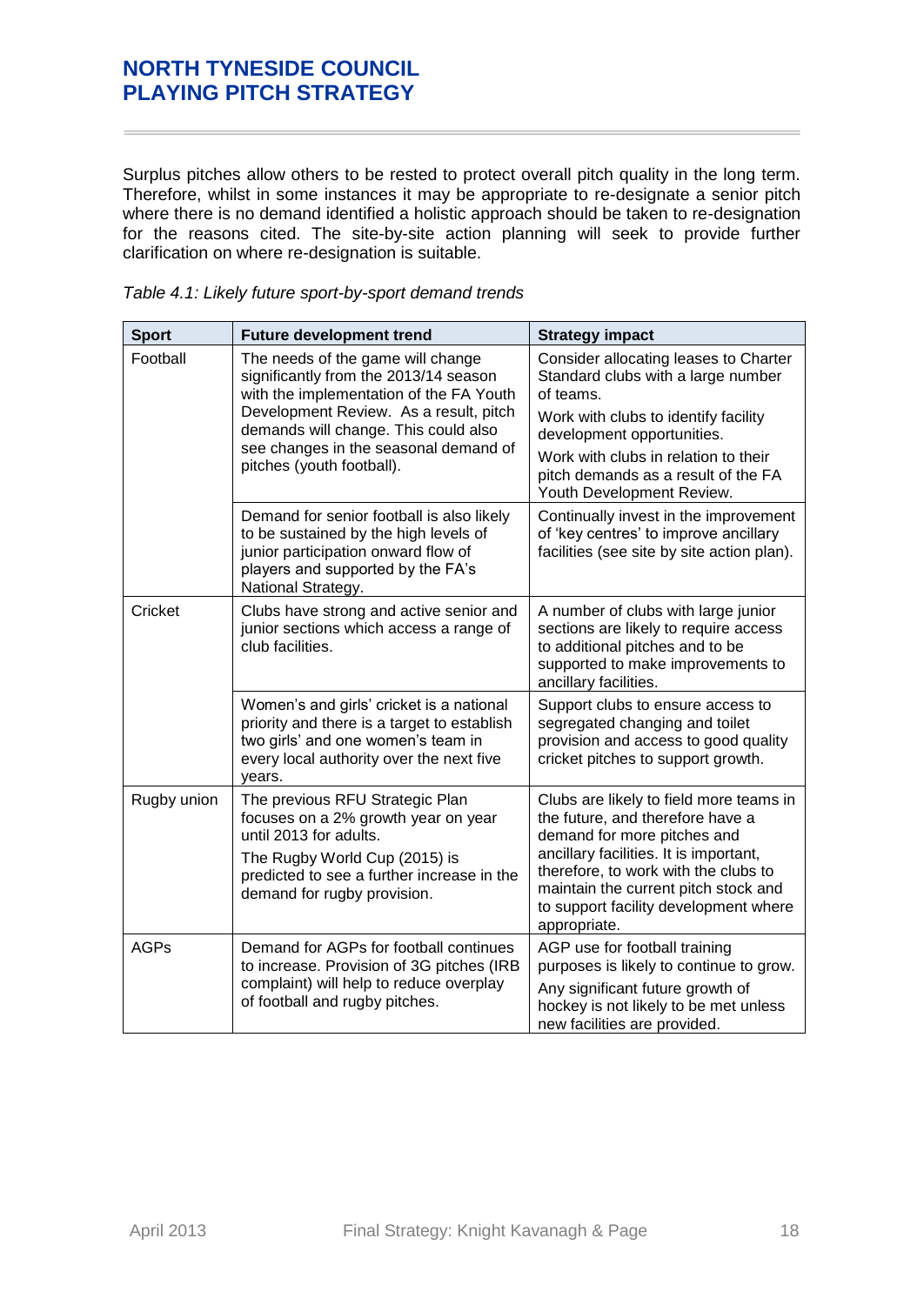### **Management objective (c) - Identify opportunities to add to the overall pitch stock to accommodate both latent and potential future demand.**

The Council should use, and regularly update, the Action Plan within this Strategy for improvements to its own pitches whilst recognising the need to support partners. The Action Plan lists improvements to be made to each site focused upon both qualitative and quantitative improvements as appropriate for each area.

Furthermore any potential school sites which become redundant over the lifetime of the Strategy may offer potential for meeting community needs on a localised basis. Where any schools are closed their playing fields may be converted to dedicated community use to help address any unmet community needs.

#### **Management objective (d) - Establish an approach to securing developer contributions which prioritises projects according to a range of core criteria.**

It is important that this strategy informs policies and emerging supplementary planning documents by setting out the approach to securing sport and recreational facilities through new housing development. The guidance should form the basis for negotiation with developers to secure contributions to include new provision and/or enhancement of existing appropriate outdoor playing fields and ancillary facilities (including AGPs and sports grounds) as well as subsequent maintenance towards the upkeep for the first ten years. A number of management objectives should be implemented to enable the above to be delivered:

- To continue to ensure that where playing field and sports ground are lost, through alternative development or closure, that the type of sports facilities of the same or improved standard are provided to meet the continued needs of residents.
- Where pitches are lost due to redevelopment of the site, compensatory re-provision or an equivalent contribution for re-investment into new pitches will be sought as appropriate in an alternative accessible location.
- Planning consent should include appropriate conditions and/or be subject to specific planning obligations. Where developer contributions are applicable, a Section 106 Agreement or equivalent must be completed specifying the amount which will be linked to Sport England's Building Cost Information Service from the date of the Planning Committee, and timing of the Contribution(s) to be paid.
- Some contributions may need to be ring fenced for use according to the particular terms of the Planning Obligation, where there is opportunity to improve the appropriate sporting facility within the local vicinity. However, for some sports such as for example cricket and rugby a "central pot" for developer contributions across the local authority area may be preferable for the particular sport.
- External funding should be sought/secured to achieve maximum benefit from the investment into the appropriate playing pitch facility enhancement and its subsequent maintenance.
- Where new multiple pitches are provided, appropriate changing rooms and associated car parking should also be located on site.

If S106 contributions are not appropriate, CIL may be a preferable form of funding for sports pitch developments. Therefore, inclusion of appropriate sports pitches/facilities improvements should be made in the Council's Regulation 123 list of infrastructure that will accompany the CIL charging schedule (timetabled in the LDS for adoption in September 2015).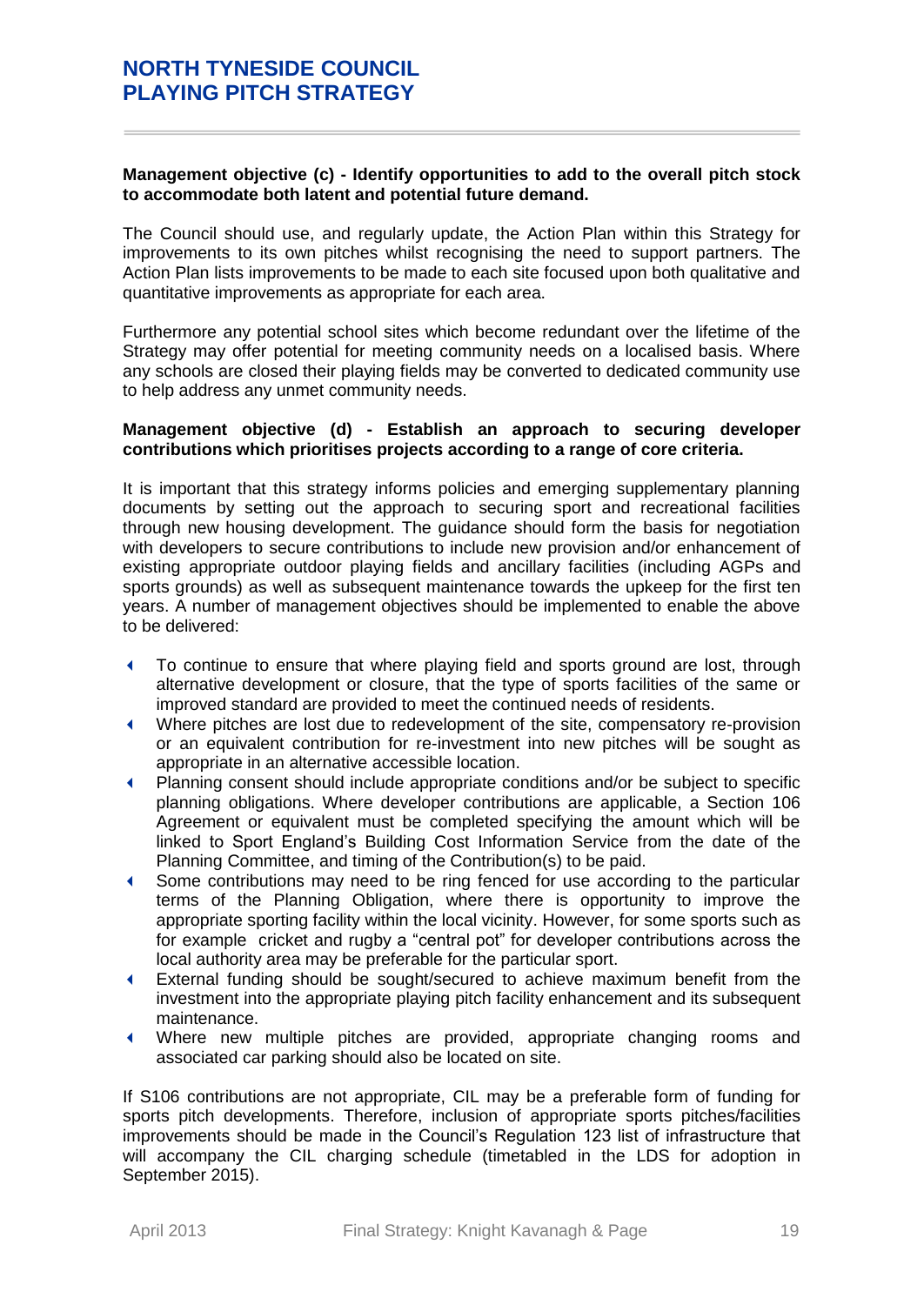#### **Management objective (e) - Work with facility providers to establish an approach to co-ordinate investment to address the community's needs, to target priority areas and to reduce duplication of provision.**

Some investment in new provision will not be made by Councils directly, it is important that the Council therefore seeks to direct and lead a strategic and co-ordinated approach to facility development by schools, colleges, sports clubs and the commercial sector to address community needs whilst avoiding duplication of provision. In delivering this objective the Council should maintain a regular dialogue with local partners and through existing networks.

# **OBJECTIVE 2**

To address issues of accessibility, quality and management with regard to facility provision

### f. Adopt a Borough wide quality standard.

- g. Adopted a tiered approach to the management and improvement of facilities which allows for facility developments to be programmed within a phased approach including ancillary facilities such as changing accommodation and car parking.
- h. Invest in key multi-pitch/sport sites.
- i. Projects should seek to improve pitch/surface quality as a priority.
- j. Prepare funding packages as appropriate to secure improvements to key strategic sites.

#### **Management objective (f) – Adopt a Borough wide quality standard**

To support achievement of this objective, the Council should adopt and work towards the following quality standard for provision:

#### *'All outdoor sports pitches should be of a suitable standard to meet the needs of its users'*

Priority in the short term (given limited resources) should be directed to 'poor' quality sites. This standard, based on an achievable target using existing quality scoring to provide a baseline, should be used to identify deficiencies and hence investment should be prioritised to those sites which fail to meet the proposed quality standard (using the site audit database, provided in electronic format). The policy approach to these outdoor recreation facilities achieving these standards should be too continually look to enhance quality and therefore the planning system should seek to protect them.

'Good' quality refers to facilities that have, for example, good grass cover, an even surface, are free from vandalism, litter etc, have access for disabled people and are supported by good quality ancillary facilities including changing accommodation, toilets and car parking.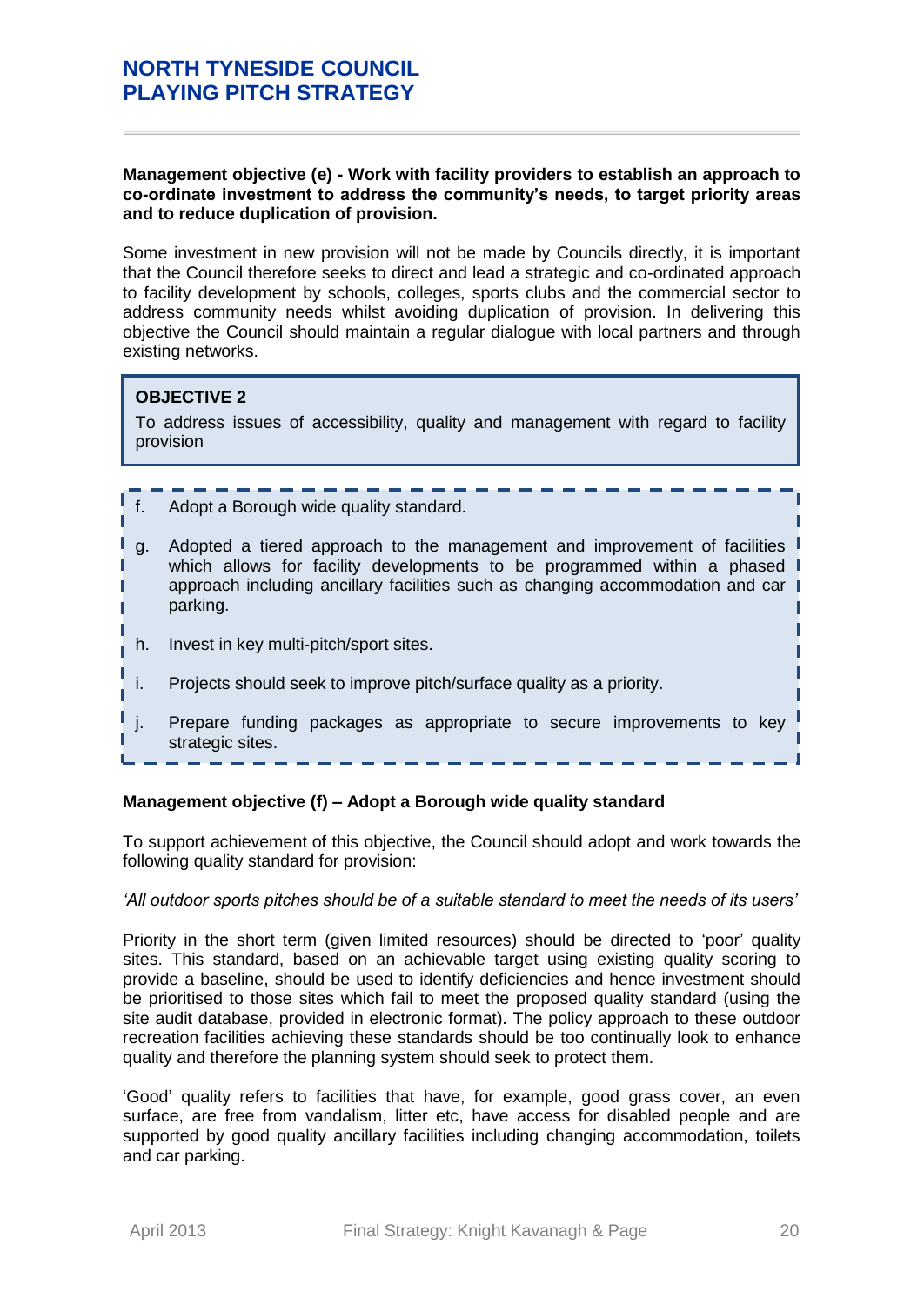'Adequate' quality refers to facilities that have, for example adequate grass cover, minimal signs of wear and tear, reasonable changing accommodation and the goalposts may be secure but in need of minor repair. Please refer to the Sport England quality assessments.

#### **Management objective (g) – Adopt a tiered approach to the management and improvement of facilities which allows for facility developments to be programmed within a phased approach including ancillary facilities such as changing accommodation and car parking**

North Tyneside has a number of 'key centres', which are sites which are considered to be the most popular and therefore need to be of a high standard in order that they can accommodate a sufficient number of matches per week. This applies mainly to football pitch hire. However, the Council should extend this provision model to recognise the supply and demand issues identified throughout the Assessment Report (i.e. current levels of overplay) and the investment necessary to improve sites based on current levels of usage. The identification of sites is based on their strategic importance in a Boroughwide context (i.e. they accommodate the majority of play). In addition to this, there are a number of sites which have been identified as accommodating both senior and junior matches, sometimes concurrently. Not only could such sites require a mixture of mini, junior and senior pitches, but they also require split-level ancillary facilities, in order to maximise their usage at all times.

In the context of developing a tiered model approach to the management of sports facilities, North Tyneside has a large number of multi-team junior clubs which place a great demand on the pitch stock. Therefore, there are a number of sites which are still owned and maintained by the local authority, but are actually booked by the clubs for the entire season. The sites are then recognised as the 'home ground' of the club. Such sites are fundamentally different from those which can be hired on a regular basis because they are, in effect, 'allocated' to a certain club and management responsibility, in terms of allocating teams to pitches, is transferred to the individual club.

| <b>Strategic site</b>                                                                                                                               | <b>Key Centres</b>                                                                                                       | <b>Club/Education</b><br><b>Sites</b>                                                                                                            | <b>Strategic Reserve Sites</b>                                                    |
|-----------------------------------------------------------------------------------------------------------------------------------------------------|--------------------------------------------------------------------------------------------------------------------------|--------------------------------------------------------------------------------------------------------------------------------------------------|-----------------------------------------------------------------------------------|
| Strategically placed<br>in the Borough.                                                                                                             | Strategically placed<br>in the local authority<br>context.                                                               | Strategically placed in<br>the local context.                                                                                                    | Strategically placed in<br>the local context.                                     |
| Accommodates five<br>or more pitches.                                                                                                               | Accommodates<br>three or more<br>pitches.                                                                                | Accommodates more<br>than one pitch.                                                                                                             | Likely to be single-pitch<br>site with limited demand.                            |
| Single or multi sport<br>provision.                                                                                                                 | Single or multi sport<br>provision.                                                                                      | Single or multi sport<br>provision.                                                                                                              | Supports informal<br>demand and/ or training<br>etc.                              |
| Management control<br>remains within the<br>local authority/other<br>provider or with an<br>appropriate lease<br>arrangement<br>through a committee | Management control<br>remains within the<br>local authority or<br>with an appropriate<br>club on a lease<br>arrangement. | Club either has long-<br>term lease/hires the<br>pitch for the entire<br>season or owns the<br>site.<br>Management control<br>remains within the | Management control<br>remains with the Council<br>or existing management<br>body. |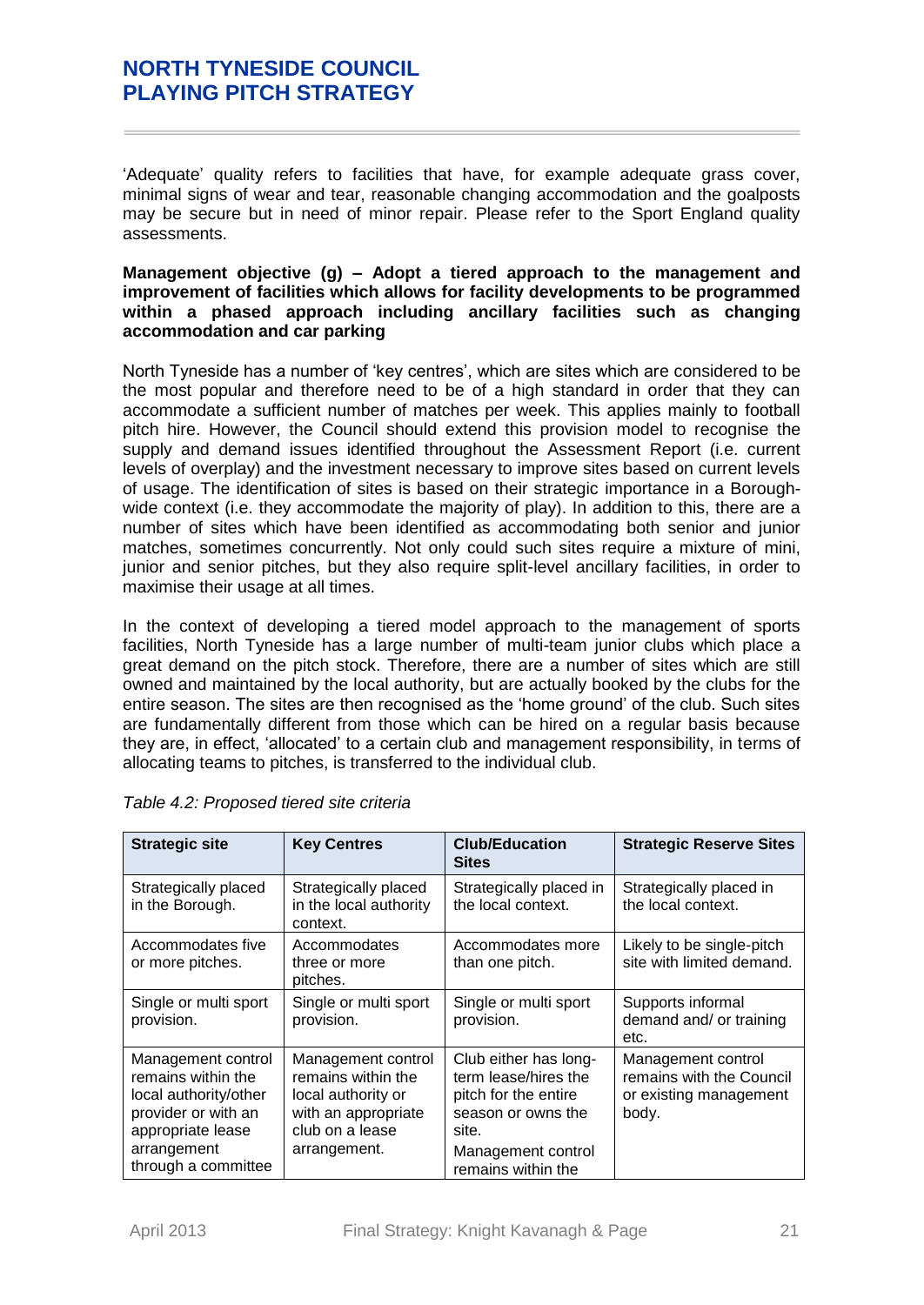| <b>Strategic site</b>                                                                                                                     | <b>Key Centres</b>                                                                                                                        | <b>Club/Education</b><br><b>Sites</b>                                                                                          | <b>Strategic Reserve Sites</b>                                                           |
|-------------------------------------------------------------------------------------------------------------------------------------------|-------------------------------------------------------------------------------------------------------------------------------------------|--------------------------------------------------------------------------------------------------------------------------------|------------------------------------------------------------------------------------------|
| or education owned                                                                                                                        |                                                                                                                                           | local authority/other<br>provider or with an<br>appropriate lease<br>arrangement through<br>a committee or<br>education owned. |                                                                                          |
| Special maintenance<br>in conjunction with<br>NGBs.                                                                                       | Special maintenance<br>in conjunction with<br>NGBs.                                                                                       | Maintenance can be<br>either by the club/<br>school or remain with<br>the local authority.                                     | Maintenance should<br>remain with the local<br>authority or existing<br>management body. |
| Good quality<br>ancillary facility on<br>site, with sufficient<br>changing rooms and<br>car parking to serve<br>the number of<br>pitches. | Good quality<br>ancillary facility on<br>site, with sufficient<br>changing rooms and<br>car parking to serve<br>the number of<br>pitches. | Appropriate access<br>changing to<br>accommodate both<br>senior and junior use<br>concurrently (if<br>required).               | Appropriate access<br>changing to<br>accommodate as<br>required.                         |

**Strategic Sites** such as Killingworth Young Peoples Club and Wallsend Boys Club already seeks to accommodate the growing emphasis on football venues catering for both senior and junior (especially mini-soccer) matches. The conditions recommended for junior football are becoming more stringent. This should be reflected in the provision of a unique tier of pitches for junior football solely that can ensure player safety, as well as being maintained more efficiently. It is anticipated that both junior and mini-football matches could be played on these sites and would be an appropriate site to accommodate 9v9 pitches. Initial investment could be required in the short term and has (if required) been identified in the Action Plan.

Additionally, it is considered that some financial investment will be necessary to improve the ancillary facilities at both Strategic sites and Key Centre sites to complement the pitches in terms of access, flexibility (i.e. single-sex changing if necessary), quality and that they meet the rules and regulations of local competitions. They should be designated as medium priority for investment.

**Key Centres** such as Lockey Park and Foxhunter's already seek to accommodate the growing emphasis on football venues catering for both senior and junior (especially minisoccer) matches. The conditions recommended for junior football are becoming more stringent. This should be reflected in the provision of a unique tier of pitches for junior football solely that can ensure player safety, as well as being maintained more efficiently. It is anticipated that both junior and mini-football matches could be played on these sites and would be an appropriate site to accommodate 9v9 pitches. Initial investment could be required in the short term and has been identified in the Action Plan.

Additionally, it is considered that some financial investment will be necessary to improve the ancillary facilities at both Strategic sites and Key Centre sites to complement the pitches in terms of access, flexibility (i.e. single-sex changing if necessary), quality and that they meet the rules and regulations of local competitions. They should be designated as medium priority for investment.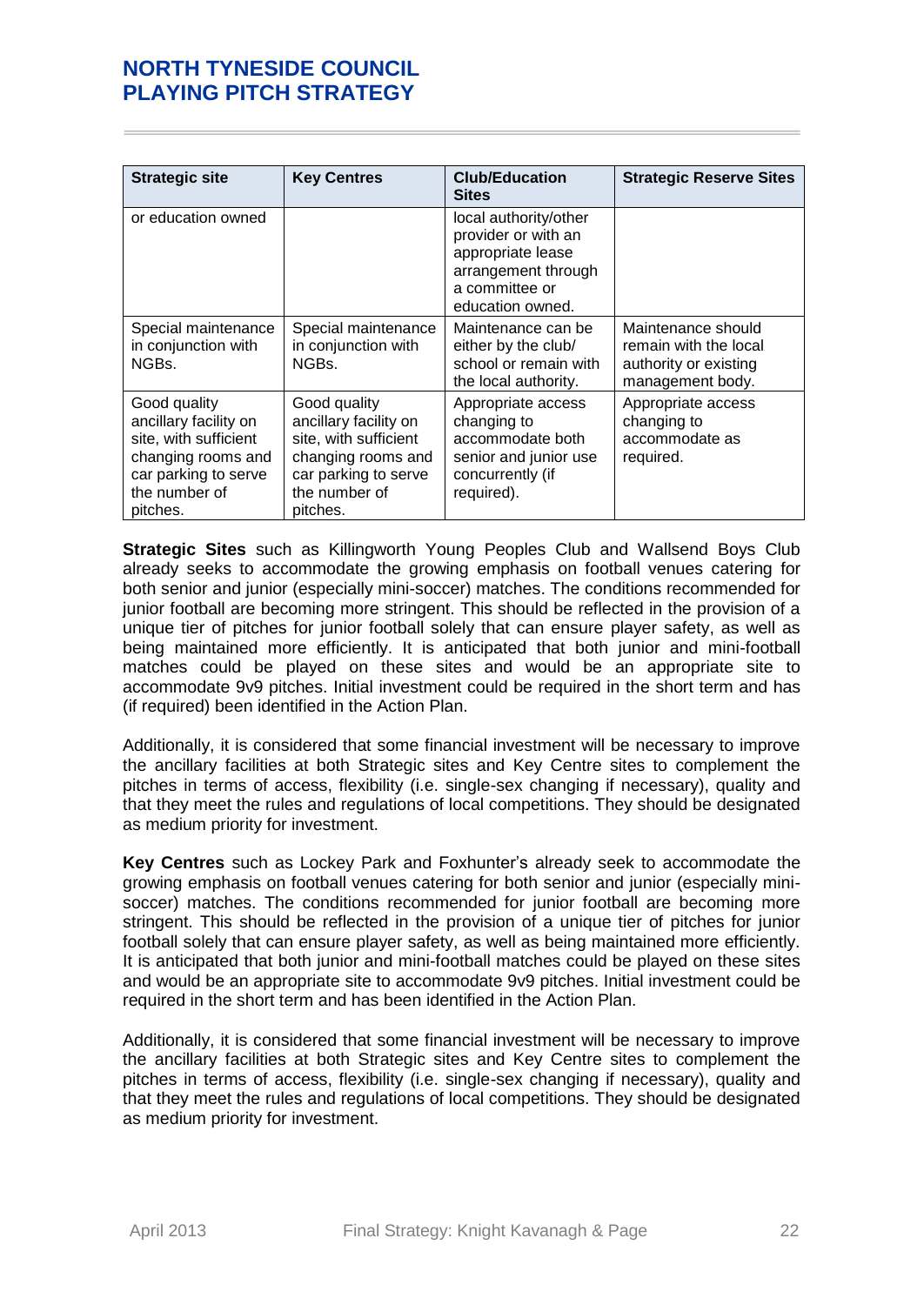**Club Sites** such as East Palmersville Playing Field and Seaton Burn Recreation Ground refer to those sites which are hired to clubs for a season, or are sites which have been leased on a long-term basis and are primarily more than one pitch sites. The level of priority attached to them for Council-generated investment may be relatively low and consideration should be given, on a site-by-site basis, to the feasibility of a club taking a long-term lease on the site (if not already present), in order that external funding can be sought.

It is possible that sites could be included in this tier which are not currently hired or leased to a club, but have the potential to be leased to a suitable club. Such sites will require some level of investment, either to the pitches or ancillary facilities, and is it anticipated that one of the conditions of offering a hire/lease is that the club would be in a position to source external funding to improve the facilities.

Pitch quality improvements in most causes relate to installation and/or improving drainage works on sites. The continuing issue of teams training on pitches used by other teams for match play is also significant. This unofficial use of pitches is viewed as having a detrimental impact on quality of provision; ensuring a sufficient level of drainage on pitches as well as provision of artificial grass facilities in order to accommodate training needs is vital.

**Education Sites** such as Valley Gardens Middle School and John Spence Community College refer to those sites which are hired to clubs for a season, or are sites which have been leased on a regular basis and are primarily more than one pitch sites. The level of priority attached to them for Council-generated investment may be relatively low. Consideration should be given, on a site-by-site basis, to the feasibility of a club arranging with the school a lease agreement on the site (if not already present), in order that external funding can be sought.

It is possible that sites could be included in this tier which are not currently hired or leased to a club, but have the potential to be leased to a suitable club. Such sites may require some level of investment, either to the pitches or ancillary facilities. It anticipated that one of the conditions of schools offering a hire/lease is that the club would be in a position to seek external funding to improve the facilities.

Pitch quality improvements in most causes relate to installation and/or improving drainage works on sites. Often a site without community use by a team/club is due to a lack of quality in the pitches found on site. Ensuring a sufficient level of quality in pitches and ancillary facilities in order to accommodate teams/clubs needs is vital.

**Strategic Reserve Sites** such as Annistford Playing Fields, Billy Mill Playing Field and Southgate Playing Fields could be used for summer matches/competitions, training or informal play. They could be single-pitch sites with limited usage, or have no recognised current usage.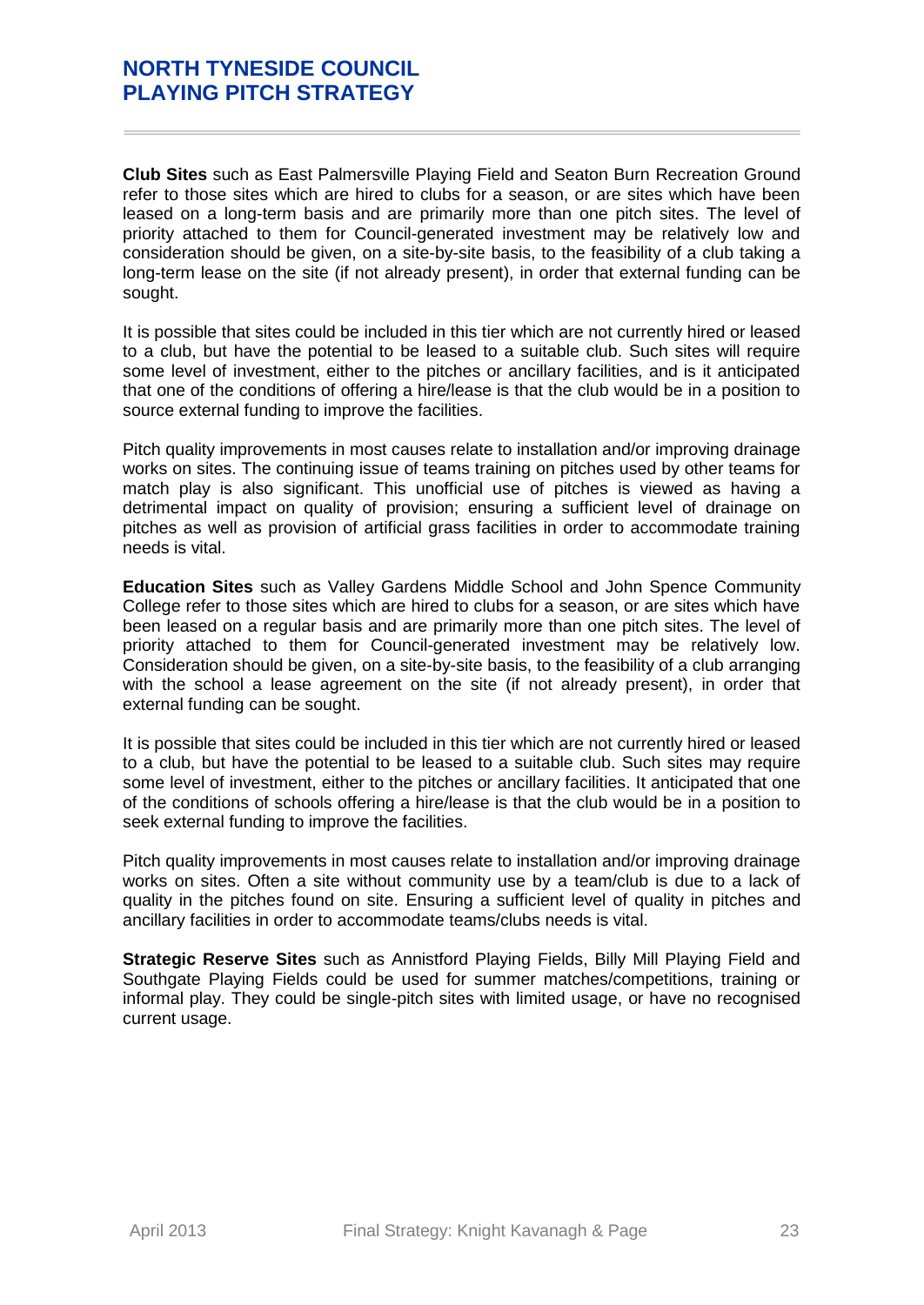#### **Management objective (h) – Invest in multi-pitch sites**

Consultation highlighted a number of important key sites in North Tyneside. These pitch sites are considered to be the most popular. They need to be high quality in order that they can accommodate a sufficient number of matches per week – ideally to service a range of sports.

The creation of key multi-pitch sites is based on importance in a Borough-wide context (i.e. or where they accommodate the majority of play). We therefore recommend that the following sites be developed as such:

- **Killingworth Young Peoples Club**
- Wallsend Boys Club
- Lockey Park
- Foxhunters Playing Field
- Churchill Playing Fields
- Rising Sun Sports Ground
- St Peters Playing Fields

The financial, social and sporting benefits which can be achieved through development of multi pitch sites are significant. Sport England provides further guidance on the development at:

[http://www.sportengland.org/facilities\\_\\_planning/planning\\_tools\\_and\\_guidance/sports\\_hu](http://www.sportengland.org/facilities__planning/planning_tools_and_guidance/sports_hubs.aspx) [bs.aspx](http://www.sportengland.org/facilities__planning/planning_tools_and_guidance/sports_hubs.aspx)

Due to local authority budget constraints, it is clear that, across the life of this strategy, not all of those sites currently without changing facilities can be upgraded to have suitable changing facilities. Furthermore in some locations the provision of changing accommodation is not economic or efficient. It is therefore important to prioritise those sites which are being developed as hub sites.

### **Management objective (i) – Projects should seek to improve pitch/surface quality as a priority**

It is vital that local clubs and organisations have access to the best facilities possible, both to accommodate current levels of participation and to stimulate new activity. These facilities must meet the minimum specification requirements set out by governing bodies of sport, leagues/competitions as well as (as far as possible) meet the aspirations of sports clubs in North Tyneside.

In order to improve the overall quality of the playing pitch stock, it is necessary to ensure that pitches are not overplayed beyond recommended weekly carrying capacity (Sport England suggests that a good pitch can accommodate two matches per week). This is determined by assessing pitch quality and allocating a weekly match limit to each.

Sites played beyond capacity may require remedial action to help reduce this, for example, overplay at seven sites is attributed to 'adequate' or 'poor' pitch quality:

- Foxhunters Playing Field
- ← Heaton Terrace Playing Fields
- ← High Flatworth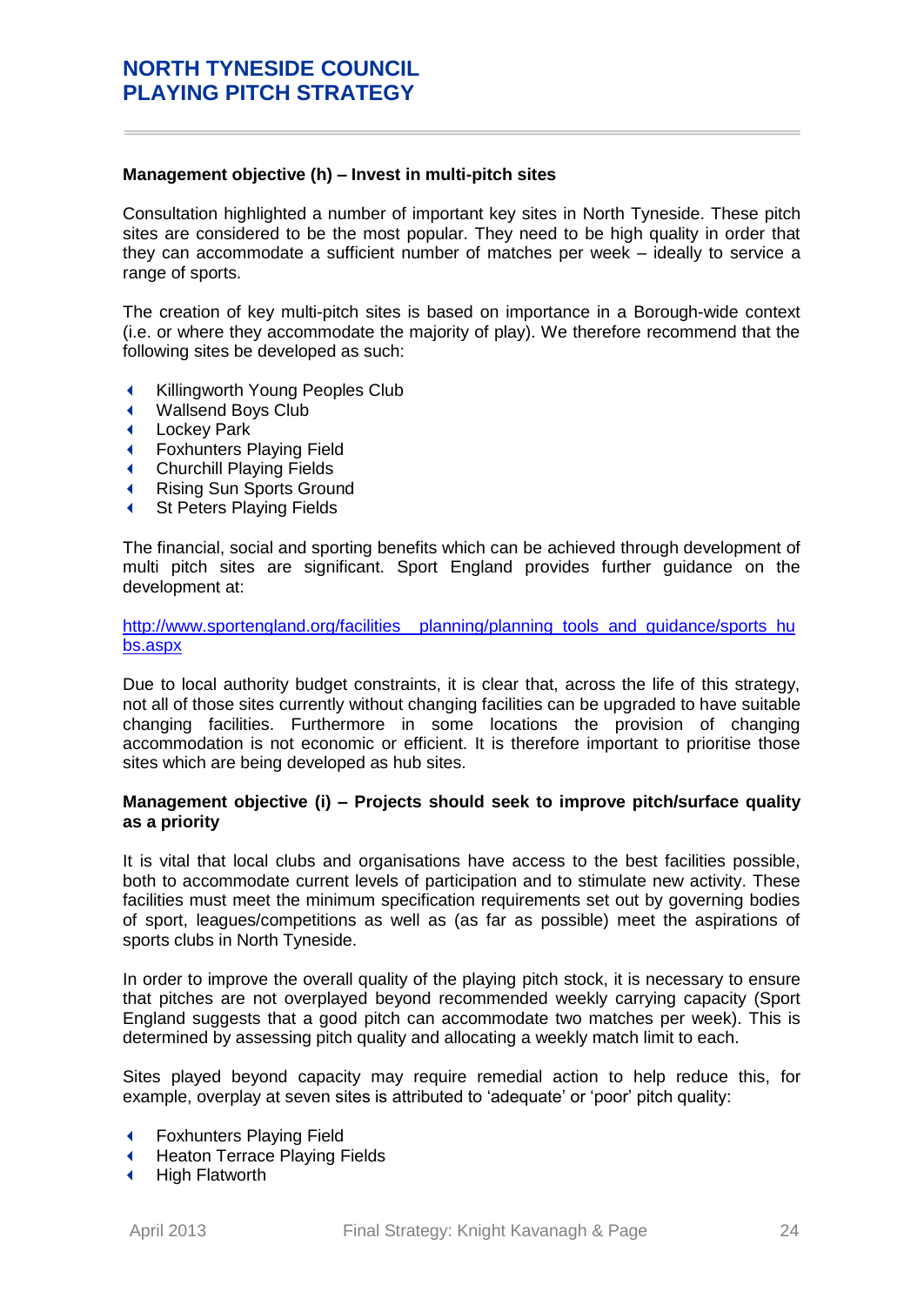- East Palmersville Playing Fields
- Lockey Park
- Seaton Burn Recreation Ground
- St Peters Playing Fields

Furthermore, of particular concern is overplay recorded at John Spence Community College (3 matches) and Links Avenue Playing Fields (2.5 matches). These sites are overplayed due to the large number of fixtures being played on the same day of the week. Play on sites such as this could be directed to sites which either have spare capacity or no community use.

Improving pitch quality should not be considered in isolation from maintenance regimes. Projects should seek to improve pitch/surface quality as a priority on sites based on usage, users and site facilities.

Whilst it works both ways in so much as poor pitch condition is a symptom of pitches being played at overcapacity. Potential improvements may make poor quality sites more attractive and therefore more popular. Sites in North Tyneside identified as being of a poor quality but with spare capacity (and the potential to accommodate further play if pitch quality improves) include:

- Collingwood View Playing Fields
- Annitsford Playing Field
- East Palmersville FIT Playing Fields
- South Wellfield

#### **Management objective (j) – Prepare funding packages as appropriate to secure improvements to key strategic sites**

Partners, led by the Council, should ensure that appropriate funding secured for improved sports provision are directed to areas of need, underpinned by a robust strategy for improvement in playing pitch facilities.

There may be opportunities within the Borough, to secure planning contributions (both proposed and outstanding Section 106 Agreements) to ensure that future provision is sustainable.

Please refer to Appendix One for further funding information which includes details of the current opportunities, likely funding requirements and indicative project costs.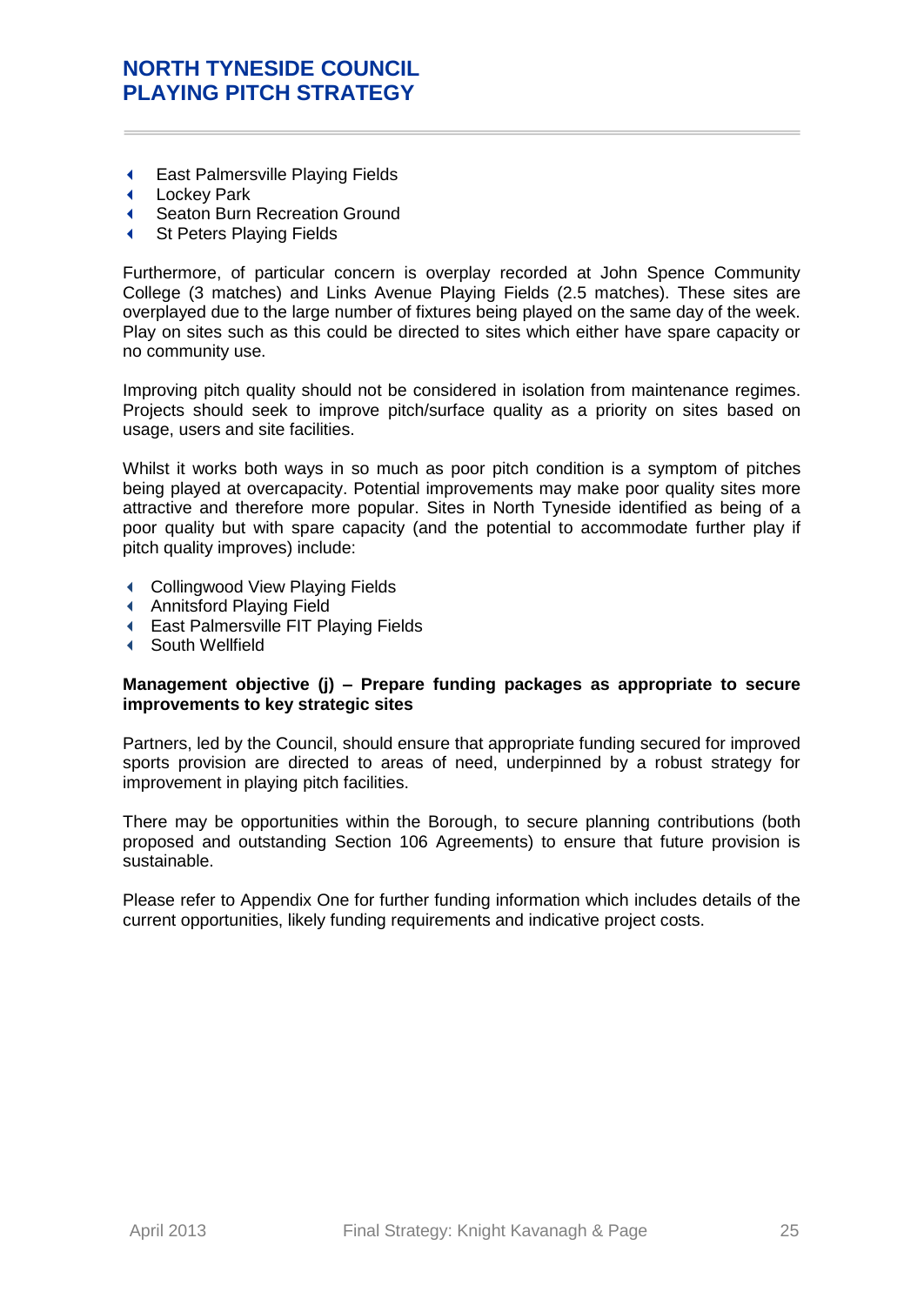# **OBJECTIVE 3**

To maximise access to all outdoor facilities and in particular educational facilities

- k. Establish a more coherent, structured relationship with schools to maximise community use of educational facilities. Particularly given that gaining access to pitches at schools not currently allowing community use is difficult.
- Π l. Secure tenure and access to sites for high quality, development minded clubs through lease arrangements.
- m. Create centralised booking services for playing pitches and sports grounds to ensure easy access on pitch availability for local teams, and to aid general promotion of sport and one-stop marketing of provision.

**Management objective (k) – Establish a more coherent, structured relationship with schools to maximise community use of educational facilities. Particularly given that gaining access to pitches at schools not currently allowing community use is difficult.**

Colleges, secondary schools and primary schools where the facilities exist, have an important role in a playing pitch strategy. It is not uncommon for school pitch stock not to be fully maximised for community use. Even on established community use sites, access to outdoor sports facilities to the community is limited. The Assessment Report highlighted several issues relating to the use of school facilities:

- Community use is limited and often based on informal agreements between individual schools and clubs.
- A number of schools are unwilling to allow community use due to the perceived detrimental impact on the quality of pitches and/or issues about access.
- There are no identified standard community use agreements between clubs and schools for outdoor pitches.
- There are management issues inherent in developing, implementing and managing community use agreements. Advice and guidance can be obtained from Sport England's Planning Bulletin 16 – School Sites and Community Provision (2004). [\(www.sportengland.org/planningkitbag\)](http://www.sportengland.org/planningkitbag).

There are a number of schools identified as not having community use (in the form of competitive match play) in North Tyneside. The table below identifies those sites that do not have community use but state provision is available, and sites which do not have community and are not available.

| Table 4.3: Availability of school provision currently not in use |  |  |  |
|------------------------------------------------------------------|--|--|--|
|------------------------------------------------------------------|--|--|--|

| Community use available/no usage identified |                                   | <b>Community use not available</b>     |  |  |
|---------------------------------------------|-----------------------------------|----------------------------------------|--|--|
|                                             | <b>Amberley Primary School</b>    | <b>Bailey Green Primary School</b>     |  |  |
|                                             | <b>Balliol Primary School</b>     | Burnside Business & Enterprise College |  |  |
|                                             | <b>Battle Hill Primary School</b> | <b>Forest Hall Primary School</b>      |  |  |
|                                             | <b>Benton Dene Schools</b>        | George Stephenson High School          |  |  |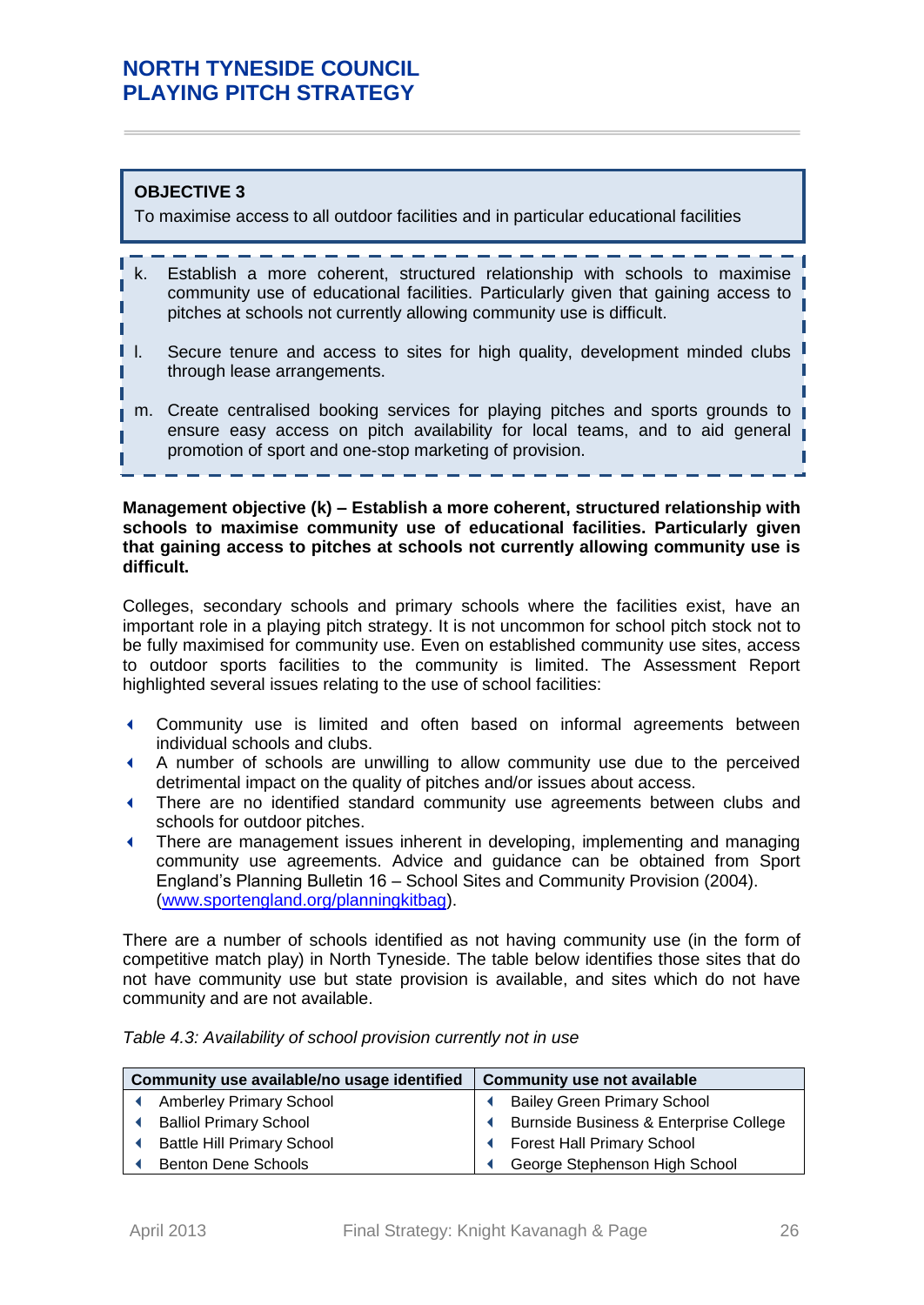| Community use available/no usage identified |                                          |   | <b>Community use not available</b>     |
|---------------------------------------------|------------------------------------------|---|----------------------------------------|
|                                             | <b>Collingwood Primary School</b>        | ◀ | <b>Holystone Primary School</b>        |
|                                             | <b>Greenfields Primary School</b>        |   | Ivy Road Primary School                |
|                                             | Hadrian Park Primary School              |   | <b>Longbenton Community College</b>    |
|                                             | King Edward Primary School               | ◀ | New York Primary School                |
|                                             | Langley First School                     | ◀ | Preston Grange Primary School          |
|                                             | Marden High School                       | ◀ | St Mary's Roman Catholic Primary       |
|                                             | Monkseaton Middle School                 | ◀ | St Stephen's Roman Catholic Primary    |
|                                             | <b>Grasmere Primary School</b>           | ◀ | St Thomas More Roman Catholic High     |
|                                             | Southridge First School                  |   | School                                 |
|                                             | <b>Spring Gardens Primary School</b>     | ◀ | St Bartholomew's Church of England     |
|                                             | <b>Waterville Primary School</b>         |   | <b>Primary School</b>                  |
|                                             | Whitley Bay High School (football pitch) |   | St Cuthbert's Roman Catholic Primary   |
|                                             | St Columbia's Roman Catholic Primary     | ◀ | The Kings School                       |
|                                             | Redesdale Primary School                 | ◀ | <b>Wallsend Jubilee Primary School</b> |
|                                             | <b>Carville Primary</b>                  | ◀ | <b>Westmoor Primary School</b>         |
|                                             | Richardson Dees Primary School           | ◀ | <b>Whitehouse Primary School</b>       |
|                                             |                                          | ∢ | St Bernadette's Roman Catholic Primary |
|                                             |                                          | ∢ | St Joseph's Roman Catholic Primary     |
|                                             |                                          | ◀ | <b>Riverside Primary School</b>        |
|                                             |                                          | ◀ | Holycross Roman Catholic Primary       |
|                                             |                                          | ◀ | <b>Burradon Primary School</b>         |
|                                             |                                          |   | Marine Park First School               |
|                                             |                                          |   | Monkseaton High School (rugby pitch)   |

Where appropriate, it will be important for schools to negotiate and sign formal and longterm agreements that secure community use. This needs to be examined against these issues:

- The analysis provides a clear indication of the future pitch requirements and provides a basis for partners to negotiate.
- Community use should not impact on the needs of schools to deliver curricular and extracurricular activities

It is identified that there is ongoing dialogue with officer from sports and leisure with colleagues from CYPL (Children, Young People and Learning) and, as and when relevant, with individual schools and schools trust to look at how best to make use of the underutilised resources. This practice should be encouraged and could be strengthened through establishing a working group in order to meet regularly.

### **Management objective (l) - Secure tenure and access to sites for high quality development minded clubs through lease arrangements**

As well as improving the quality of well-used, local authority sites, there are a number of sites which have poor quality (or no) ancillary facilities. These are used by a single club on a season-by-season basis. Such sites are therefore considered the 'home ground' of the club, despite not always having a long-term lease. It is recommended that security of tenure should be granted to the clubs playing on these sites (minimum 10 years) so the clubs are in a position to apply for external funding to generate sufficient funds to improve the ancillary facilities.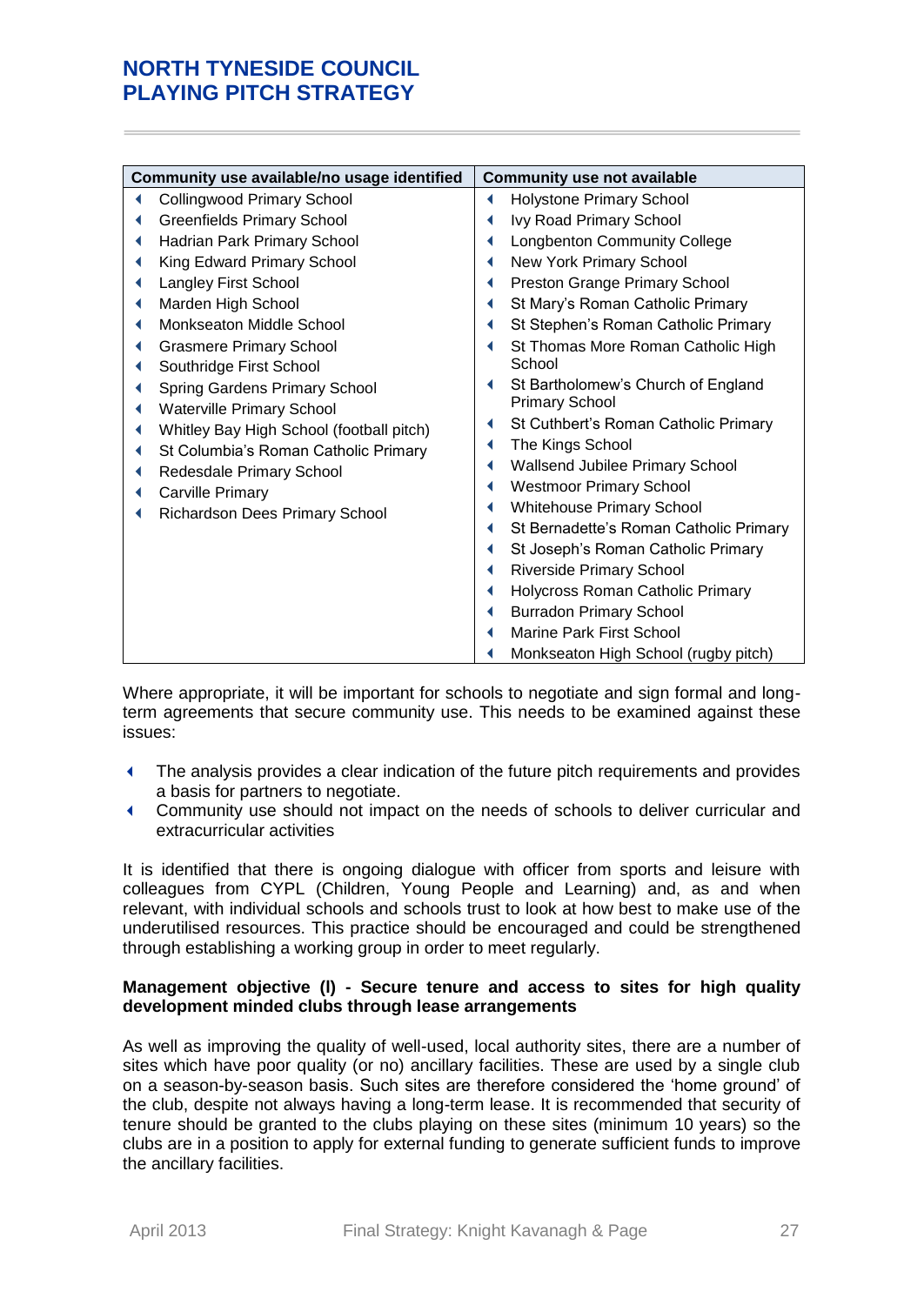There is potential for a number of sites in North Tyneside to be leased to sports clubs and/or organisations. Each club will be required to meet service and/or strategic objectives set out by the Council. However, an additional set of criteria should be considered, which take into account the quality of the club, aligned to its long term development objectives and sustainability.

In the context of the Comprehensive Spending Review, which announced public spending cuts, it is increasingly important for the Council to work with voluntary sector organisations in order that they may be able to take greater levels of ownership and support the wider development and maintenance of facilities. To facilitate this, the Council is willing to consider and work with clubs to promote self management of sites.

| Club                                                     | <b>Site</b>                                                                                              |
|----------------------------------------------------------|----------------------------------------------------------------------------------------------------------|
| Clubs should have Clubmark/FA Charter                    | Sites should be those identified as Club Sites                                                           |
| Standard accreditation award.                            | for new clubs (i.e. not those with a Borough-                                                            |
| Clubs commit to meeting demonstrable local               | wide significance) but which offer                                                                       |
| demand and show pro-active commitment to                 | development potential. For established clubs                                                             |
| developing school-club links.                            | which have proven success in terms of self-                                                              |
| Clubs are sustainable, both in a financial               | management Strategic Sites and Key Centres                                                               |
| sense and via their internal management                  | are appropriate.                                                                                         |
| structures in relation to recruitment and                | As a priority, sites should require investment                                                           |
| retention policy for both players and                    | to improve (which can be attributed to the                                                               |
| volunteers. Relating to this, clubs should have          | presence of a Clubmark/Charter Standard                                                                  |
| a development plan, business plan and/or                 | club).                                                                                                   |
| support from Northumberland FA.                          | Sites should be leased with the intention that                                                           |
| Ideally, clubs should have already identified            | investment can be sourced to contribute                                                                  |
| (and received an agreement in principle) any             | towards improvement of the site.                                                                         |
| match funding required for initial capital               | Sites should be secure or have the ability to                                                            |
| investment identified.                                   | be secured through boundary fencing in order                                                             |
| Clubs have processes in place to ensure                  | to prevent car/motorbike access & vandalism                                                              |
| capacity to maintain sites to the existing<br>standards. | An NGB/Council representative should sit on a<br>management committee for each site leased<br>to a club. |

*Table 4.4: Recommended criteria for lease of sport sites to clubs/organisations*

The Council can further recognise the value of Clubmark/Charter Standard Community Clubs by adopting a policy of prioritising the clubs that are to have access to these better quality facilities. This may be achieved by inviting clubs to apply for season long leases on a particular site as an initial trial.

### *Club outcomes for lease agreements*

The Council should establish a series of core outcomes to derive from clubs taking on a lease arrangement to ensure that the most appropriate clubs are assigned to sites. As an example outcomes may include:

- Increasing participation.
- Supporting the development of coaches and volunteers.
- Commitment to quality standards.
- Improvements (where required) to facilities, or as a minimum retain existing standards.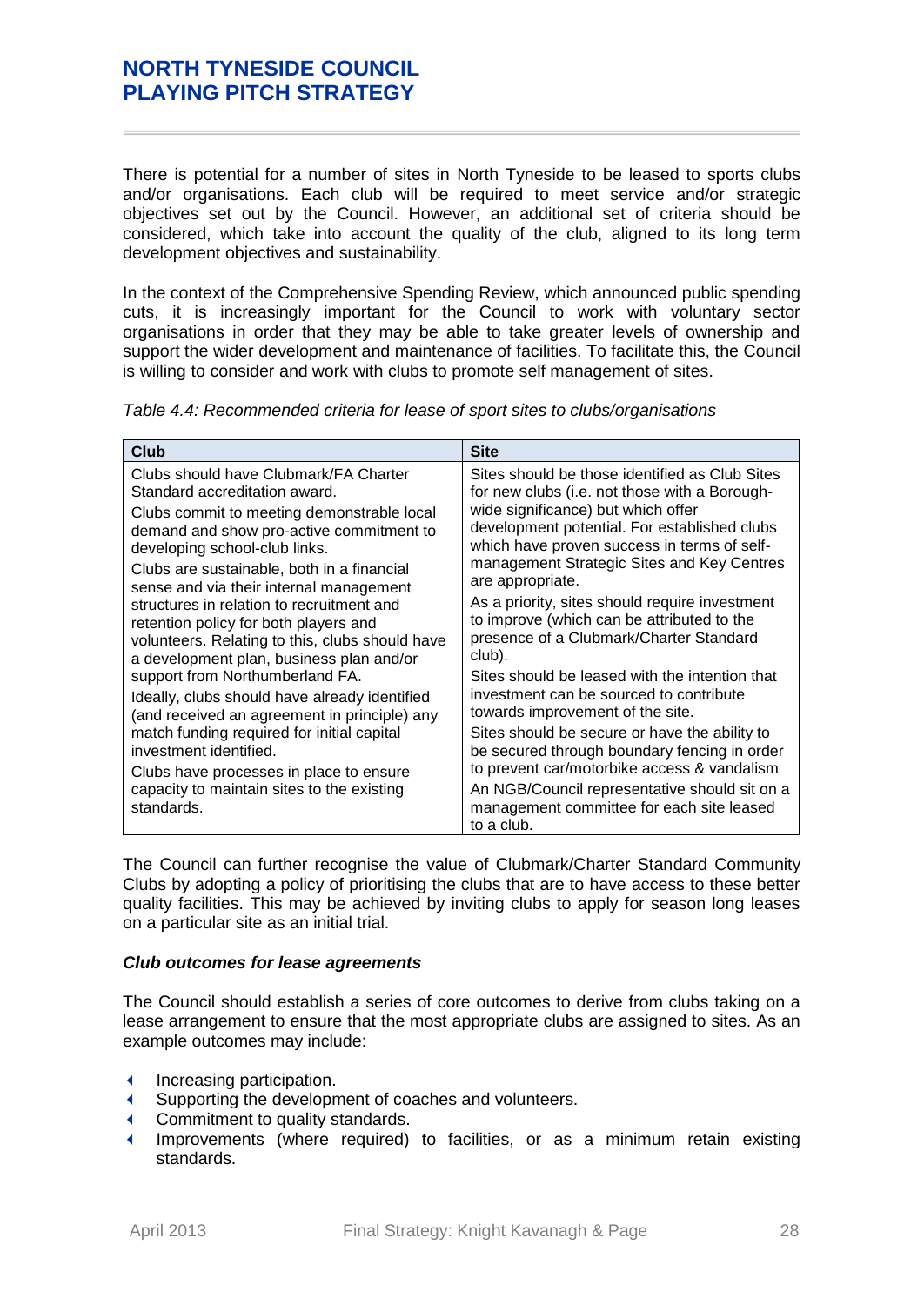### **Management objective (m) – Create a centralised booking service to provide a user friendly booking system helping the clubs/public to access and use playing pitches**

A centralised management system should be implemented which assumes overall management of pitch bookings through a one stop booking service for users. This should ideally include secondary school sites and should be centrally managed. Adequate promotion and marketing attached to this will ensure that users are aware of the availability, location and cost of provision. NTC is recognised as having a booking system already in operation.

Careful consideration should be given to pricing which reflects a balance between affordability and the wider well being benefits of taking part in sport alongside the ongoing subsidy levels for the provision of sports pitches.

### **OBJECTIVE 4**

To support the development of local leagues and clubs to meet their needs within North Tyneside

- n. Support high levels of participation at clubs which contribute to the achievement of sports development objectives.
- o. Work with local clubs which have achieved quality accreditation to, where relevant, identify and secure facility improvements, appropriate sites for new facility development and funding opportunities.
- p. Support local clubs to demonstrate sustainability.
- q. Adopt a Community Asset Transfer Policy.

### **Management objective (n) – Support high levels participation at clubs which contribute to the achievement of sports development objectives**

It is important that sports development objectives, to some extent, dictate and are embedded within the outcomes of the Strategy. To this end, the following objectives are suggested for use to monitor and evaluate the future sustainability, and relative success, of facility projects which are identified and supported:

- ◆ Increasing participation
- Raising standards
- Workforce development
- Improving facilities

**Management objective (o) - Work with local clubs which have achieved quality accreditation to, where relevant, identify and secure facility improvements, appropriate sites for new facility development and funding opportunities**

The Council should adopt a policy/charter which supports quality accredited clubs [\(http://www.clubmark.org.uk/files/images/clubmark-charter-large.gif\)](http://www.clubmark.org.uk/files/images/clubmark-charter-large.gif). The Clubmark/FA Charter Standard and the local Club Registration Scheme help clubs to achieve their own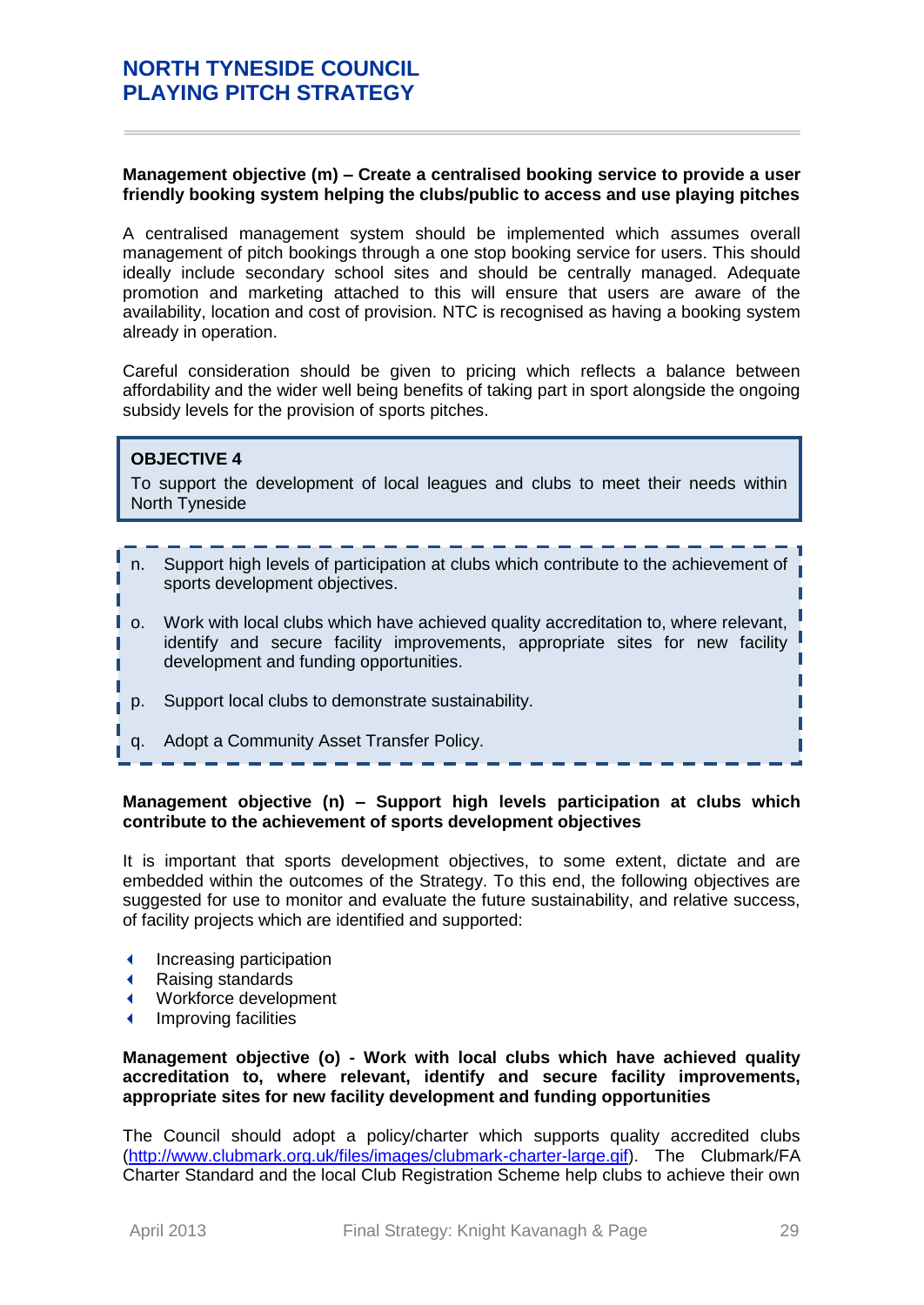aims and ambitions and to support the complementary objectives and targets of partners in local authorities, schools/school sport partnerships and other community agencies.

Support to accredited clubs may include offering discounted facility hire and priority bookings slots as well as assembling bespoke benefits packages incorporating reduced cost access to courses. The adoption of a charter as policy also benefits partners:

- **Grow:** Research suggests that Clubmark clubs are better equipped to drive and manage increased levels of participation; particularly, but not solely, for young people.
- **Meeting targets:** Having Clubmark clubs to work with will assist local authorities to achieve targets for youth participation and school-club links.
- **Parental confidence:** Being seen to actively address issues such as equity and child protection gives parents confidence when considering or choosing a club for their children - thus helping to boost introductory participation.
- **Sustaining participation levels:** Clubmark stimulates innovation and improvements to how clubs cater for junior (and all) members. The culture it promotes boosts the morale of players and ensures that volunteers are recognised for their contribution.
- **Continuous improvement:** Accreditation encourages clubs to adopt better, more organised systems and structures, helping them to run more effectively and efficiently.
- **Coaches and coaching:** Research suggests Clubmark clubs both deploy more, and work harder to develop the skills of, coaches. This leads to better quality provision and improved player performance.
- **School-club links:** Increasingly, schools are seeking guarantees of quality and the presence of child-friendly systems and procedures. Clubmark clubs are the first invited to work with local school sport partnerships and individual schools. Teachers and schools staff are actively encouraged to signpost pupils to them.

### **Management objective (p) – Support local clubs to demonstrate sustainability**

Local sports clubs should be supported to achieve sustainability across a range of areas including management, membership, funding, facilities, volunteers and partnership working. For example, the Council should continue to support club development and encourage clubs to develop evidence of business and sports development plans to generate an income through their facilities. All clubs could be encouraged to look at different management models such as registering as Community Amateur Sports Clubs  $(CASC)^2$ . Clubs should also be encouraged to work with partners locally whether volunteer support agencies of linking with local businesses.

### **Management objective (q) – Adopt a Community Asset Transfer Policy**

The Council should adopt a policy, which supports community management and ownership of assets to local clubs, community groups and trusts. This presents sports clubs and national governing bodies with opportunities to take ownership of their own facilities; it may also provide non-asset owning sports clubs with their first chance to take on a building.

NTC is identified as having a Communities Lettings Policy which a number of clubs/ groups already have and continue to benefit from.

 2 http://www.cascinfo.co.uk/cascbenefits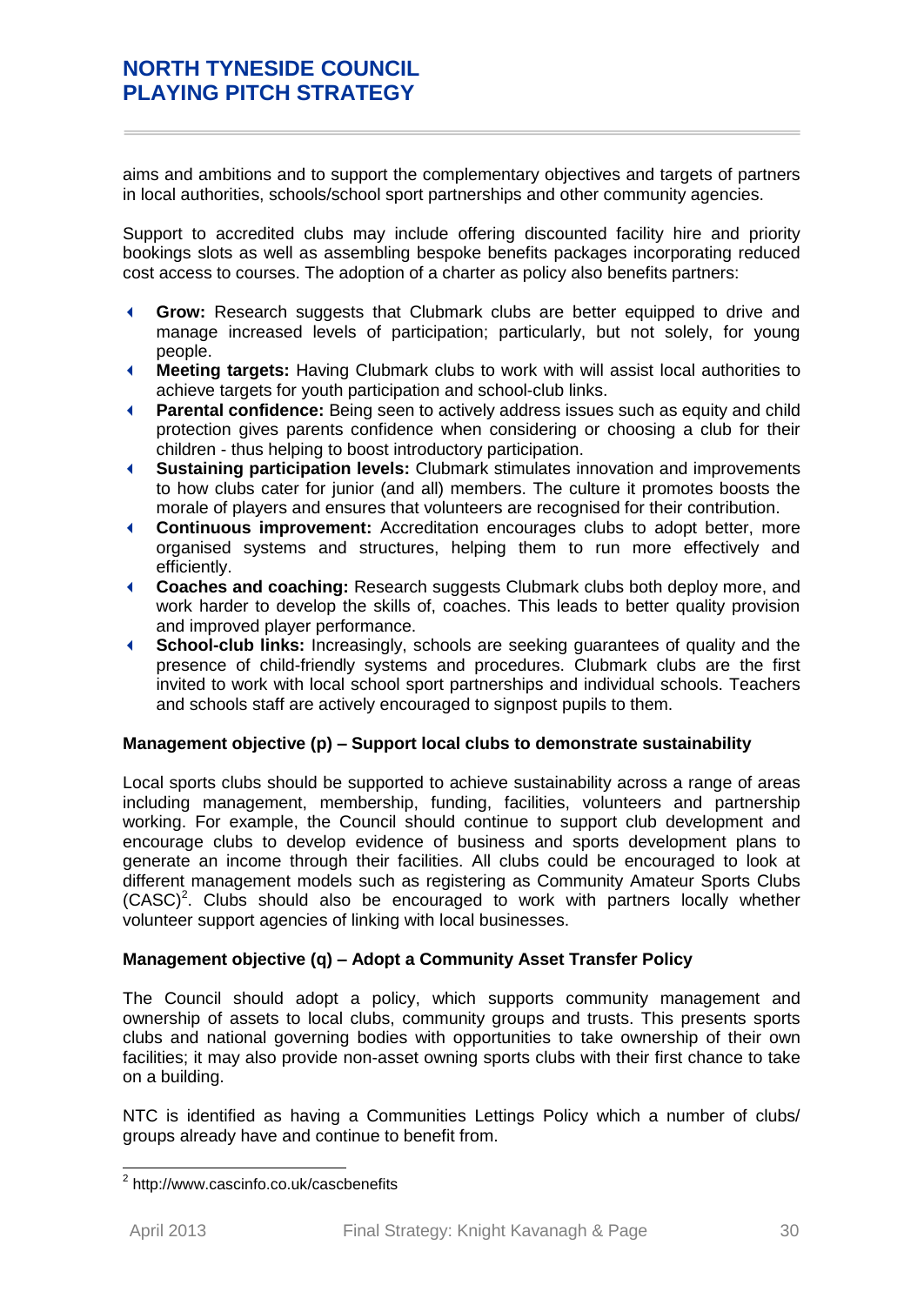### **4.2: Sport specific objectives**

Sports development objectives should also guide delivery of sports specific objectives and should be read within the context of the summary findings identified by the Assessment Report.

# **FOOTBALL OBJECTIVE**

Meet identified deficiencies in junior and mini football provision and ensure there is a range of football facilities across North Tyneside to service *all* levels of the game.

- **Protect the current playing pitch stock.**
- Improve the quality and capacity of existing pitch stock.
- Work with clubs to ensure that sites are not played beyond their capacity and encourage play, where possible, to be transferred to alternative venues which are not operating at capacity or are not currently available for community use.
- The anticipated surplus of senior pitches should be considered in contributing towards addressing the current and future deficit of junior and mini pitches (ensuring the new FA pitch sizes and dimensions are taken into consideration). However, also ensure that some senior pitches are retained for strategic reserve and to accommodate latent demand.
- Where appropriate, develop lease arrangements with large, sustainable, development-minded clubs (i.e. Charter Standard Community Clubs) to manage their own 'home' sites thus facilitating club development (as detailed in the management objectives).
- Continue to support clubs in the management and improvement of their facilities.
- As far as possible, support clubs with facility development aspirations through the planning and application stages.
- Increase the quality and standard of changing rooms to accommodate segregated changing particularly for women's and girls' football.
- Work to maximise primary school sites to address the shortfall of junior/mini pitches (ensuring the new FA pitch sizes and dimensions are taken into consideration) and ensure site security and access to changing facilities is enhanced.
- Meet likely future deficiencies in mini pitches (5v5 and 7v7) by utilising senior pitches in areas of oversupply and marking out more pitches where land is available on existing sites.

### *FA Youth Development Review*

The FA has consulted widely has been encouraged to produce national pitch sizes for mini soccer (5V5 and 7v7), Youth football 9v9 and 11v11) and over 18 senior football (11v11). This will see an increased use of small-sided games for all age groups up to U12s. This will allow children to progress gradually through age-appropriate formats. The entry point for U7s and U8s will be the 5v5 game. U9s and U10s will then step up to 7v7, followed by a new 9v9 level for U11s and U12s.

This could also see changes in the seasonal demand of pitches in youth football.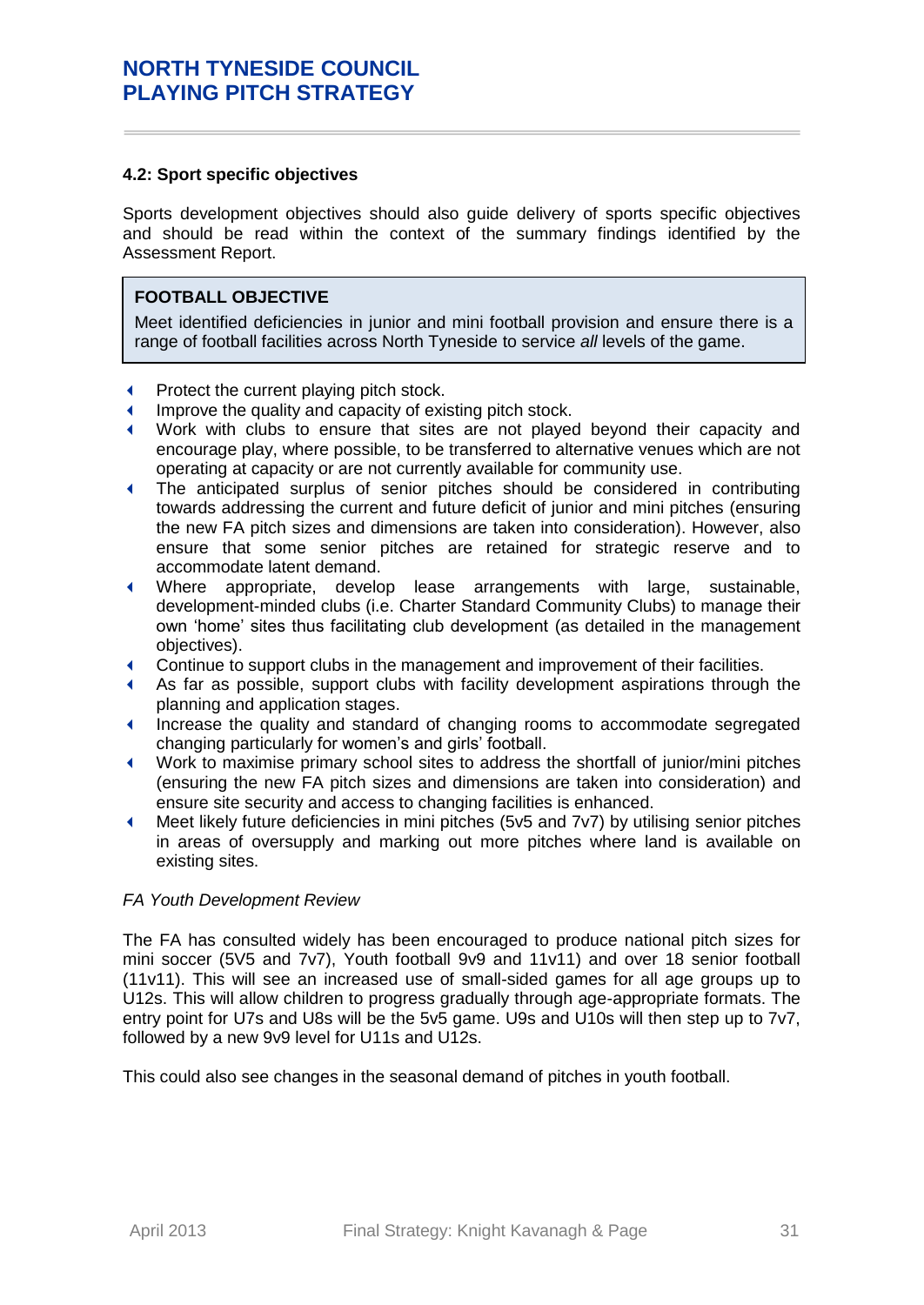| Age                         | <b>Format</b>  | <b>Pitch size without</b><br>runoff<br>(Length x width<br>yards) | <b>Pitch size</b><br>including runoff <sup>3</sup><br>(Length x width<br>yards) | Recommended<br>size of goal posts<br>(Height x width ft) |
|-----------------------------|----------------|------------------------------------------------------------------|---------------------------------------------------------------------------------|----------------------------------------------------------|
| Mini soccer<br><b>U7/U8</b> | 5 v 5          | $40 \times 30$                                                   | 46 x 36                                                                         | 6 x 12                                                   |
| Mini soccer<br>U9/U10       | 7 <sub>v</sub> | 60 x 40                                                          | 66 x 46                                                                         | 6 x 12                                                   |
| Youth 11/12                 | 9 <sub>V</sub> | 80 x 50                                                          | 86 x 56                                                                         | 7 x 16                                                   |
| Youth 13/14                 | 11 v 11        | $90 \times 55$                                                   | $96 \times 61$                                                                  | 7 x 21                                                   |
| Youth 15/16                 | 11 v 11        | $100 \times 60$                                                  | $106 \times 66$                                                                 | $8 \times 24$                                            |
| <b>Youth 17/18</b>          | 11 v 11        | $110 \times 70$                                                  | 116 x 76                                                                        | $8 \times 24$                                            |
| Over 18<br>(senior ages)    | 11 v 11        | $110 \times 70$                                                  | 116 x 76                                                                        | 8 x 24                                                   |

*Table 4.5: Summary of each step and the appropriate pitch and goal sizes*

Playing smaller-sided games has been proved to give children an increased number of touches of the ball, while providing more goals and scoring attempts, more one-v-one encounters and more chance to attempt dribbling skills. It is this increased contact time with the ball that the FA believe will help children enjoy the game more while providing them with better preparation for the 11-a-side a game.

The introduction of 9v9 football, by the FA, is designed to help bridge the gap between mini soccer at U10s and 11-a-side at U11s and will see the introduction of a new intermediate sized pitch. The FA reports that where there is limited space, there is the ability to mark out 9v9 pitches across a full size pitch.

Through marking out two 9v9 pitches on one senior pitch this will thus help to meet the shortfall of junior pitches identified at peak times. However, specific 9v9 goals (recommended size 7 x 16 ft) would be required. Funding for the purchase of new 9v9 goalposts is available through the Football Foundation<sup>4</sup>.

The proposals will become mandatory from 2013/14 season.

In order to ensure readiness to accommodate the new FA pitch sizes and dimensions the Council should seek to work towards introducing 9v9 pitches by 2013/2014 (based on the number of junior football teams in season 12/13) to ensure it can accommodate this new format of football. However, this does not take into account latent demand and increases in football participation. This could be achieved by either re-marking senior pitches (of which there is a surplus) as 9v9 pitches or additional 9v9 line markings (therefore providing dual use senior and 9v9 pitches) to accommodate this new format of football. Any new pitch development should take into consideration the 9v9 pitch requirements.

<sup>3</sup> Including runoff (safety area around pitch)

[www.footballfoundation.org.uk](http://www.footballfoundation.org.uk/)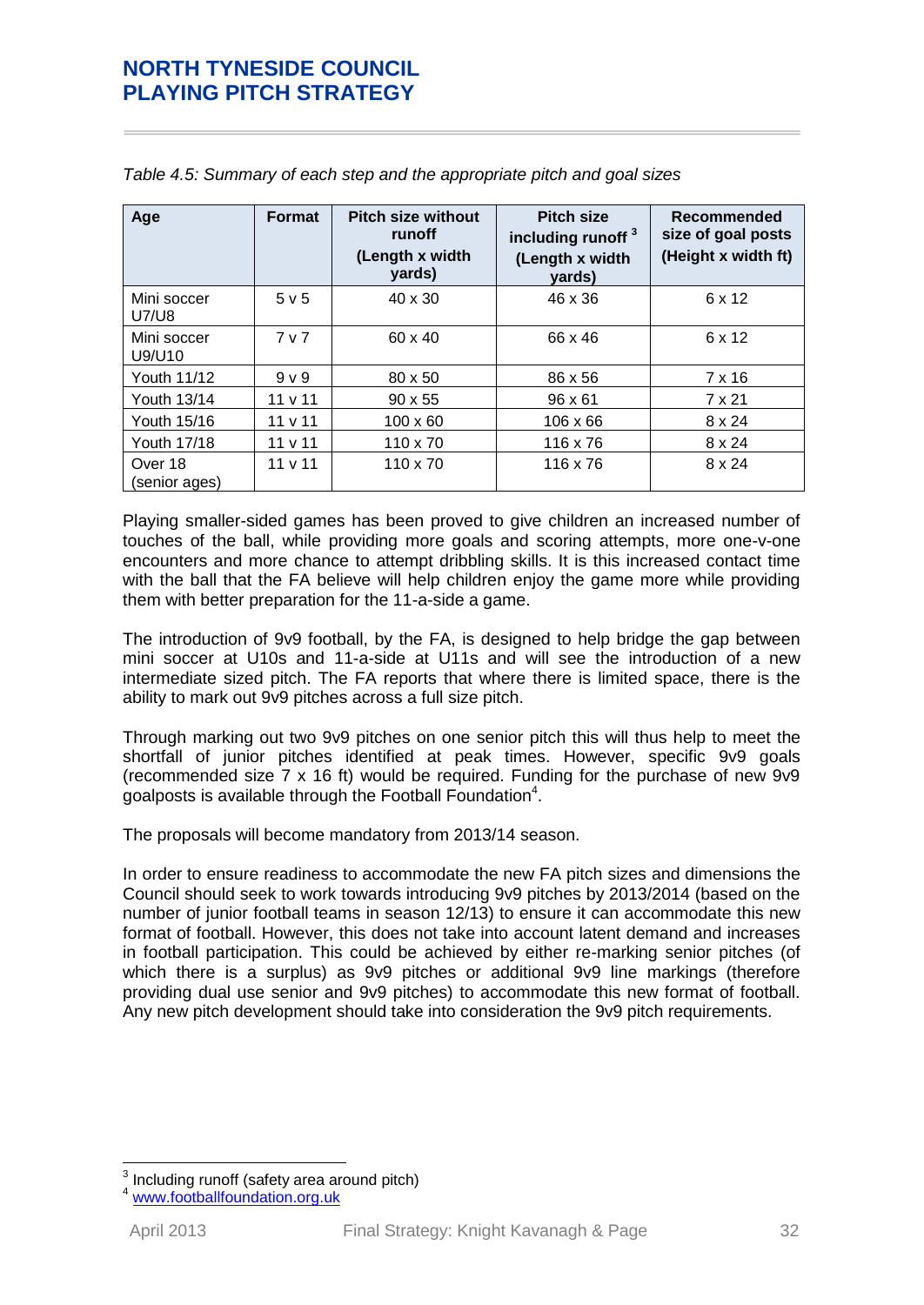### **CRICKET OBJECTIVE**

Maintain current provision levels and quality but work to increase access to single team club pitches for those clubs expressing demand.

- **Protect current levels of provision and seek to increase the quality of cricket pitches** (artificial or grass) where necessary.
- Support clubs to gain access to second home grounds to meet latent demand expressed e.g. Tynemouth CC
- Support clubs to develop their ancillary facilities to further meet local needs.
- Ensure that any facilities developed support opportunities for senior women's and junior girl's competitive cricket.
- Encourage and support development of junior girls' and women's cricket.
- Support clubs to develop and improve practice facilities.
- Investment should be primarily be targeted and directed to ECB focus clubs which support high levels of participation and have also the ECB Clubmark criteria.

# **RUGBY UNION OBJECTIVE**

Work towards meeting identified current and future deficiencies and increase quality as required.

- Protect current levels of provision and work with clubs to alleviate pressure on competitive grass pitches to help accommodate future anticipated growth.
- Ensure clubs have access to, where required, designated grass floodlit training facilities (on club sites).
- Consider development of at least one IRB standard AGP for rugby. This will also help to reduce levels of overplay on existing grass pitches and allow pitches to rest when not in use.
- Encourage and support further development of school rugby union.

#### **HOCKEY OBJECTIVE**

Maintain current levels of provision.

- Work with England Hockey (EH) to support its development programmes aimed at increasing participation.
- Ensure the availability of AGPs in North Tyneside to accommodate both hockey training and competitive play.
- Work to ensure that plans are in place to maintain AGP quality in the long term.
- Work to make any quality improvements to AGPs to address occurring issues.
- Meet any future deficiencies in AGP provision by investigating additional AGPs.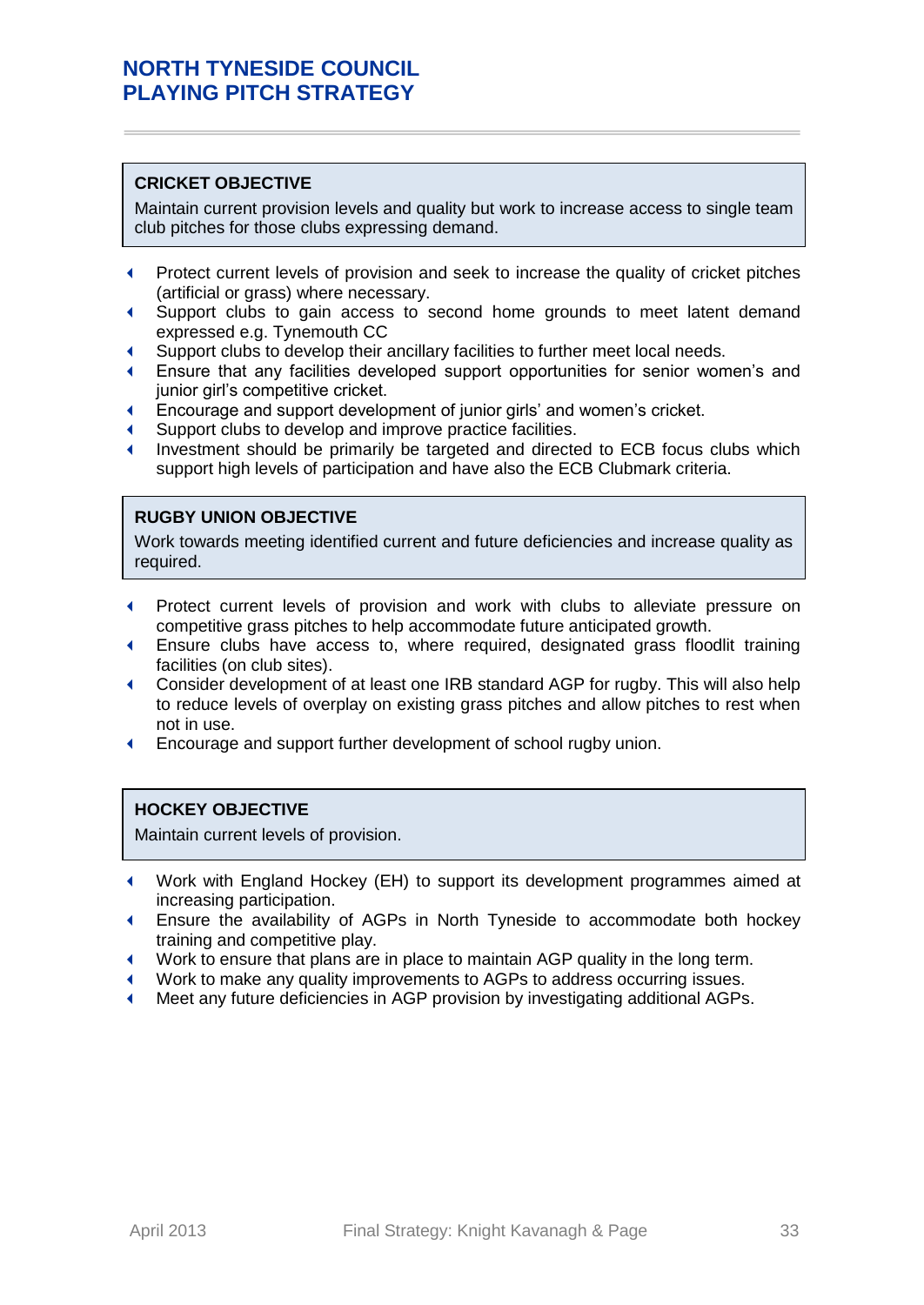# **EDUCATION OBJECTIVE**

Work with schools to encourage greater community use, particularly for junior sports at appropriate sites.

- Secure existing community use through implementation of formal community use agreements where they are not currently in existence in order to provide sustainable community access.
- Ensure appropriate access to changing provision on school sites to support community use of their playing fields.
- Work with schools where there is no community use to open up sites (pitches and changing facilities) to help address the deficiencies is identified in football, rugby and cricket. The priority should be to approach primary schools in order to address the deficiencies in junior and mini football pitches.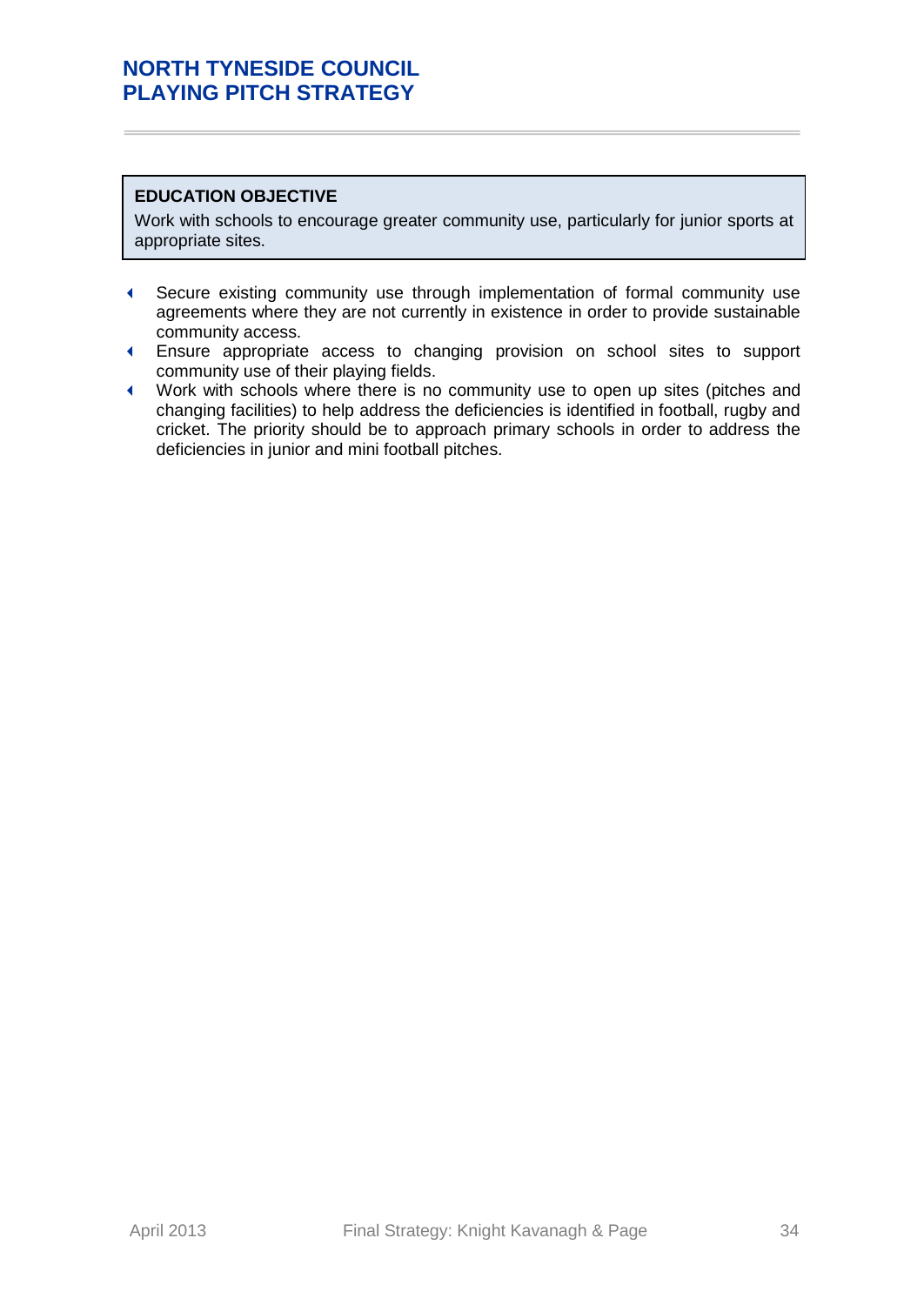### <span id="page-34-0"></span>**PART 5: ACTION PLAN**

#### **5.1: Introduction**

The Action Plan seeks to address the surpluses and deficiencies identified in the Playing Pitch Model together with key issues emerging from the Assessment Report. This should be used to prioritise investment and spend developer contributions (where secured).

The actions listed below will help to achieve the aims of increasing levels of physical activity, improving health and wellbeing and transforming sport. They are a set of proposals developed by KKP that NTC will review in the light of existing staff and financial resources in order to prioritise support for strategically significant provision and provision that other providers are less likely to make.

The Strategy and its actions have been developed during a difficult economic climate creating a period of reduced and diminishing Council resources. As a result NTC will need to work with key partners to address shortfalls in provision resulting from current and future demand (as a result of population growth). Partners such as developers and facility providers in the public, private and voluntary sectors, as well as NGB's and other interested parties will be vital in the ability to delivery provision in the future.

#### **5.2: Justification of sites within the action plan**

The Action Plan details policy options relating to individual sites and the need to enhance and develop new sporting provision. The following criteria have been used to identify priorities and justify the inclusion of sites within the Action Plan. Just one of the following may apply:

- A project is currently underway to enhance the existing site and/or funding has been secured.
- An evaluation of site use is required as it is of poor quality and is reportedly underused.
- The desired action is small scale, short term and will enhance the quality of current provision, whilst aiding community use.
- The importance of the site is identified in other strategies.

The tables showing the summary of surpluses and deficiencies in each analysis area utilise the capacity data from the Assessment Report. Capacity calculations include school sites identified as already having competitive community usage. It does not include schools without any current community use noted.

It only includes sites that have community use in order to reflect genuine spare capacity at sites. As sites with current community use are more likely to be willing to allow greater levels of club use; having the structures already in place to enable such use.

Conversely schools without and/or unwilling to allow community use are likely to be more difficult for NTC to open to allow club usage.

Subsequently all school sites are included in the action plan. However, the level of influence NTC has in the management and access of some sites is restricted. This has been reflected in the recommended actions for such sites.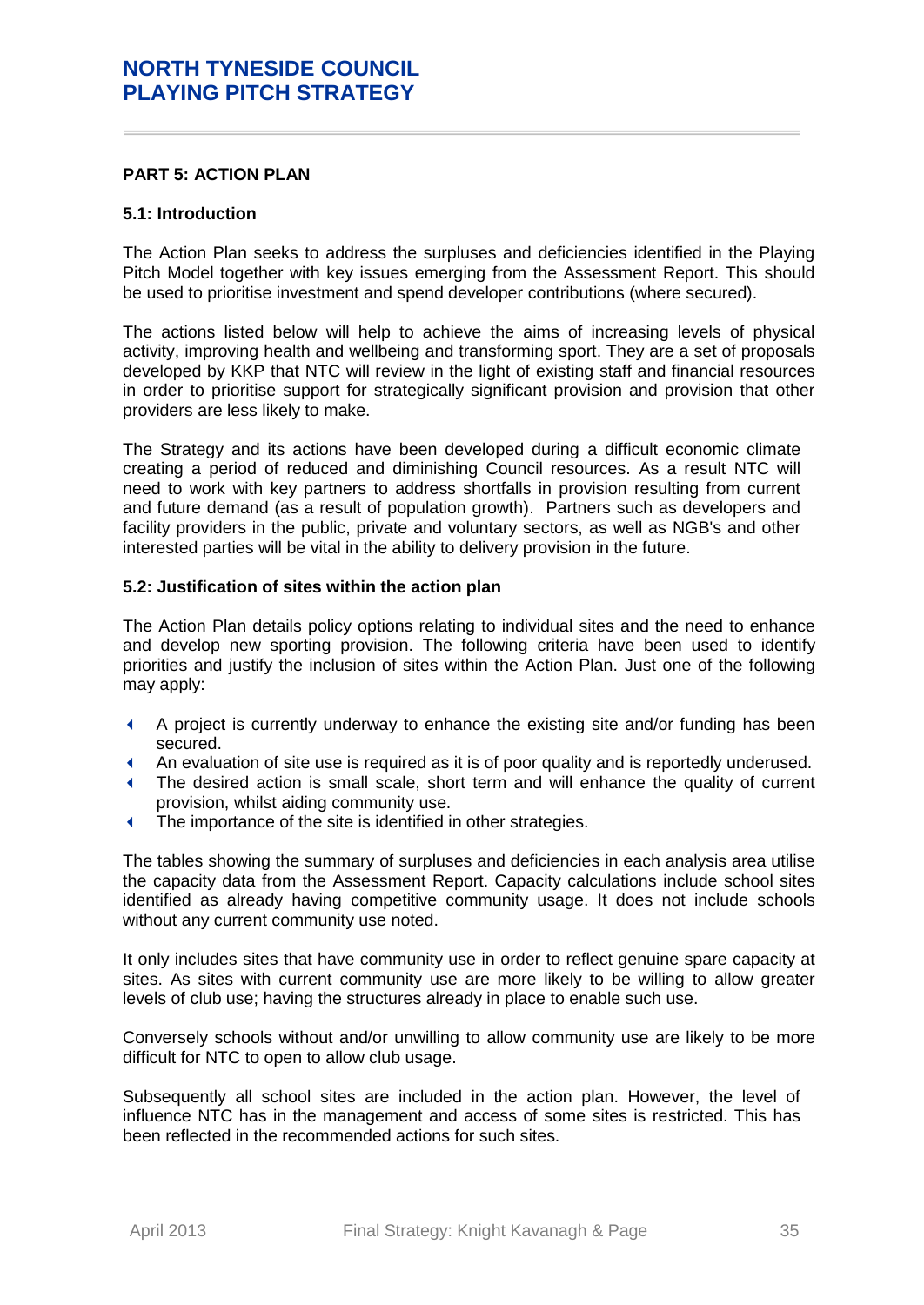### **5.3: Management and development**

The following issues should be considered when undertaking sports related site development or enhancement:

- Financial viability.
- Security of tenure.
- Planning permission requirements and any foreseen difficulties in securing permission.
- Adequacy of existing finances to maintain existing sites.
- Business Plan/Masterplan including financial package for creation of new provision where need has been identified.
- Analysis of the possibility of shared site management opportunities.
- The availability of opportunities to lease sites to external organisations.
- Options to assist community groups to gain funding to enhance existing provision.
- Negotiation with landowners to increase access to private strategic sites.
- Opportunities for external funding and partnerships with local clubs, NGBs and developers.

The following tables set out a series of recommended actions relating to sport and site specific issues within North Tyneside.

### **5.4: Area by area specific action plan**

The Action Plan has been created to be delivered over a ten year period. The information within the Assessment Report, Strategy and Action Plan will require updating as developments occur. It is not feasible to include all sites with identified development issues. Only sites, which meet the criteria listed above, have, therefore, been included.

Timescales: (S) -Short (1-2 years); (M) - Medium (3-5 years); (L) - Long (6+ years).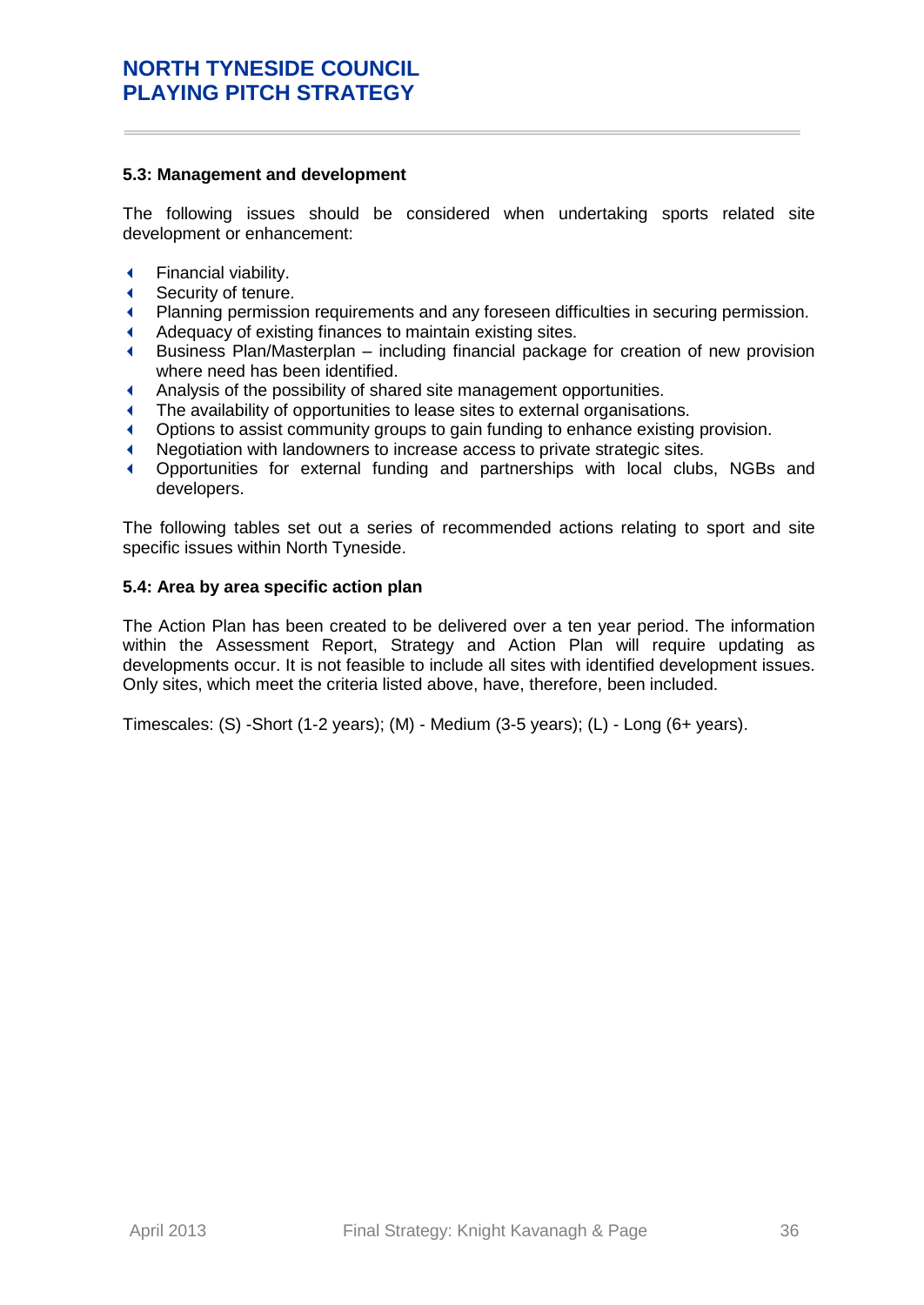### *South East Area*

| Summary of surplus and deficiency in South East Area |               |               |                |                    |                           |          |
|------------------------------------------------------|---------------|---------------|----------------|--------------------|---------------------------|----------|
|                                                      | Football      |               | <b>Cricket</b> | Senior rugby union | Total area converted into |          |
|                                                      | <b>Senior</b> | <b>Junior</b> | <b>Mini</b>    |                    |                           | hectares |
| Current                                              | 6.5           | $-0.5$        | $-3.0$         | $-1.7$             | $-10.5$                   | $-9.2$   |
| 2023                                                 | 5.0           | $-1.0$        | $-3.7$         | $-2.3$             | $-12.7$                   | $-14.1$  |

Currently there is an oversupply of senior pitches that is attributed to spare capacity across five sites. The site with the most noticeable amount of spare capacity is Norham Community Technology College with capacity for an additional 8.5 matches per week. Capacity is noted for Saturdays and Sunday PM. The deficiency of mini football pitches is attributed to the number of mini teams playing (seven) and the shortage of pitches at peak time (Sunday).

In terms of cricket, the Council should seek to support Tynemouth CC in accessing a second pitch site to help meet the current and future deficiency reported.

The deficiency of rugby union pitches is attributed to overplay (training and competitive use) at two sites; Percy Park RFC and Preston Playing Fields. Any opportunities for the creation of rugby playing pitches and ancillary facilities in the South East Area should be taken in order to increase the level of rugby provision available.

| <b>Site</b>                               | <b>KKP</b><br>ref | <b>Management</b>            | <b>Issue to be resolved</b>                                                                                                                                                                                                                                                        | <b>Recommended actions</b>                                                                                                                                                                                                                                                                                                                                                        | Tier          | <b>Priority</b> |
|-------------------------------------------|-------------------|------------------------------|------------------------------------------------------------------------------------------------------------------------------------------------------------------------------------------------------------------------------------------------------------------------------------|-----------------------------------------------------------------------------------------------------------------------------------------------------------------------------------------------------------------------------------------------------------------------------------------------------------------------------------------------------------------------------------|---------------|-----------------|
| Collingwood View<br><b>Playing Fields</b> | 15                | North<br>Tyneside<br>Council | Site has poor drainage and is prone to<br>vandalism (e.g. bonfires & motorbikes).<br>Also has a problem with dog foul on the<br>pitch.<br>Current spare capacity is noted for Sat AM<br>and Sun AM/PM.<br>Pavilion accommodating four changing<br>rooms is small for size of site. | Improve the quality of pitches which<br>will increase the carrying capacity<br>and use. Explore options of funding<br>sources (e.g. Sport England) and<br>work in with club(s) to maximise<br>funds for quality improvements.<br>Support North Shields FC in<br>aspiration to build new changing<br>facilities, which will enable current<br>provision to be used by other clubs. | Kev<br>Centre | S/M             |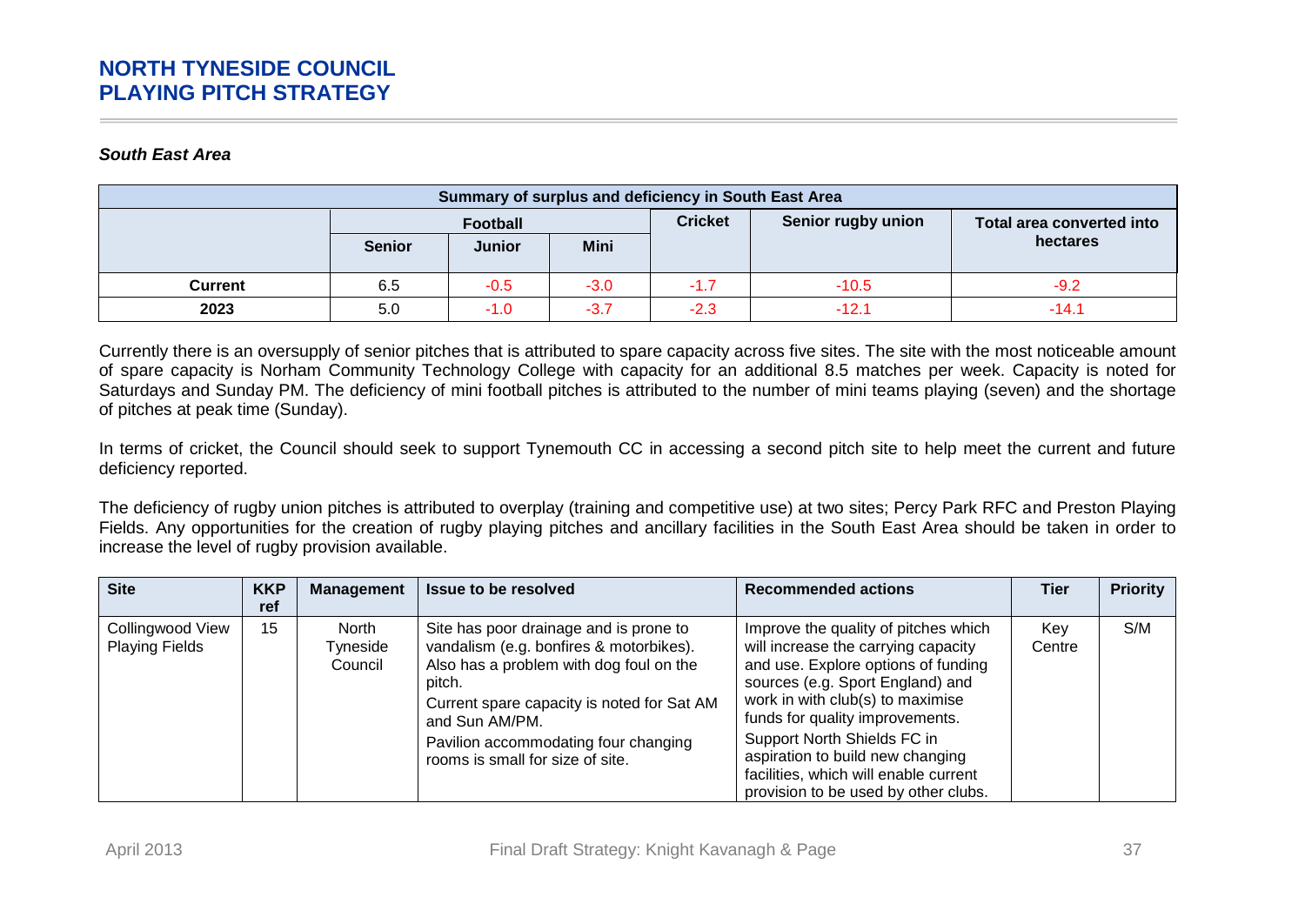| <b>Site</b>                                    | <b>KKP</b><br>ref | <b>Management</b>                   | Issue to be resolved                                                                                                                                                                                                                                                                                                                                                                               | <b>Recommended actions</b>                                                                                                                                                                                                                                                         | <b>Tier</b>          | <b>Priority</b>     |
|------------------------------------------------|-------------------|-------------------------------------|----------------------------------------------------------------------------------------------------------------------------------------------------------------------------------------------------------------------------------------------------------------------------------------------------------------------------------------------------------------------------------------------------|------------------------------------------------------------------------------------------------------------------------------------------------------------------------------------------------------------------------------------------------------------------------------------|----------------------|---------------------|
| <b>Foxhunters</b><br><b>Playing Field</b>      | 22                | <b>North</b><br>Tyneside<br>Council | Poor drainage and no changing<br>accommodation at present. Poor quality of<br>pitch results in a low carrying capacity. The<br>site is currently undergoing refurbishment<br>works to its ancillary facilities. Works should<br>be complete by spring 2013 and will include<br>changing provision for 6/8 teams,<br>installation of drainage to one pitch and a<br>new 60x40 size floodlit 3G AGP. | Ensure completion of ongoing works.<br>New AGP facility will help meet<br>demand for training.<br>Consider with Whitley Bay FC (as<br>main user) sources of funding for<br>installation of drainage to other<br>pitches on site in order to further<br>increase carrying capacity. | Key<br>Centre        | $\mathsf{S}$<br>M/L |
| <b>Heaton Terrace</b><br><b>Playing Fields</b> | 26                | North<br>Tyneside<br>Council        | Poor drainage and size of (two senior<br>football) pitches are limited. Site has no<br>parking. Pavilion also dated and in need of<br>refurbishment/ replacement. Overplayed<br>due to poor pitch quality.                                                                                                                                                                                         | Explore options to improve existing<br>pitch quality, which will increase the<br>carrying capacity.                                                                                                                                                                                | Club                 | М                   |
| <b>High Flatworth</b>                          | 27                | North<br>Tyneside<br>Council        | Pitch drainage is poor and pavilion is in<br>need of replacement.                                                                                                                                                                                                                                                                                                                                  | Look to improve quality of provision.<br>Consider site disposal to allow more<br>industrial units. Ensure any mitigation<br>for loss of pitches is used to fund<br>improvements at other sites.                                                                                    | Strategic<br>reserve | S/M<br>M/L          |
| John Spence<br><b>Community High</b><br>School | 31                | Education                           | Sandbased AGP to be replaced with a 3G<br>surface in 2013. North Shields Junior FC is<br>seeking funding from Football Foundation<br>to assist in building a clubhouse.                                                                                                                                                                                                                            | Support school and North Shields<br>Juniors FC in completion of work.<br>Assist North Shields Hockey Club in<br>relocation.                                                                                                                                                        | Education            | S                   |
| King Edward<br>School                          | 34                | Education                           | One poor quality mini football pitch on site.                                                                                                                                                                                                                                                                                                                                                      | All available for community use but<br>no play noted. Cost of hire is viewed                                                                                                                                                                                                       |                      |                     |
| Collingwood<br><b>Primary School</b>           | 14                | Education                           | One poor quality junior football pitch on site.                                                                                                                                                                                                                                                                                                                                                    | as not being affordable for clubs.<br>If future demand identifies need,                                                                                                                                                                                                            |                      |                     |
| <b>Waterville Primary</b><br>School            | 76                | Education                           | Two poor quality junior football pitches.<br>School report no demand.                                                                                                                                                                                                                                                                                                                              | work with schools to consider<br>increasing community usage if cost<br>and quality of provision can be<br>agreed. A community use agreement<br>with a club willing to use sites may<br>offer opportunities to access funding.                                                      | Education            | M/L                 |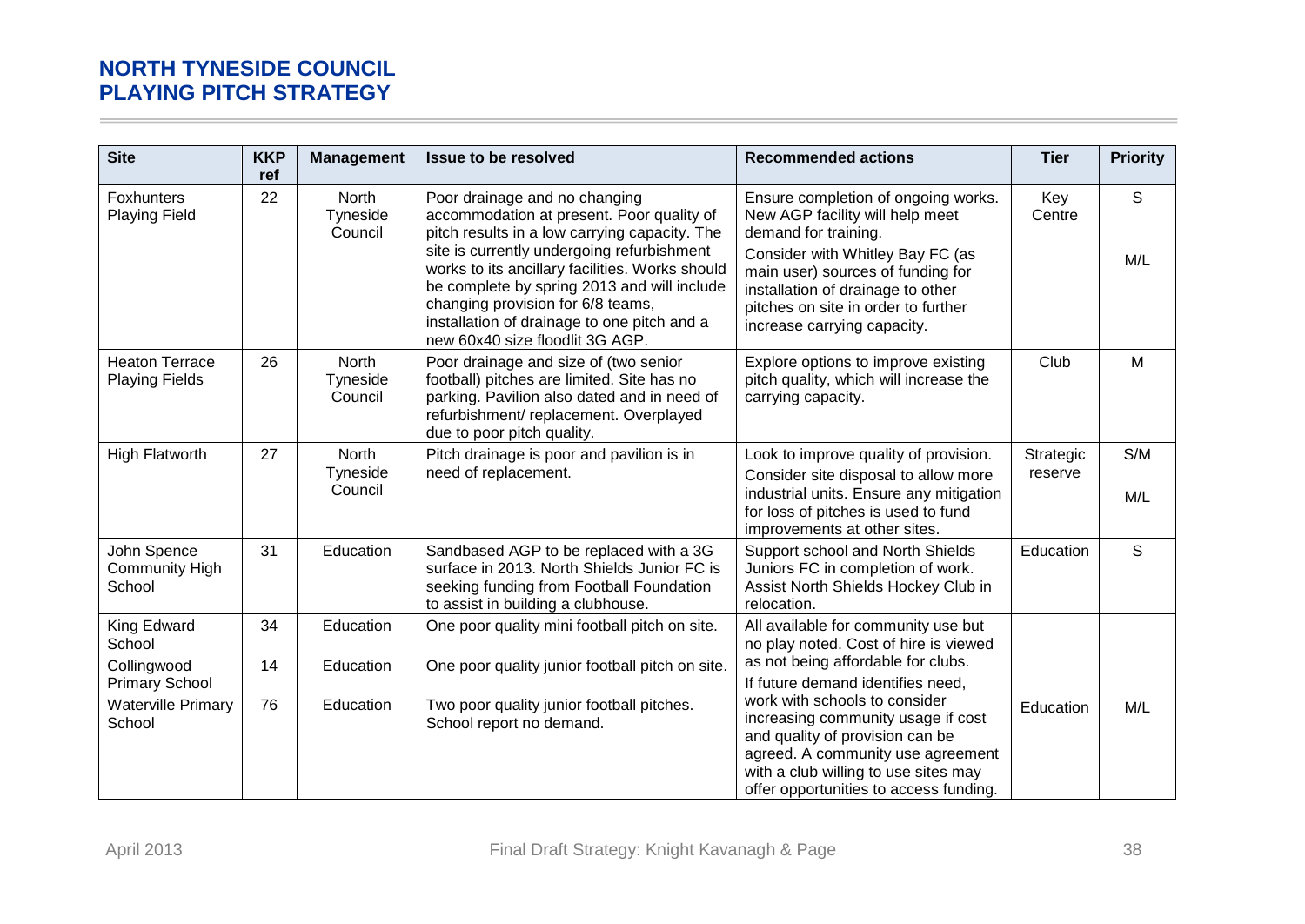| <b>Site</b>                                    | <b>KKP</b><br>ref | <b>Management</b>                   | <b>Issue to be resolved</b>                                                                                                                                                                                     | <b>Recommended actions</b>                                                                                                                                                                          | <b>Tier</b> | <b>Priority</b> |
|------------------------------------------------|-------------------|-------------------------------------|-----------------------------------------------------------------------------------------------------------------------------------------------------------------------------------------------------------------|-----------------------------------------------------------------------------------------------------------------------------------------------------------------------------------------------------|-------------|-----------------|
| <b>Links Avenue</b><br><b>Playing Fields</b>   | 36                | <b>North</b><br>Tyneside<br>Council | Surface undulating on top pitch; drainage is<br>average. Drainage on lower pitch is poor.<br>No parking. Cullercoats FC is in process on<br>securing long term lease of site.                                   | Support Cullercoats FC to identify<br>funding opportunities for site<br>improvements.                                                                                                               | Club        | $S-L$           |
| Marden High<br>School                          | 41                | Education                           | Senior and junior football pitches, as well as<br>a rugby union pitch. All are of good quality<br>with capacity for use. School reports<br>interest from Whitley Bay Rockcliffe RFC<br>and Tynemouth United FC. | Work with the School to explore<br>options for further community use.<br>Will help to meet latent demand<br>expressed by Tynemouth United FC<br>and capacity issues with Whitley Bay<br>Rockcliffe. | Education   | S               |
| Norham<br>Community<br>Technology<br>College   | 47                | Education                           | Site has two good quality senior football,<br>and one average quality junior football<br>pitch. Spare capacity is expressed on<br>Saturday AM/PM and Sunday PM.                                                 | Work with the School to explore<br>options of increasing community use.                                                                                                                             | Education   | S               |
| Percy Park RFC                                 | 51                | Percy Park<br><b>RFC</b>            | Pitches are used beyond their capacity.                                                                                                                                                                         | Explore potential of club using<br>Marden High School rugby pitch for<br>training purposes (Rockcliffe RFC<br>also interested in using for training).                                               | Club        | S               |
| <b>Spring Gardens</b><br><b>Primary School</b> | 61                | Education                           | School site contains a generic field. No<br>community usage is recorded but it is<br>available for use.                                                                                                         | Investigate the option to mark out<br>mini pitches on the site would help to<br>meet shortfall in the Area. Work with<br>school to promote usage.                                                   | Education   | M/L             |
| The Kings School<br>(Preston Avenue)           | 71                | Education                           | Existing rugby provision at Percy Park RFC<br>and Preston Playing Fields are overplayed.                                                                                                                        | Establish availability of pitch<br>provision (rugby and cricket)<br>following schools transition to<br>Academy status.                                                                              | Education   | S               |
| Tynemouth<br><b>Cricket Club</b>               | 73                | Tynemouth<br><b>Cricket Club</b>    | Use of current pitch is at capacity. Club is<br>looking at option of Kings School (Preston<br>Avenue) site.                                                                                                     | Support the Club in its plans to<br>access a second pitch                                                                                                                                           | Club        | S               |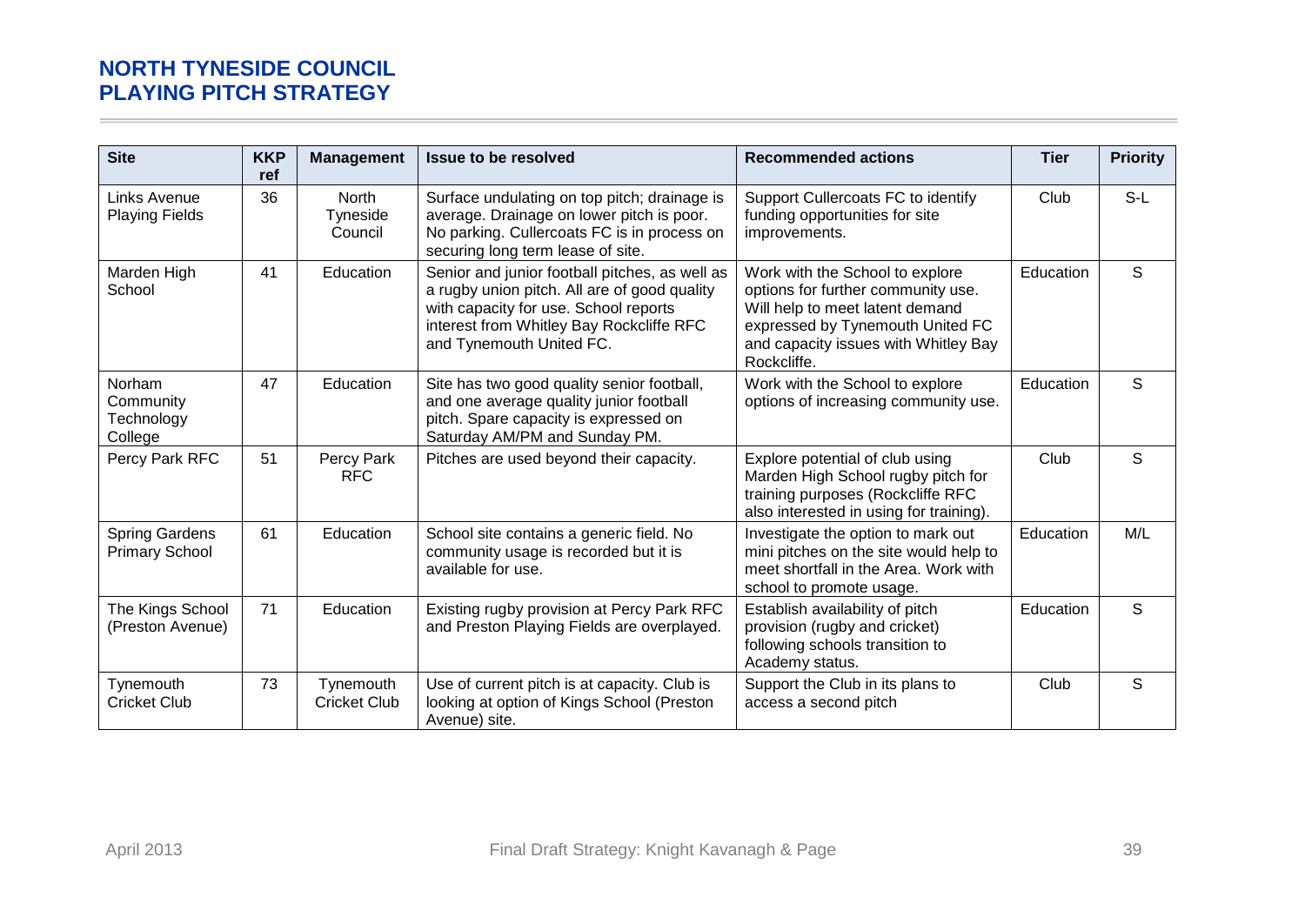| <b>Site</b>                        | <b>KKP</b><br>ref | <b>Management</b>            | <b>Issue to be resolved</b>                                                                                                                                                                                                                                                                                                                                                                                                                  | <b>Recommended actions</b>                                                                                                                                                                                                                | <b>Tier</b>          | <b>Priority</b> |
|------------------------------------|-------------------|------------------------------|----------------------------------------------------------------------------------------------------------------------------------------------------------------------------------------------------------------------------------------------------------------------------------------------------------------------------------------------------------------------------------------------------------------------------------------------|-------------------------------------------------------------------------------------------------------------------------------------------------------------------------------------------------------------------------------------------|----------------------|-----------------|
| The Parks Sports<br>Centre         | 84                | North<br>Tyneside<br>Council | North Shields Hockey Club is due to<br>relocate to the site following resurfacing of<br>AGP at John Spencer High School.                                                                                                                                                                                                                                                                                                                     | Support both North Shields Hockey<br>Club and Whitley Bay & Tynemouth<br>Hockey Club in a facility share<br>agreement.<br>Work with clubs and NGB to improve<br>ancillary facilities, such as toilets/<br>clubhouse, adjacent to pitches. | Key<br>Centre        | S/M             |
| <b>Billy Mill Playing</b><br>Field | 91                | North<br>Tyneside<br>Council | Ground is undulating with poor drainage.<br>Contamination is identified as being present<br>at a lower depth. No changing facilities or<br>parking provision is present.<br>If drainage is improved there will be a<br>greater carrying capacity. However,<br>consideration to the pitches being on<br>contaminated reclamation land is needed.<br>The area is safe for usage however any<br>earthworks would come at a significant<br>cost. | Consider potential for site to<br>accommodate mini pitch provision if<br>required.                                                                                                                                                        | Strategic<br>reserve |                 |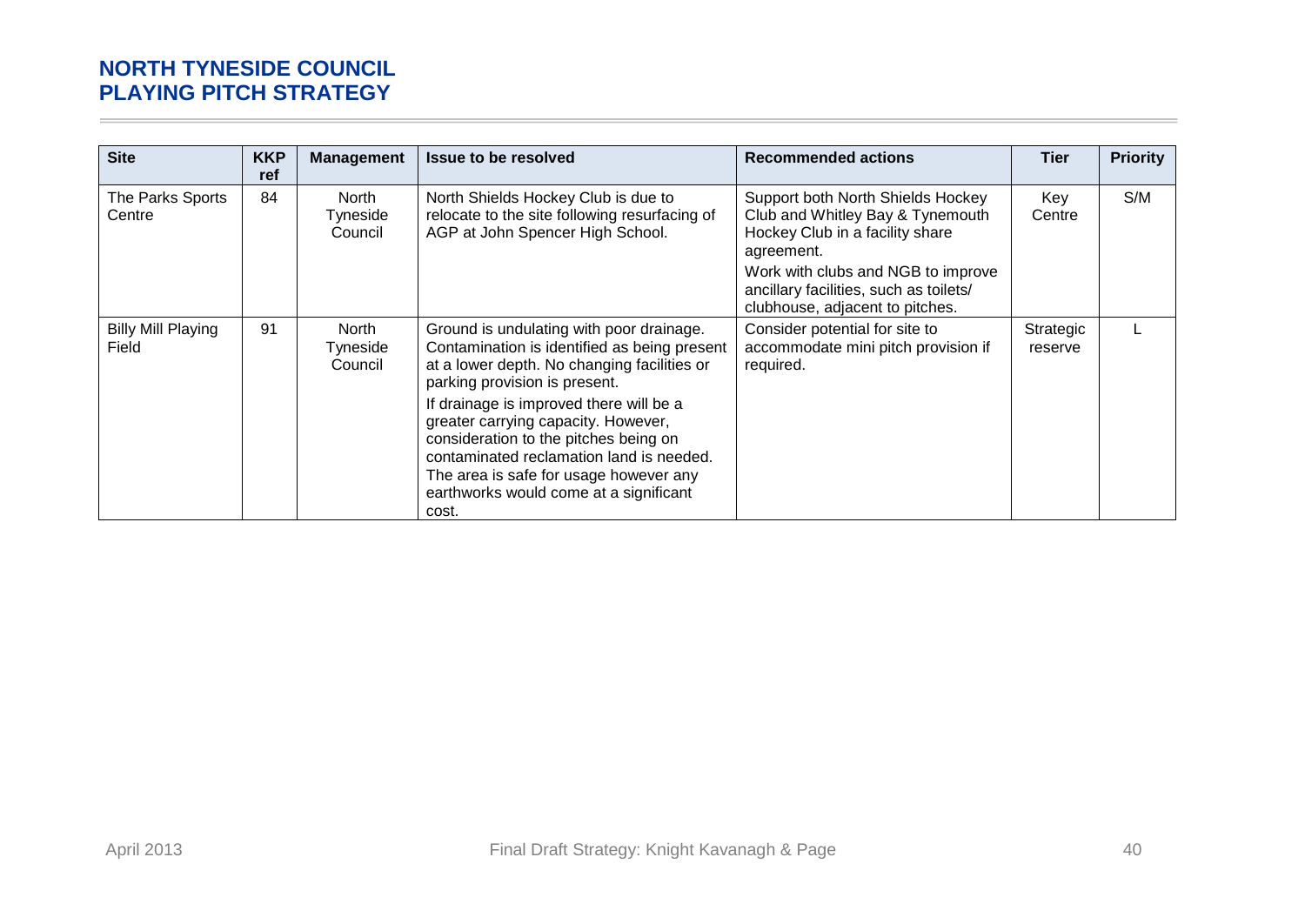#### *North West Area*

| Summary of surplus and deficiency in North West Area |               |               |             |                |                    |                           |  |  |
|------------------------------------------------------|---------------|---------------|-------------|----------------|--------------------|---------------------------|--|--|
|                                                      | Football      |               |             | <b>Cricket</b> | Senior rugby union | Total area converted into |  |  |
|                                                      | <b>Senior</b> | <b>Junior</b> | <b>Mini</b> |                |                    | hectares                  |  |  |
| Current                                              | 8.5           | $-1.5$        | $-4.0$      | $-2.5$         |                    | 0.5                       |  |  |
| 2023                                                 | 6.9           | $-1.9$        | $-5.5$      | $-2.9$         |                    | $-3.4$                    |  |  |

There is a current and future shortfall of junior and mini football pitches in the North West Area which is predominately as result of the large number of teams playing and the shortage of pitches at peak time (Saturday).

The Council should seek to increase community use at school sites (where there are existing pitches) to accommodate the current and future deficiency of mini pitches as well as latent demand (of two junior pitches) expressed. There are also a number of schools available for community use but with no competitive usage in the area that should be explored. Alternatively the shortfall could be satisfied through reconfiguration of the existing stock or through provision of a third generation turf pitch.

The surplus of senior pitches should be retained to accommodate the new FA pitch dimension and sizes which will result in demand for 11v11 pitches, particularly to accommodate youth football (U13-U18) as well as latent demand for (two) senior pitches.

As mirrored with football (junior and mini), cricket provision in the North West Area shows a current and future shortfall. The Council should support clubs to increase the availability of artificial wickets for play and improve facilities to accommodate future demand.

| <b>Site</b>                                | <b>KKP</b><br>ref | Management                                 | <b>Issue to be resolved</b>                                                                                                                                                                        | <b>Recommended actions</b>                                                                                                                                                                        | Tier | <b>Priority</b> |
|--------------------------------------------|-------------------|--------------------------------------------|----------------------------------------------------------------------------------------------------------------------------------------------------------------------------------------------------|---------------------------------------------------------------------------------------------------------------------------------------------------------------------------------------------------|------|-----------------|
| <b>Annitsford Playing</b><br><b>Fields</b> | 2                 | <b>North</b><br><b>Tyneside</b><br>Council | One senior pitch with poor drainage. A<br>new pavilion is currently being built.<br>Site is leased to New Fordley Juniors.<br>Club has accessed external funding to<br>improve facilities on site. | Ensure completion of ongoing<br>improvement works.<br>Work with New Fordley Juniors to<br>improve the drainage as and when<br>possible, which will increase the<br>carrying capacity of the site. | Club | S/M             |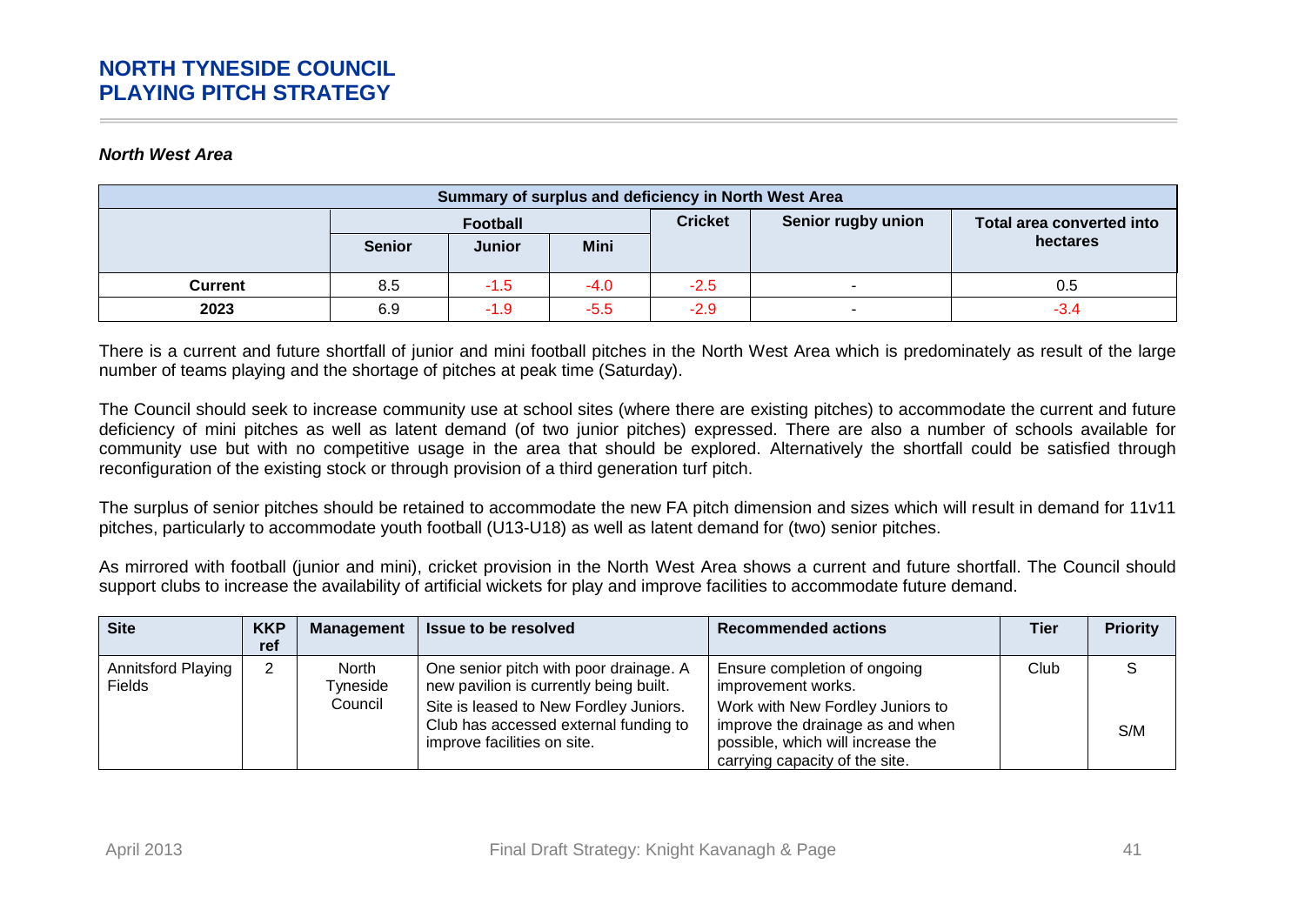| <b>Site</b>                                      | <b>KKP</b><br>ref | <b>Management</b>                   | <b>Issue to be resolved</b>                                                                                                                                                                                                          | <b>Recommended actions</b>                                                                                                                                                                                                                | <b>Tier</b>       | <b>Priority</b> |
|--------------------------------------------------|-------------------|-------------------------------------|--------------------------------------------------------------------------------------------------------------------------------------------------------------------------------------------------------------------------------------|-------------------------------------------------------------------------------------------------------------------------------------------------------------------------------------------------------------------------------------------|-------------------|-----------------|
| <b>Amberley Primary</b><br>School                |                   | Education                           | No community use of junior pitch but it<br>is available. School reports lack of<br>demand.                                                                                                                                           | Work with schools to explore option of<br>attracting community use. Particularly<br>with regard to meeting junior/mini                                                                                                                    | Education         | S/M             |
| <b>Balliol Primary</b><br>School                 | 5                 | Education                           | One senior and one mini football pitch.<br>No usage but is available.                                                                                                                                                                | shortfalls and latent demand expressed<br>by Gosforth Bohemians FC.                                                                                                                                                                       |                   |                 |
| <b>East Palmersville</b><br><b>Playing Field</b> | 18                | <b>Forest Hall</b><br><b>JFC</b>    | Three average quality senior football<br>pitches and one good quality junior<br>pitch. Drainage was installed on one<br>senior pitch when pavilion was built.                                                                        | Work with club (Forest Hall Junior FC)<br>to explore potential to improve the<br>quality of the pitches which will increase<br>the carrying capacity.<br>Explore potential for additional mini<br>pitch to be created at far end of site. | Club              | M<br>M/L        |
| Fordley<br>Community<br><b>Primary School</b>    | 19                | Education                           | Site has good quality senior, junior and<br>mini football pitches. Some spare<br>capacity is expressed on Saturday and<br>Sunday PM.                                                                                                 | Work with the School to explore option<br>of increasing community use.<br>Particularly with regard to meeting<br>junior/mini shortfalls.                                                                                                  | Education         | S               |
| Killingworth<br>Young Peoples<br>Centre          | 33                | <b>North</b><br>Tyneside<br>Council | Important central venue for mini soccer.<br>Some drainage issues noted but<br>generally good quality.                                                                                                                                | When possible support KYPC in<br>continuing to provide a good standard<br>of pitches.                                                                                                                                                     | Strategic<br>site | $S-L$           |
| Lockey Park                                      | 37                | <b>North</b><br>Tyneside<br>Council | The site has three senior and two mini<br>football pitches. All assessed as poor<br>quality. Works to pitch drainage are due<br>to take place in 2013 in addition to<br>installation of a 3G pitch to ease<br>capacity for training. | Work with club to continue to improve<br>drainage on site where possible. Also,<br>in improving ancillary facilities including<br>an AGP, any potential extension to the<br>clubhouse and expansion of the<br>pitches.                    | Key<br>centre     | S<br>M          |
| Longbenton<br>Community<br>College               | 38                | Education                           | Site comprises of one good and two<br>senior football pitches of poor quality.<br>No community use is noted. School<br>identifies being at capacity.                                                                                 | Explore options of opening facilities for<br>community use as part of any future<br>potential development/ investment from<br>the Priority Schools Building<br>programme.                                                                 | Education         | L               |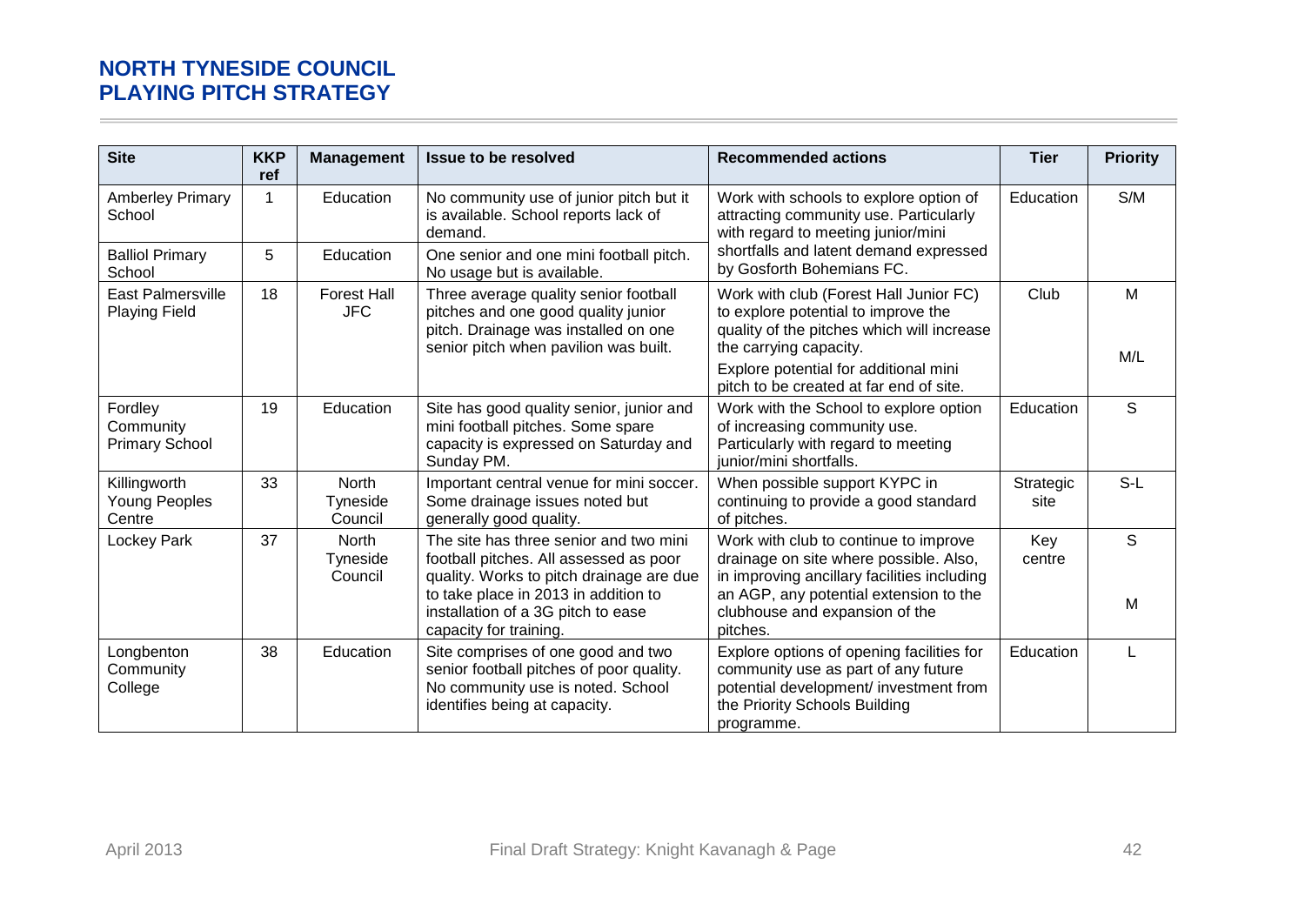| <b>Site</b>                                           | <b>KKP</b><br>ref | <b>Management</b>                   | Issue to be resolved                                                                                                                                                                                                                                                                                                                                                                                                                                    | <b>Recommended actions</b>                                                                                                                                                     | <b>Tier</b>          | <b>Priority</b> |
|-------------------------------------------------------|-------------------|-------------------------------------|---------------------------------------------------------------------------------------------------------------------------------------------------------------------------------------------------------------------------------------------------------------------------------------------------------------------------------------------------------------------------------------------------------------------------------------------------------|--------------------------------------------------------------------------------------------------------------------------------------------------------------------------------|----------------------|-----------------|
| Grasmere<br><b>Primary School</b>                     | 45                | Education                           | No community use at present (contains<br>a generic field). School is changing to<br>Academy status and is looking to<br>explore options.                                                                                                                                                                                                                                                                                                                | Work with the School to explore options<br>of marking a mini or junior pitch on site if<br>required. Could help to meet latent<br>demand expressed by Longbenton<br>Junior FC. | Education            | M               |
| Seaton Burn<br>College                                | 56                | Education                           | Two good quality senior football pitches.<br>Some spare capacity is shown on<br>Saturday AM and Sunday PM.                                                                                                                                                                                                                                                                                                                                              | Work with the College to explore option<br>of increasing community use.                                                                                                        | Education            | M               |
| Seaton Burn<br>Recreation<br>Ground                   | 57                | <b>North</b><br>Tyneside<br>Council | Planning permission for a golf course/<br>driving range to the adjacent field was<br>approved in November 2012. S106 for<br>the improvement of the ancillary facilities<br>on site was approved as part of the<br>permission. A leasehold transfer of the<br>site to the developer has also been<br>proposed to assist with community use.<br>Seaton Burn FC also notes an area on<br>the bottom of the pitch floods due to<br>there being no drainage. | Work with the clubs and developer to<br>provide improved ancillary facilities.<br>Explore options to improve pitch quality<br>which will increase the carrying capacity.       | Club                 | S/M<br>M        |
| Southgate Playing<br>Fields                           | 59                | North<br>Tyneside<br>Council        | One senior pitch with poor drainage due<br>to high water table.                                                                                                                                                                                                                                                                                                                                                                                         | Consider potential to reconfigure to<br>accommodate junior pitch provision.                                                                                                    | Strategic<br>reserve | $S-L$           |
| West Moor<br>Community<br>Centre                      | 78                | <b>North</b><br>Tyneside<br>Council | Good pitches and changing facilities<br>(two senior and one mini).                                                                                                                                                                                                                                                                                                                                                                                      | Promote use of site to meet identified<br>mini deficiency and to meet latent<br>demand expressed by clubs such as<br>Longbenton FC and/or Burradon FC                          | Club                 | S               |
| <b>East Palmersville</b><br><b>FIT Playing Fields</b> | 87                | North<br>Tyneside<br>Council        | Two senior pitches on site. Both of a<br>poor quality. Site has poor drainage and<br>playing surface. Problem of dog foul is<br>highlighted.                                                                                                                                                                                                                                                                                                            | Work with Forest Hall FC (as main user)<br>to access funding in order to improve<br>quality of the pitches, which will increase<br>the carrying capacity.                      | Club                 | M               |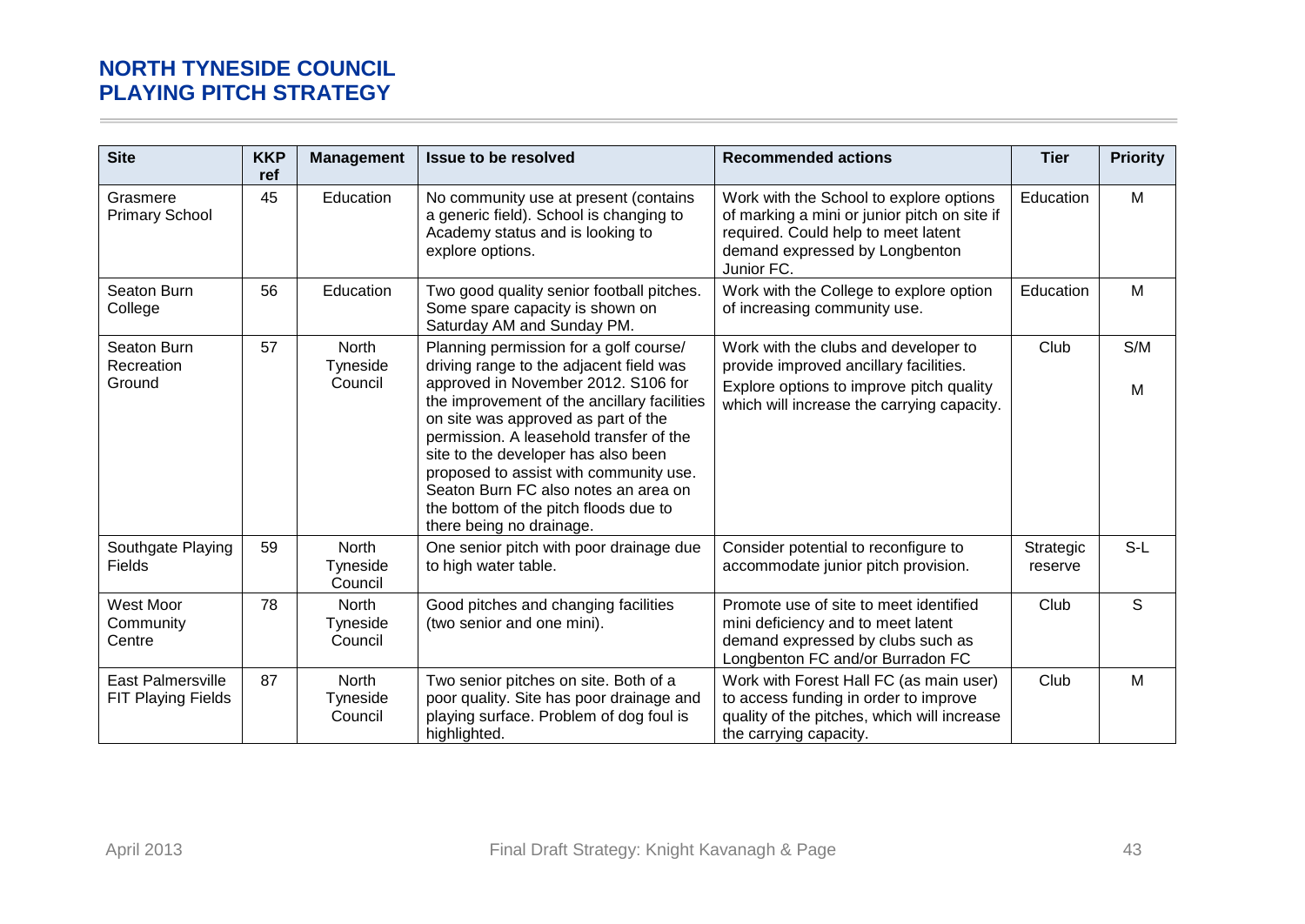| <b>Site</b>                                   | <b>KKP</b><br>ref | <b>Management</b>            | <b>Issue to be resolved</b>                                              | <b>Recommended actions</b>                                                                                                                                                                                                                                                                       | Tier                 | <b>Priority</b> |
|-----------------------------------------------|-------------------|------------------------------|--------------------------------------------------------------------------|--------------------------------------------------------------------------------------------------------------------------------------------------------------------------------------------------------------------------------------------------------------------------------------------------|----------------------|-----------------|
| George<br>Stephenson<br><b>Playing Fields</b> | 92                | North<br>Tyneside<br>Council | Site suffers from poor drainage due to a<br>high underlying water table. | Consider potential to reconfigure to<br>accommodate junior pitch provision<br>and changing facilities. Any plans will<br>need to improve drainage.<br>Consider potential of providing an<br>AGP on site (given grass pitch<br>drainage issues) which could be<br>shared by school and community. | Strategic<br>reserve | M/L             |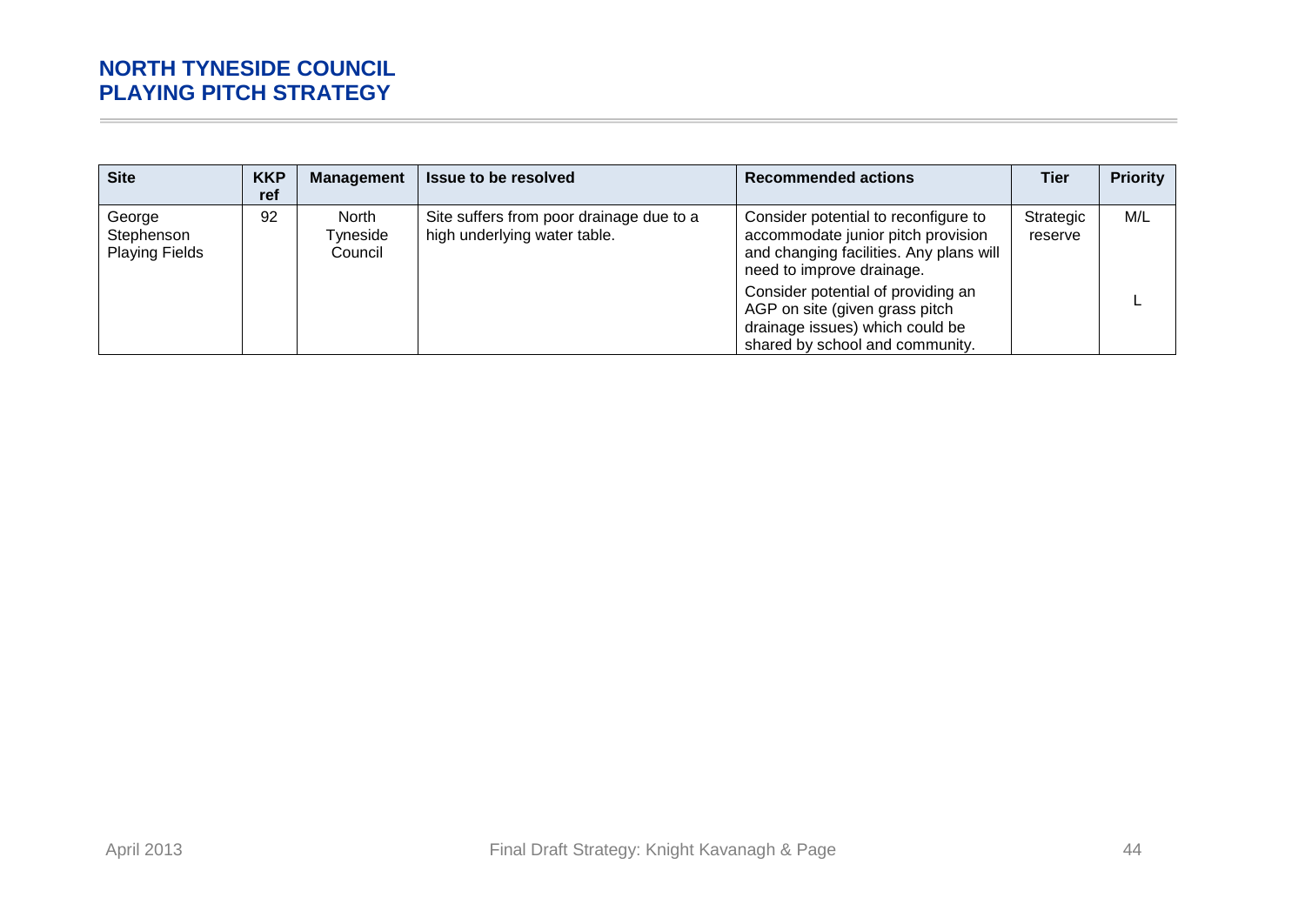#### *South West Area*

| Summary of surplus and deficiency in South West Area |               |               |             |                |                    |                           |  |  |  |
|------------------------------------------------------|---------------|---------------|-------------|----------------|--------------------|---------------------------|--|--|--|
|                                                      | Football      |               |             | <b>Cricket</b> | Senior rugby union | Total area converted into |  |  |  |
|                                                      | <b>Senior</b> | <b>Junior</b> | <b>Mini</b> |                |                    | hectares                  |  |  |  |
| Current                                              | 0.5           | 0.5           | 1.0         |                |                    | 2.0                       |  |  |  |
| 2023                                                 | $-0.7$        | 0.2           | 0.7         |                | -0.1               |                           |  |  |  |

The minor surpluses of senior, junior and mini pitches should be retained to accommodate latent demand (of 1 junior and 1.5 senior football pitches) and to accommodate the new FA pitch dimension and sizes. Education sites could offer additional pitches to accommodate current and future demand. Remedial work may be required prior to allowing teams to use them and appropriate community use agreements should be developed at the sites.

The slight future deficiency in rugby pitches is attributed to population growth. This should be able to be accommodated by Wallsend RFCs plans to provide a new home ground in the area.

A new artificial wicket will be provided for the Last Man Stands Initiative at Centurion Park (i.e. Wallsend Golf Club).

| <b>Site</b>                          | <b>KKP</b><br>ref | <b>Management</b> | <b>Issue to be resolved</b>                                                                                                                                                                            | <b>Recommended actions</b>                                                                                                                                                                  | Tier      | <b>Priority</b> |
|--------------------------------------|-------------------|-------------------|--------------------------------------------------------------------------------------------------------------------------------------------------------------------------------------------------------|---------------------------------------------------------------------------------------------------------------------------------------------------------------------------------------------|-----------|-----------------|
| <b>Battle Hill Primary</b><br>School | 6                 | Education         | One good quality junior football. No<br>competitive community use identified.                                                                                                                          | Work with the School to explore option<br>of increasing community use.<br>Particularly with meeting latent demand<br>expressed by Wallsend Community FC<br>for two additional junior teams. | Education | S               |
| Churchill<br>Community<br>College    | 19                | Education         | Site has two good quality senior football<br>pitches and a junior pitch. Spare<br>capacity is expressed on Saturday and<br>Sunday PM. School reports that the<br>grass pitches are played to capacity. | Work with the School to explore option<br>of increasing community use and<br>develop this site as a key site servicing<br>the Borough.                                                      | Education | М               |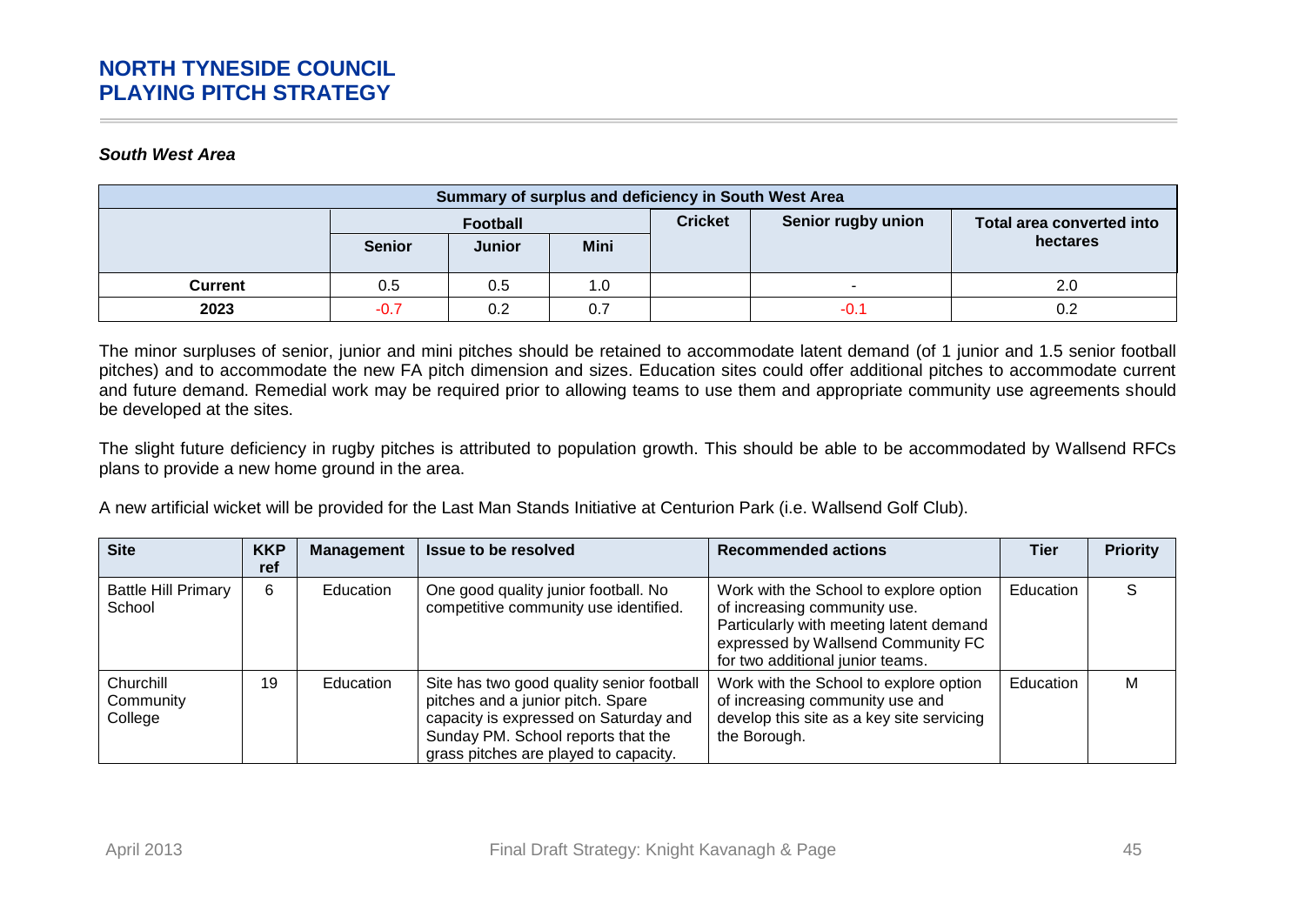| <b>Site</b>                                  | <b>KKP</b><br>ref | <b>Management</b>                   | <b>Issue to be resolved</b>                                                                                                                                                                                                                                                                 | <b>Recommended actions</b>                                                                                                                                                                                                                                                                                                                                                                                           | <b>Tier</b>       | <b>Priority</b> |
|----------------------------------------------|-------------------|-------------------------------------|---------------------------------------------------------------------------------------------------------------------------------------------------------------------------------------------------------------------------------------------------------------------------------------------|----------------------------------------------------------------------------------------------------------------------------------------------------------------------------------------------------------------------------------------------------------------------------------------------------------------------------------------------------------------------------------------------------------------------|-------------------|-----------------|
| <b>Hadrian Park</b><br><b>Primary School</b> | 25                | Education                           | School cites it has one senior pitch<br>available for community use but that it<br>is not currently used (as no interest).                                                                                                                                                                  | Work with the School to explore option<br>of increasing community use.<br>Particularly with meeting latent demand<br>expressed by Wallsend Community FC<br>for an additional U16 and U18 team.                                                                                                                                                                                                                       | Education         | S               |
| <b>Rising Sun Sports</b><br>Ground           | 55                | <b>North</b><br>Tyneside<br>Council | Pitch quality is generally good but no<br>drainage installed. Changing<br>accommodation is also good.<br>Rising Sun Sports Ground Users Forum<br>(RSSGUF) is looking to pursue the<br>construction of a permanent barrier<br>around one of the pitches. No funding<br>has yet been secured. | Support RSSGUF to access funding<br>opportunities for pitch fencing in order<br>to improve pitch quality. For example,<br>the Sport England Protecting Playing<br>Fields Fund.<br>Improvements to the floodlighting and<br>surfacing of the existing MUGA could<br>be of benefit. Consideration of a 25<br>year lease of the site to RSSGUF<br>should be given in order for the group<br>to access external funding. | Strategic<br>site | S<br>S/M        |
| St. Peters Playing<br>Fields - West          | 69                | North<br>Tyneside<br>Council        | Site is poor with undulating surface and<br>limited parking. Changing facilities are<br>dated but adequate at present following<br>refurbishment in 2012.                                                                                                                                   | Site to continue to support football use.<br>Consider a lease agreement with a club<br>for the site. This can offer opportunities<br>to access external funding in order to<br>improve quality.                                                                                                                                                                                                                      | Club              | S/M             |
| St. Peters Playing<br>Fields - East          | 69                | <b>North</b><br>Tyneside<br>Council | New home ground of Wallsend RFC                                                                                                                                                                                                                                                             | Continue to support club and its<br>ongoing improvements needed to<br>ancillary facilities (e.g. clubhouse, AGP)                                                                                                                                                                                                                                                                                                     | Club              | S/M             |
| <b>Wallsend Boys</b><br>Club                 | 90                | Club                                | It is looking at the possibility of<br>developing a second floor over the<br>existing changing facilities; which would<br>incorporate a function suite and an<br>indoor training area.                                                                                                      | Support the Club to access funding<br>opportunities for site improvements.<br>Work with the Club to promote the site<br>as a key strategic football site.                                                                                                                                                                                                                                                            | Strategic<br>site | $S-L$           |
| St. Columba's RC<br>Primary                  | 100               | Education                           | School has two mini pitches available<br>for community use. No competitive<br>community use is identified.                                                                                                                                                                                  | Work with the School to explore option<br>of providing community use. Particularly<br>with meeting any future/cross boundary<br>demand.                                                                                                                                                                                                                                                                              | Education         | M/L             |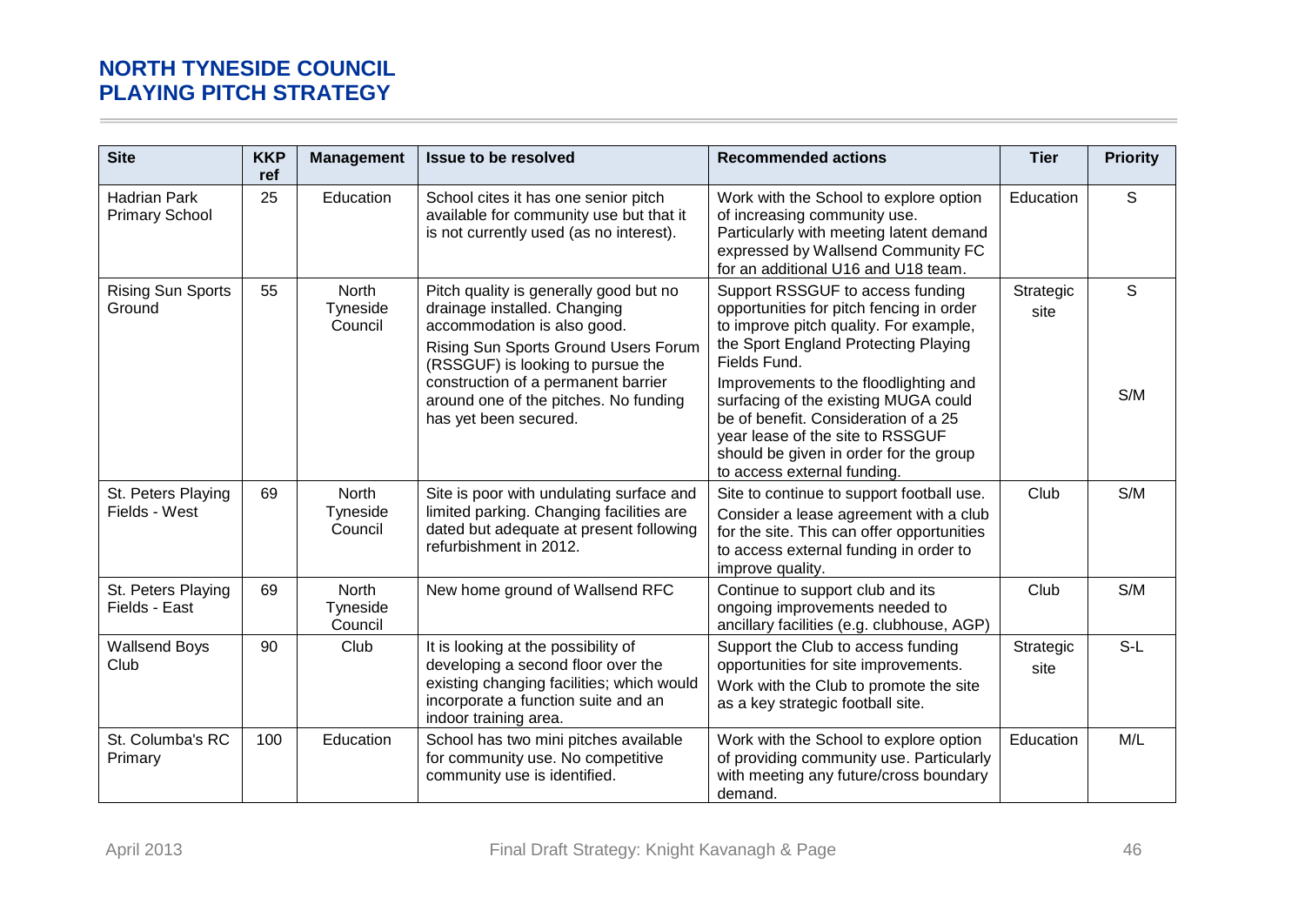| <b>Site</b>                       | <b>KKP</b><br>ref | <b>Management</b> | <b>Issue to be resolved</b>                                                                                                                                | <b>Recommended actions</b>                                                                                                                                                          | Tier      | <b>Priority</b> |
|-----------------------------------|-------------------|-------------------|------------------------------------------------------------------------------------------------------------------------------------------------------------|-------------------------------------------------------------------------------------------------------------------------------------------------------------------------------------|-----------|-----------------|
| <b>Holy Cross RC</b><br>Primary   | 103               | Education         | School has one junior pitch of adequate<br>quality. Community use is not available.                                                                        | Work with the School to explore option<br>of allowing community use in the future.                                                                                                  | Education |                 |
| Redesdale<br>Primary              | 104               | Education         | School has one junior pitch of adequate<br>quality (drainage is an issue) available<br>for community use. No competitive<br>community use is identified.   | Work with the School to explore option<br>of providing community use in the<br>future if drainage issues can be<br>addressed.                                                       | Education |                 |
| <b>Carville Primary</b>           | 105               | <b>Education</b>  | School has one mini pitch (of good<br>quality) available for community use.<br>No competitive community use is<br>identified.                              | Work with the School to explore option<br>of providing community use. Particularly<br>with meeting any future/cross boundary<br>demand.                                             | Education | M/L             |
| <b>Richardson Dees</b><br>Primary | 109               | Education         | School has one mini pitch of adequate<br>quality available for community use. No<br>competitive community use is identified<br>due to small size of pitch. | Work with the School to explore option<br>of providing community use in the<br>future.                                                                                              | Education |                 |
| Beacon Hill<br>School             | 111               | Education         | Site has one good quality rugby union<br>pitch. Used as temporary home ground<br>for Wallsend RFC but club moving to St<br>Peters East Playing Field.      | Engage with school and club to<br>determine how best to allocate the<br>pitch.<br>Encourage continued community use of<br>site. Could meet demand for rugby<br>training/match play. | Education | S<br>S/M        |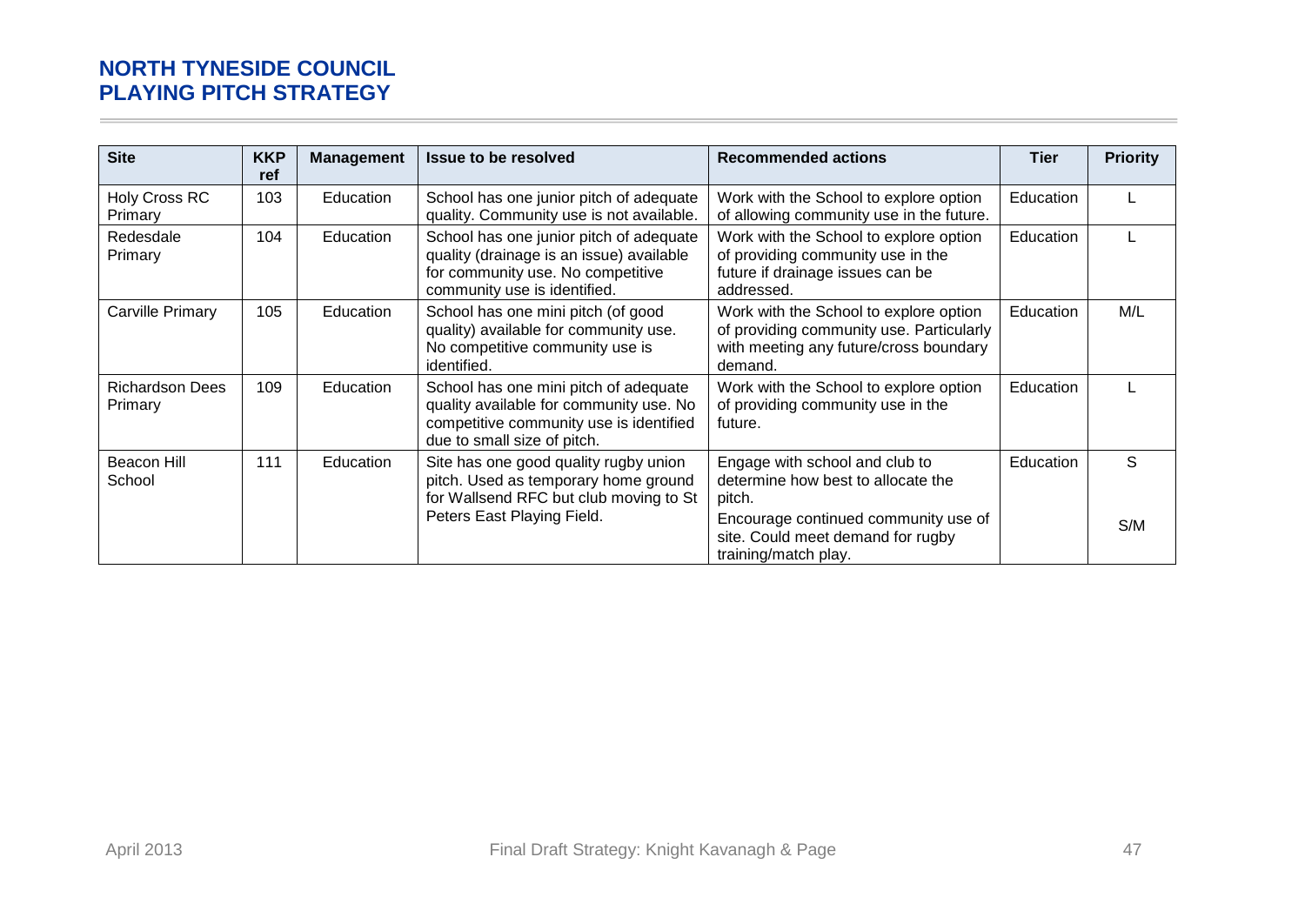#### *North East Area*

| Summary of surplus and deficiency in North East Area |               |               |                |                    |                           |          |
|------------------------------------------------------|---------------|---------------|----------------|--------------------|---------------------------|----------|
|                                                      | Football      |               | <b>Cricket</b> | Senior rugby union | Total area converted into |          |
|                                                      | <b>Senior</b> | <b>Junior</b> | <b>Mini</b>    |                    |                           | hectares |
| Current                                              | 0.5           | 3.0           | $-2.0$         | $-2.0$             | $-7.5$                    | $-10.0$  |
| 2023                                                 | $-0.8$        | 2.7           | $-2.5$         | $-2.5$             | $-8.4$                    | $-13.8$  |

There is a current and future shortfall of mini football pitches in the North East Area. This deficiency is due to the number of teams wanting to play at peak time of Sunday AM. The Council should aspire to increase community use at school sites (where there are junior pitches) to accommodate mini teams and latent demand. The surplus of junior pitches should be retained to accommodate latent demand (0.5 junior) and to meet the deficiency in mini pitch provision.

In terms of cricket, the current and future shortfall is brought about by the high number of teams (14) playing and the shortage of pitches at peak time (Saturday PM). The Council should support clubs to increase the availability of artificial wickets for juniors and midweek cricket. The new artificial wicket proposed at Centurion Park (South West Area) may help to meet deficiency in provision particularly for midweek cricket.

The current and future deficiency in rugby pitches is attributed to overplay at two sites; Whitley Bay High School and Whitley Bay Rockcliffe RFC. Whitley Bay Barbarians are considering the potential to relocate to Langley Playing Fields. New rugby union pitch provision (grass or IRB complaint artificial) will be needed to meet the current and future deficiency.

| <b>Site</b>                        | <b>KKP</b><br>ref | Management                   | <b>Issue to be resolved</b>                                                                                                                                                                  | <b>Recommended actions</b>                                                                                                                                                                 | Tier      | <b>Priority</b> |
|------------------------------------|-------------------|------------------------------|----------------------------------------------------------------------------------------------------------------------------------------------------------------------------------------------|--------------------------------------------------------------------------------------------------------------------------------------------------------------------------------------------|-----------|-----------------|
| Churchill Playing<br><b>Fields</b> | 12                | North<br>Tyneside<br>Council | Good quality football pitches.<br>Regular unofficial use of the cricket<br>pitch is highlighted.<br>Car parking serving the site is in very<br>poor condition and in need of<br>resurfacing. | Work with Monkseaton CC and Whitley<br>Bay Boys FC to maintain quality of the<br>pitches to ensure carrying capacity.<br>Explore options to address the quality of<br>the car park on site | Strategic | S/M             |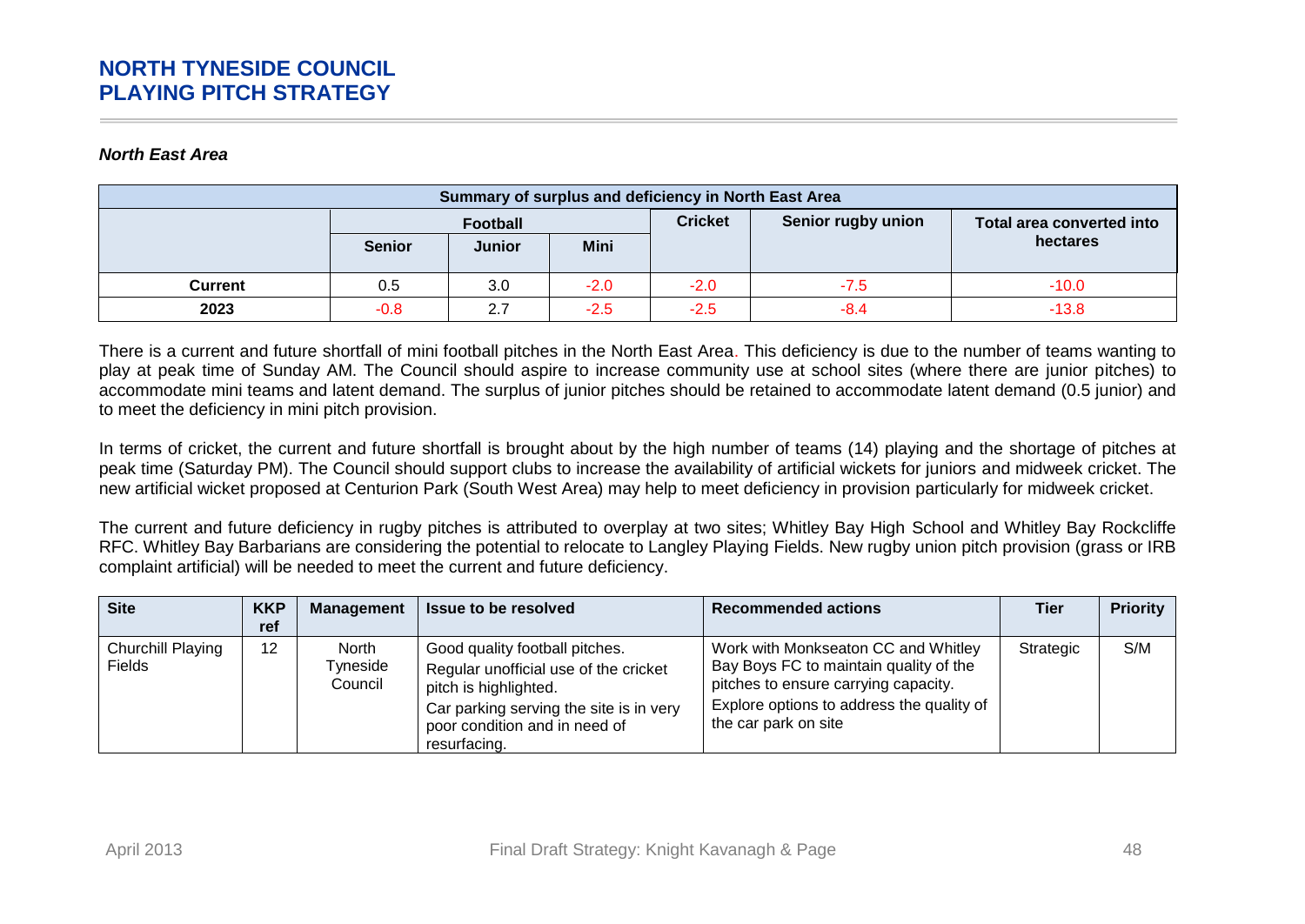| <b>Site</b>                                                | <b>KKP</b><br>ref | <b>Management</b>                          | <b>Issue to be resolved</b>                                                                                                                                                        | <b>Recommended actions</b>                                                                                                                                                                                                                  | <b>Tier</b> | <b>Priority</b> |
|------------------------------------------------------------|-------------------|--------------------------------------------|------------------------------------------------------------------------------------------------------------------------------------------------------------------------------------|---------------------------------------------------------------------------------------------------------------------------------------------------------------------------------------------------------------------------------------------|-------------|-----------------|
| <b>Langley First</b><br>School (Langley<br>Playing Fields) | 35                | Education/<br>North<br>Tyneside<br>Council | Two poor quality football pitches. No<br>competitive play identified. Whitley Bay<br>Barbarians RFLC is currently<br>considering relocating to site.                               | Support the Club in its decision as to<br>whether to relocate and any potential<br>improvements to ancillary facilities. A<br>community use agreement with the<br>Whitley Bay Barbarians may offer<br>opportunities to access funding.      | Education   | S               |
| Marden Bridge<br><b>Sports Centre</b>                      | 40                | North<br>Tyneside<br>Council               | Issues with the quality of the surface<br>are currently highlighted.                                                                                                               | Look to resurface the facility. Consider<br>demand from the school and<br>community. Consult with relevant NGBs<br>to consider potential surfaces (including<br>one to an International Rugby Board<br>standard).                           | Club        | S/M             |
| Monkseaton High<br>School                                  | 43                | Education                                  | School has four senior pitches of<br>adequate quality and one rugby pitch.<br>Minor community use is identified.<br>School identifies no additional<br>community use is available. | Work with the School to explore option<br>of increasing community use if/when<br>required (use of rugby pitch being the<br>priority).                                                                                                       | Education   | M/L             |
| Monkseaton<br>Middle School                                | 44                | Education                                  | The Site has one good quality senior<br>football pitch which is not currently<br>used by community. School has been<br>approached by Whitley Bay Boys FC<br>for next season use.   | Support school in allowing community<br>use of pitch.                                                                                                                                                                                       | Education   | S               |
| South Wellfield                                            | 58                | Education                                  | Site has one senior, two junior and one<br>mini pitch. Poor drainage and no<br>changing or parking for community use                                                               | Work with Whitley Coast Soccer (as<br>main user) to improve the quality of the<br>pitches (mini and junior being the<br>priority). This will increase the carrying<br>capacity and meet latent demand<br>expressed by Whitley Coast Soccer. | Education   | S/M             |
| Southridge First<br>School                                 | 60                | Education                                  | School has one junior pitch of<br>adequate quality available for<br>community use. No competitive<br>community use is identified.                                                  | Work with the School to explore option<br>of providing competitive use. Marking of<br>mini pitches (if demand) could help to<br>meet identified deficiency.                                                                                 | Education   | L               |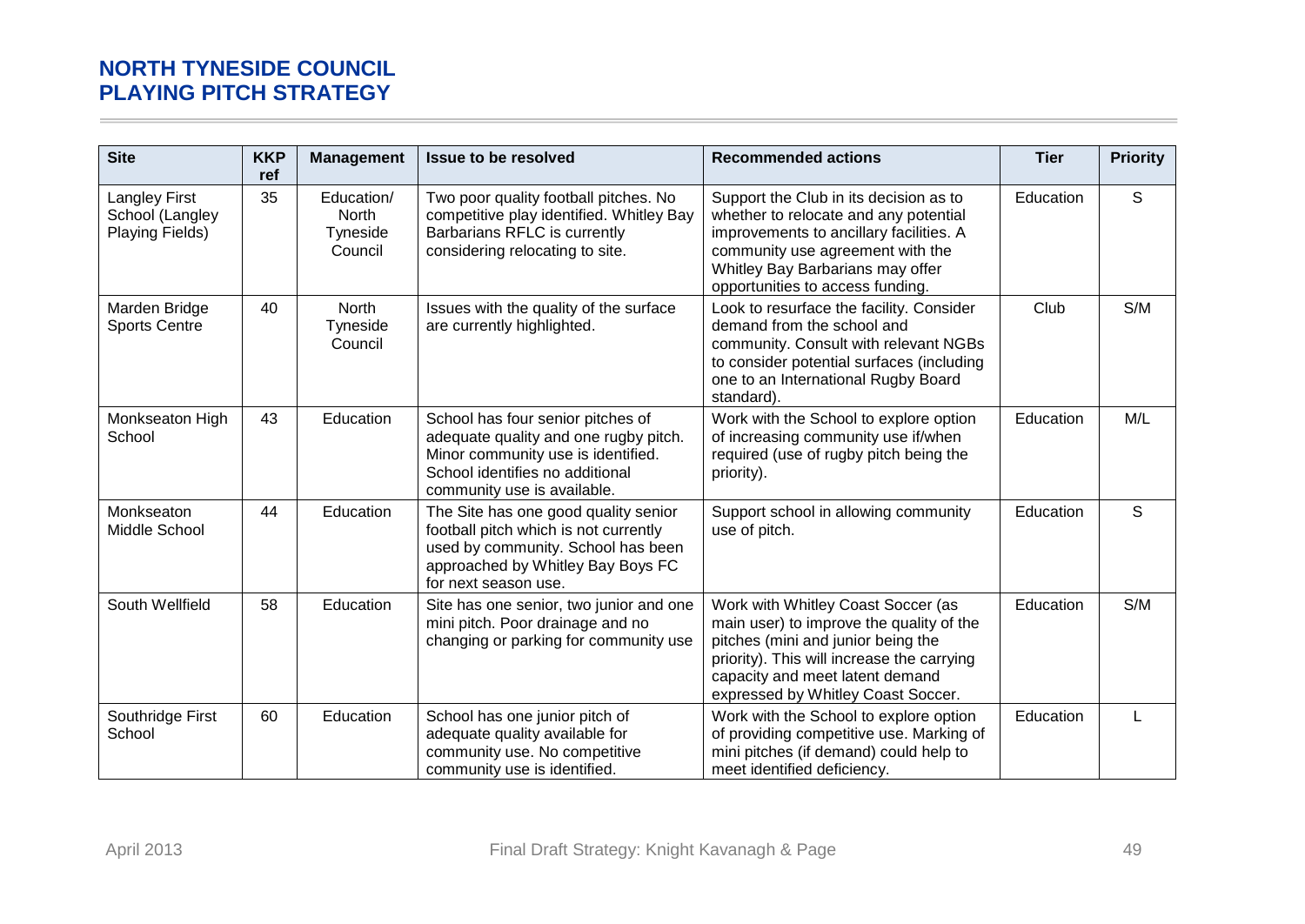| <b>Site</b>                                 | <b>KKP</b><br>ref | <b>Management</b>                   | <b>Issue to be resolved</b>                                                                                                                                                         | <b>Recommended actions</b>                                                                                                                                                                                                                                                     | <b>Tier</b> | <b>Priority</b> |
|---------------------------------------------|-------------------|-------------------------------------|-------------------------------------------------------------------------------------------------------------------------------------------------------------------------------------|--------------------------------------------------------------------------------------------------------------------------------------------------------------------------------------------------------------------------------------------------------------------------------|-------------|-----------------|
| Whitley Bay High<br>School                  | 82                | Education                           | Drainage on the football pitch is an<br>issue and there is no community use.<br>Rugby pitch on site is currently home<br>ground of Whitley Bay Barbarians<br>RFC.                   | Support the School in any drainage<br>improvements and explore local demand<br>for use of the football pitches. Could be<br>a potential for SE Protecting Playing<br>Fields Fund.                                                                                              | Education   | M/L             |
| <b>Whitley Lodge</b><br><b>First School</b> | 83                | Education                           | Site has two good quality junior football<br>pitches. Spare capacity is expressed<br>on Saturday and Sunday PM. School<br>reports that the grass pitches are<br>played to capacity. | Work with the School to explore option<br>of increasing community use if/when<br>required.                                                                                                                                                                                     | Education   | M/L             |
| <b>Whitley Bay</b><br><b>Cricket Club</b>   | 93                | <b>North</b><br>Tyneside<br>Council | Site reportedly prone to flooding.<br>Clubhouse of a poor quality due to its<br>age and frequent vandalism.                                                                         | Explore options of increasing security<br>and improving drainage as well as<br>looking at the ancillary facilities required<br>by the club (such as a new clubhouse<br>and artificial wickets).<br>Consideration should be given to users<br>relocating to an alternative site | Club        | M/L             |
| <b>Whitley Bay</b><br><b>Rockcliffe RFC</b> | 94                | Club                                | Site is overplayed. Club is looking at<br>option of using Marden High School (in<br>South East Area).<br>Club also planning refit of current<br>changing facilities.                | Support the Club in its plans to improve<br>quality of ancillary facilities as well as in<br>accessing additional training provision<br>such as an AGP.                                                                                                                        | Club        | S.              |
| Star of the Sea<br><b>Primary School</b>    | 96                | Education                           | School has one mini pitch (of poor<br>quality) available for community use.                                                                                                         | Work with the School and Whitley Bay<br>FC (as main user) to explore options of<br>accessing funds to improve the quality<br>of the pitch, which will increase the<br>carrying capacity for further community<br>use.                                                          | Education   | S/M             |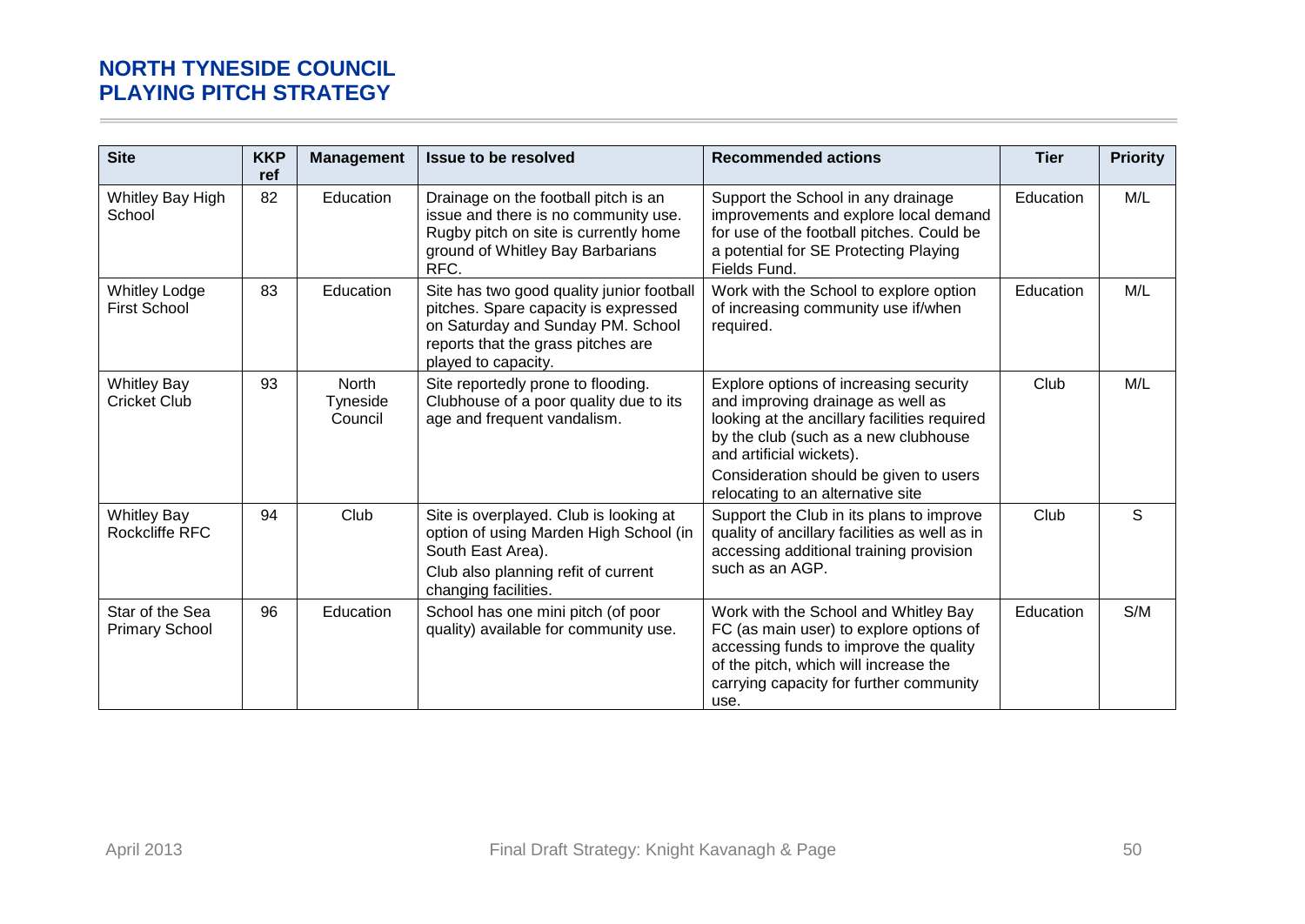| <b>Site</b>           | <b>KKP</b><br>ref | <b>Management</b>                   | <b>Issue to be resolved</b>                                                 | <b>Recommended actions</b>                                                                                 | <b>Tier</b>          | <b>Priority</b> |
|-----------------------|-------------------|-------------------------------------|-----------------------------------------------------------------------------|------------------------------------------------------------------------------------------------------------|----------------------|-----------------|
| Adderstone<br>Gardens | 98                | <b>North</b><br>Tyneside<br>Council | Junior football pitch with drainage<br>problems and no changing or parking. | Consider reconfiguration to<br>accommodate mini pitch provision in<br>order to meet identified deficiency. | Strategic<br>Reserve | <sub>S</sub>    |
|                       |                   |                                     |                                                                             | A community use agreement with a club<br>willing to use site may offer opportunities<br>to access funding. |                      |                 |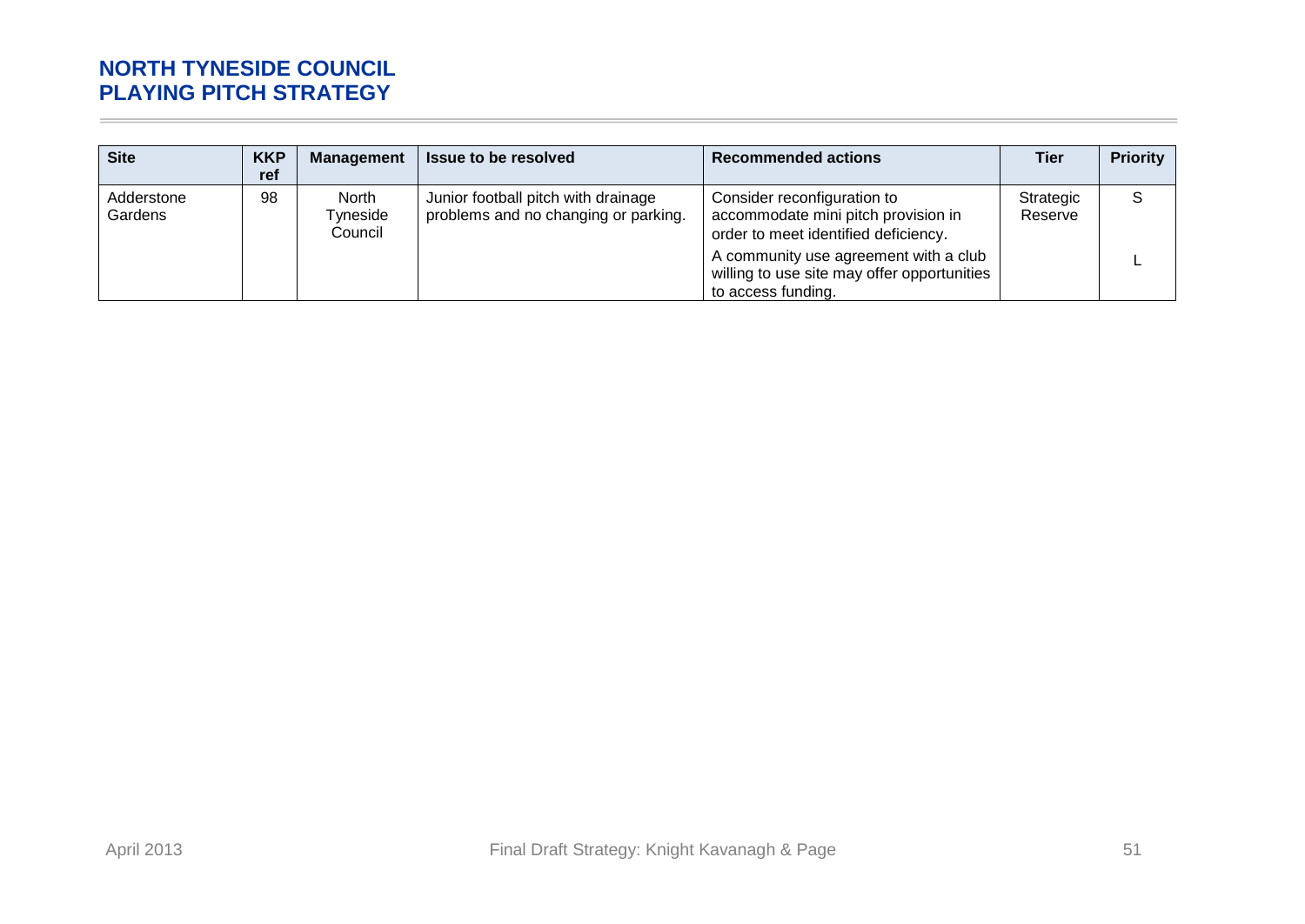### <span id="page-51-0"></span>**PART 6: CONCLUSIONS**

The Playing Pitch Strategy seeks to provide guidance for planning decisions made across North Tyneside in the ten years up to 2023. By addressing the issues identified in the Assessment Report and using the strategic framework presented in this Strategy, the current and future sporting and recreational needs of North Tyneside can be satisfied. The Strategy identifies where there is a deficiency in provision and identifies how best to resolve this in the future.

It is important that this document is used in a practical manner, is engaged with partners and encourages partnerships to be developed, to ensure that playing pitches and ancillary facilities are regarded as a vital aspect of community life and which contribute to the achievement of Council priorities.

The production of this Strategy should be regarded as the beginning of the planning process. The success of this Strategy and the benefits that are gained are dependent upon regular engagement between all partners involved and the adoption of a strategic approach. The Strategy is intended to be flexible and regularly updated using the accompanying database tools provided.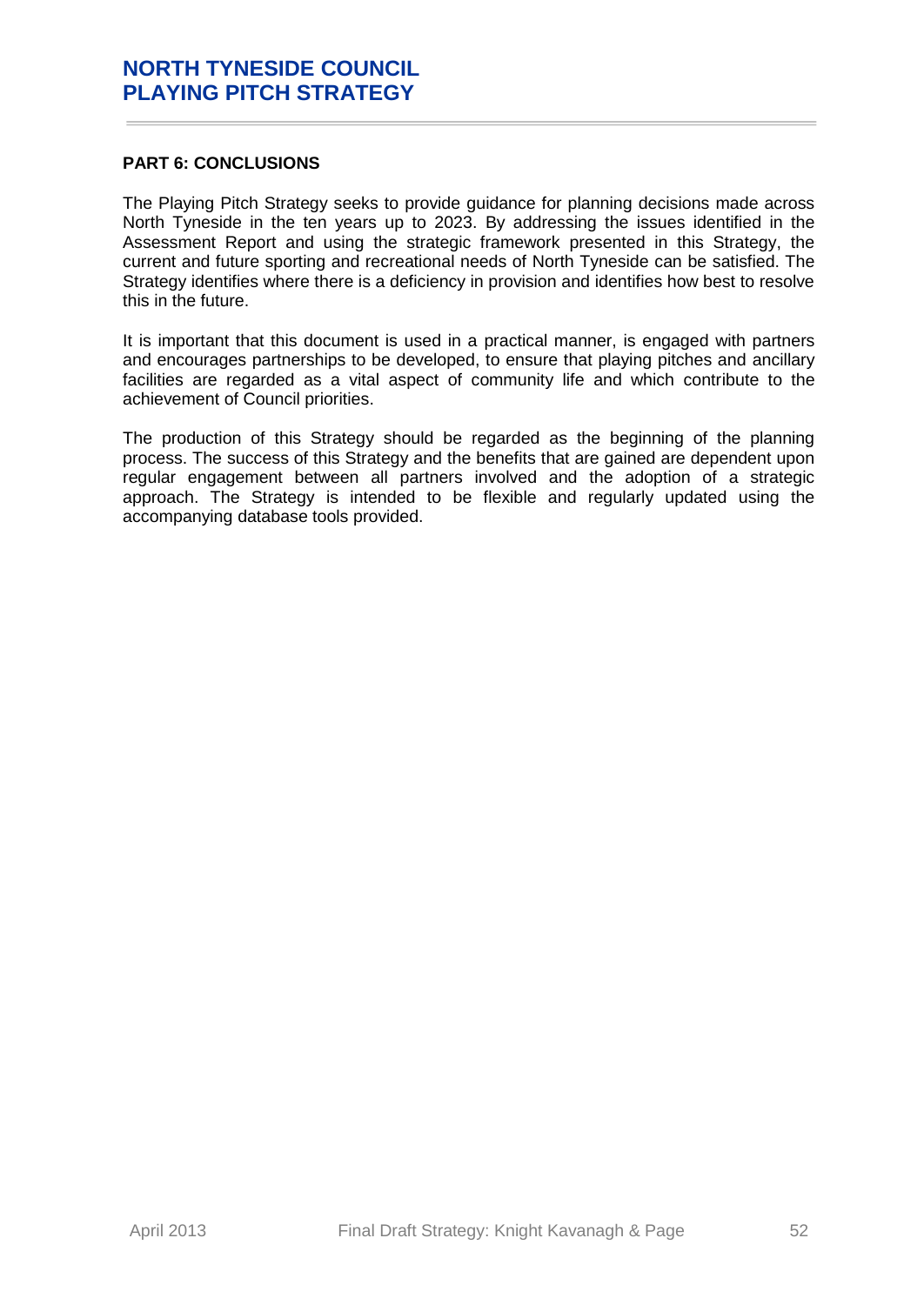# <span id="page-52-0"></span>**PART 7: MONITORING AND REVIEW**

It is important that there is regular monitoring (i.e. quarterly) and review against the actions identified in the Strategy.

The Council can monitor on an annual basis changes in the supply and demand for facilities by updating the assessment database with changes to site and team information.

This is important as regular monitoring of changes in supply and demand can avoid the need for a complete review of the Strategy after three years.

A Playing Pitch Strategy should be subject to a full review every three years under Sport England recommendations. However, regular monitoring of key supply and demand data can extend the life of the Playing Pitch Strategy to five years.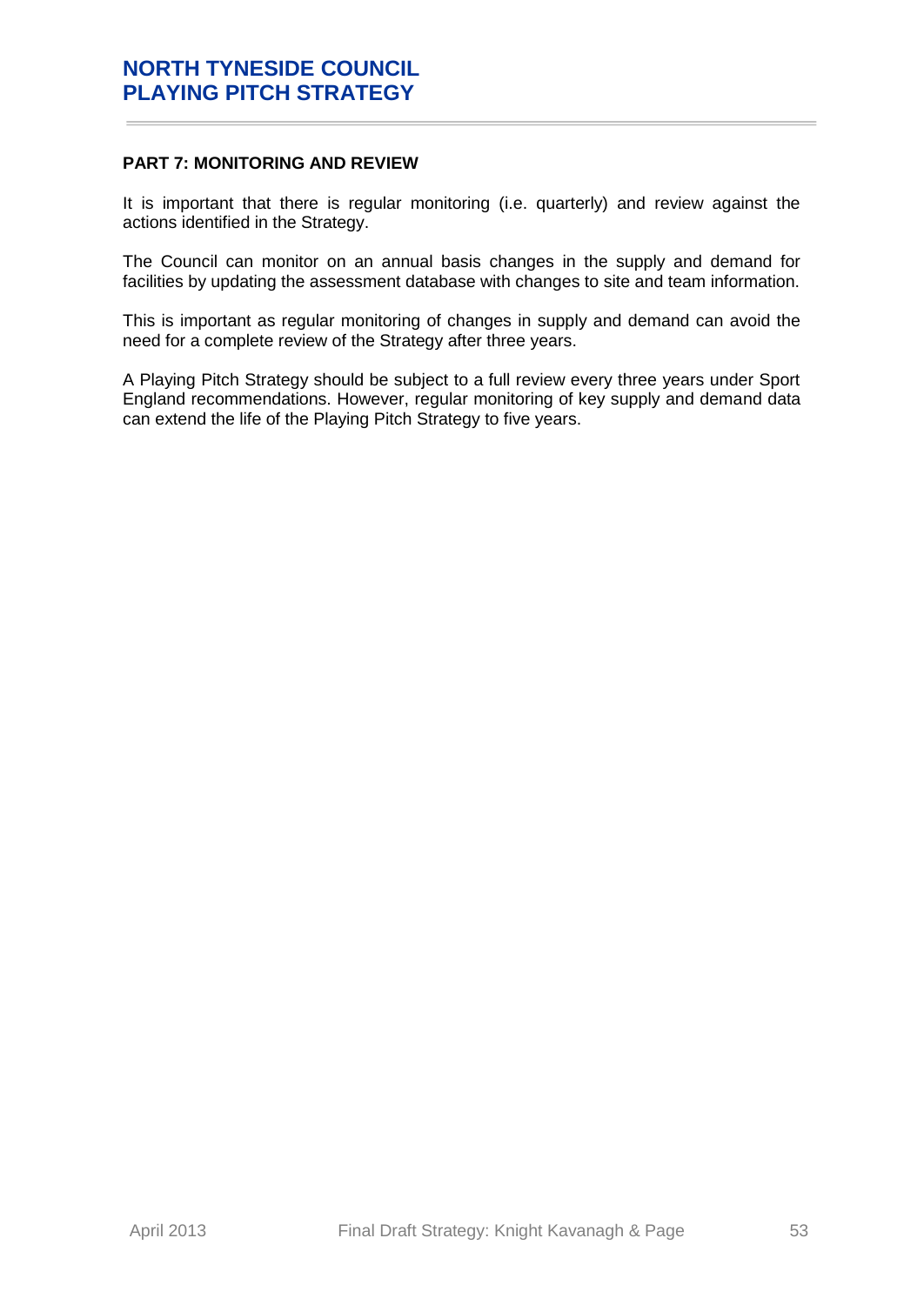# <span id="page-53-0"></span>**APPENDIX ONE: FUNDING PLAN**

#### **Funding opportunities**

In order to deliver much of the Action Plan it is recognised that external partner funding will need to be sought. Although seeking developer contributions in applicable situations and other local funding/community schemes could go some way towards meeting deficiencies and/or improving provision, other potential/match sources of funding should be investigated. Below is a list of current funding sources that are relevant for community improvement projects involving sports facilities.

| <b>Awarding body</b>                                                                                                                                                                                                                         | <b>Description</b>                                                                                                                                                                                                                                                                                                                                                                                                                                                                                                                                                                                                                                                             |
|----------------------------------------------------------------------------------------------------------------------------------------------------------------------------------------------------------------------------------------------|--------------------------------------------------------------------------------------------------------------------------------------------------------------------------------------------------------------------------------------------------------------------------------------------------------------------------------------------------------------------------------------------------------------------------------------------------------------------------------------------------------------------------------------------------------------------------------------------------------------------------------------------------------------------------------|
| <b>Big Lottery Fund</b><br>http://www.biglotteryfund.org.uk/                                                                                                                                                                                 | Big invests in community groups and to projects<br>that improve health, education and the<br>environment                                                                                                                                                                                                                                                                                                                                                                                                                                                                                                                                                                       |
| Sport England:<br>Sustainable Facilities Fund<br>Sportsmatch<br>٠<br><b>Small Grants</b><br>٠<br><b>Protecting Playing Fields</b><br>٠<br><b>Inspired Facilities</b><br><b>Iconic Facilities</b><br>http://www.sportengland.org/funding.aspx | Sport England is keen to marry funding with other<br>organisations that provide financial support to<br>create and strengthen the best sports projects.<br>Applicants are encouraged to maximise the levels<br>of other sources of funding, and projects that<br>secure higher levels of partnership funding are<br>more likely to be successful.                                                                                                                                                                                                                                                                                                                              |
| <b>Football Foundation</b><br>http://www.footballfoundation.org.uk/                                                                                                                                                                          | This trust provides financial help for football at all<br>levels, from national stadia and FA Premier<br>League clubs down to grass-roots local<br>development.                                                                                                                                                                                                                                                                                                                                                                                                                                                                                                                |
| Rugby Football Foundation - The Loans<br>Scheme<br>http://www.rfu.com/microsites/rff/index.cf<br>m?fuseaction=loans.home                                                                                                                     | The Loans Scheme helps finance projects that<br>contribute to the retention and recruitment of rugby<br>players.<br>Projects eligible for loans include:<br>1. Club House Facilities: General structural<br>improvements, general refurbishment, storerooms<br>and offices, kitchen facilities, training areas.<br>2. Grounds (other than pitches): Car parking<br>facilities, ground access improvements, fencing,<br>security measures.                                                                                                                                                                                                                                      |
| Rugby Football Foundation - The Grant<br>Match Scheme<br>http://www.rfu.com/microsites/rff/index.cf<br>m?fuseaction=groundmatch.home                                                                                                         | The Grant Match Scheme provides easy-to-access<br>grant funding for playing projects that contribute to<br>the recruitment and retention of community rugby<br>players.<br>Grants are available on a 'match funding' 50:50<br>basis to support a proposed project.<br>Projects eligible for funding include:<br>1. Pitch Facilities - Playing surface improvement,<br>pitch improvement, rugby posts, floodlights.<br>2. Club House Facilities - Changing rooms,<br>shower facilities, washroom/lavatory, and<br>measures to facilitate segregation (e.g. women,<br>juniors).<br>3. Equipment - Large capital equipment, pitch<br>maintenance capital equipment (e.g. mowers). |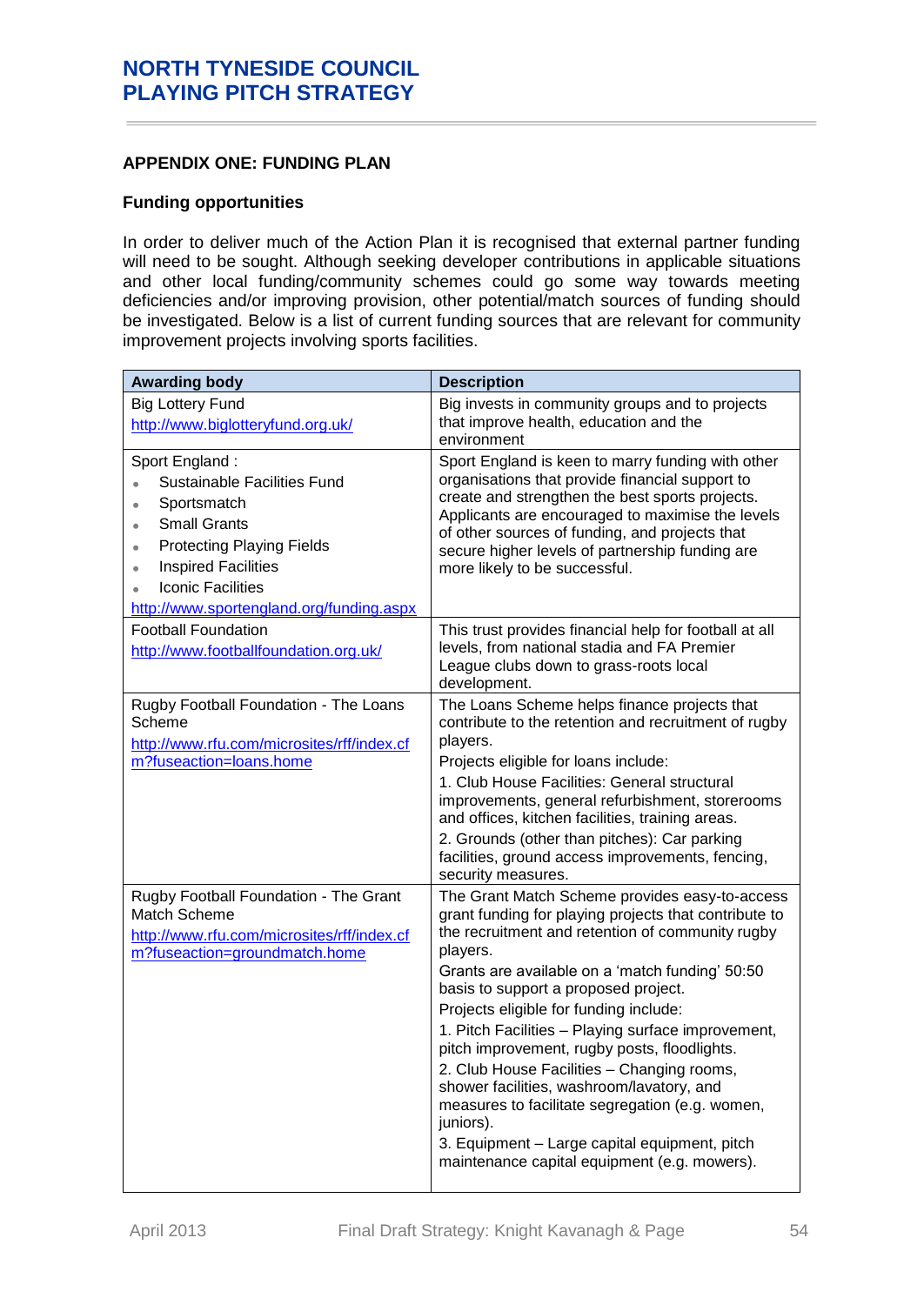| <b>Awarding body</b>                                                          | <b>Description</b>                                                                                                                                                                                                                                                                                  |
|-------------------------------------------------------------------------------|-----------------------------------------------------------------------------------------------------------------------------------------------------------------------------------------------------------------------------------------------------------------------------------------------------|
| EU Life Fund<br>http://ec.europa.eu/environment/funding/in<br>tro en.htm      | LIFE is the EU's financial instrument supporting<br>environmental and nature conservation projects<br>throughout the EU.                                                                                                                                                                            |
| National Hockey Foundation<br>http://www.thenationalhockeyfoundation.c<br>om/ | The Foundation primarily makes grants to a wide<br>range of organisations that meet one of our chosen<br>areas of focus:<br>Young people and hockey.<br>Young people and sport in Milton Keynes.<br>Enabling the development of hockey at youth or<br>community level.<br><b>Smaller Charities.</b> |

### *Protecting Playing Fields*

SE has recently launched a funding programme; Protecting Playing Fields (PPF ) as part of its Places People Play Olympic legacy mass participation programme and is investing £10 million of National Lottery funding in community sports projects over the next three years (2011-2014).

The programme is being delivered via five funding rounds (with up to £2 million being awarded to projects in each round). Its focus is on protecting and improving playing fields and developing community sport. It will fund capital projects that create, develop and improve playing fields for sporting and community use and offer long term protection of the site for sport. Projects are likely to involve the construction of new pitches or improvement of existing ones that need levelling or drainage works.

Sport England's 'Inspired Facilities' funding programme will be delivered via five funding rounds where clubs, community and voluntary sector groups and local authorities can apply for grants of between £25k and £150k where there is a proven local need for a facility to be modernised, extended or modified to open up new sporting opportunities.

The programmes three priorities are:

- Organisations that haven't previously received a Sport England Lottery grant of over £10k.
- Projects that are the only public sports facility in the local community.
- Projects that offer local opportunities to people who do not currently play sport.

Besides this scheme providing an important source of funding for potential voluntary and community sector sites, it may also provide opportunities for Council to access this funding particularly in relation to resurfacing of artificial sports surfaces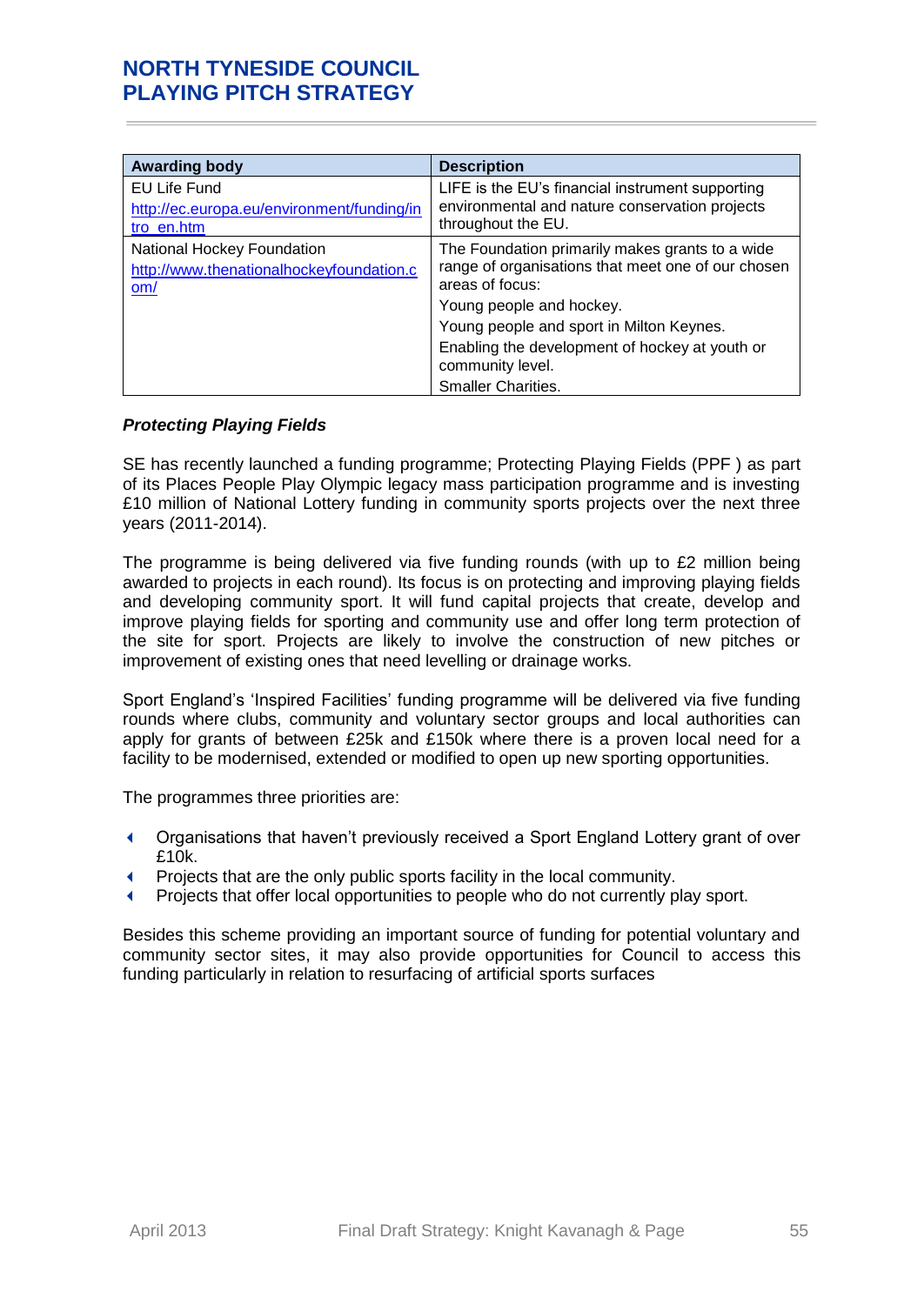### *Iconic Facilities Fund*

The Iconic Facilities fund is part of the £135m Places People Play initiative which will deliver an Olympic and Paralympic legacy of increased sports participation by bringing the magic of a home Games into the heart of local communities. It is being delivered by Sport England in partnership with the British Olympic Association, the British Paralympic Association, with the backing of The London Organising Committee of the Olympic Games and Paralympic Games.

It will direct capital investment into a small number of strategic facility projects that will significantly contribute to an increase in mass participation in sport across England. These facilities will be promoted as best practice and will provide a network of regional sports facilities delivering mass participation across a number of sports.

Iconic Facilities will prioritise funding to projects that provide:

- Strategic facilities in England for at least two National Governing Bodies of Sport
- Large scale capital developments resulting in facilities of regional significance for two sports or more; but also demonstrating local delivery
- Multi-sport facilities, but with a focus on sporting activities that will drive high participant numbers
- A mix of facility provision to encourage regular & sustained use by a large number of people
- Indoor and/or outdoor facilities
- An enhancement, through modernisation, to existing provision and/or new build
- Confidence in their ability to deliver with detailed designs and planning permission secured
- A strong project team, led ideally by a Local Authority (providing capital funding)
- A long-term sustainable business plan attracting public and private investment
- Quality in design, but are fit for purpose to serve the community need
- Operating models, which may include an emphasis on community ownership (e.g. social enterprises, trusts)

This may present opportunities to invest in its outdoor sports facilities although will require additional research to identify suitable sites.